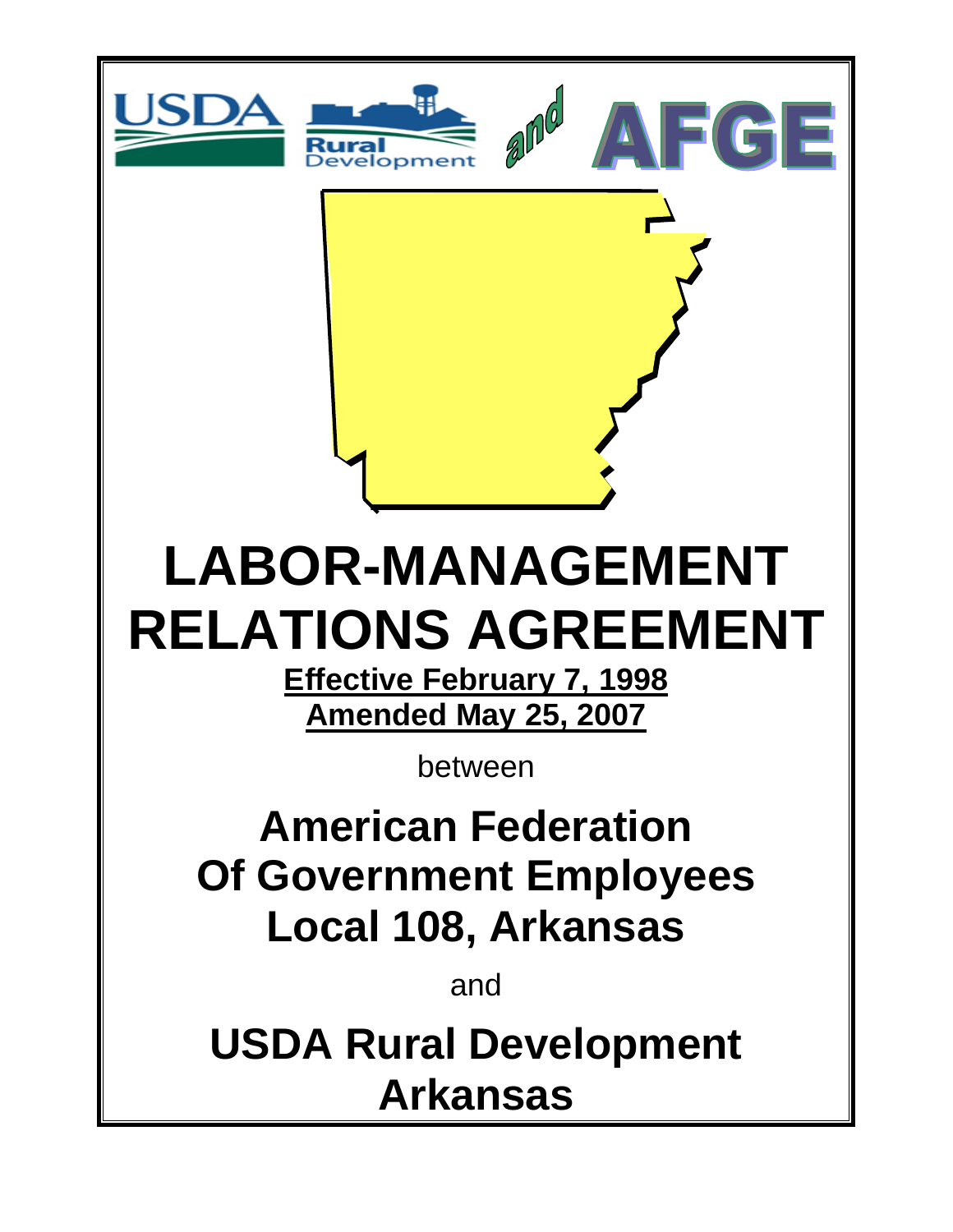#### NEGOTIATED AGREEMENT ARKANSAS RURAL DEVELOPMENT AND AFGE 108

#### INDEX

|                 |     |                                                     | Page |
|-----------------|-----|-----------------------------------------------------|------|
| <b>PREAMBLE</b> |     |                                                     | 1    |
|                 |     | <b>ARTICLE 1 - GENERAL PROVISIONS</b>               |      |
|                 | 1.1 | <b>RECOGNITION</b>                                  | 2    |
|                 | 1.2 | UNIT                                                | 2    |
|                 | 1.3 | <b>DEFINITIONS</b>                                  | 2    |
|                 |     | ARTICLE 2 - PROVISIONS OF LAW AND REGULATION        |      |
|                 | 2.1 | <b>LAWS AND REGULATIONS</b>                         | 4    |
|                 |     | ARTICLE 3 - NEGOTIATIONS                            |      |
|                 | 3.1 | <b>SCOPE OF NEGOTIATIONS</b>                        | 4    |
|                 | 3.2 | NEGOTIABILITY QUESTION                              | 5    |
|                 | 3.3 | EXISTING MUTUALLY ACCEPTABLE WORKING CONDITIONS     | 5    |
|                 | 3.4 | <b>BOUNDARIES IN NEGOTIATIONS</b>                   | 5    |
|                 |     | ARTICLE 4 - RIGHTS OF EMPLOYER, UNION AND EMPLOYEES |      |
|                 | 4.1 | <b>MANAGEMENT RIGHTS</b>                            | 5    |
|                 | 4.2 | <b>RIGHTS OF UNION</b>                              | 6    |
|                 | 4.3 | <b>RIGHTS OF THE EMPLOYEES</b>                      | 7    |
|                 |     | ARTICLE 5 - UNION AND EMPLOYEE REPRESENTATIO6       |      |
|                 | 5.1 | <b>UNION STEWARD</b>                                | 8    |
|                 | 5.2 | UNION REPRESENTATION                                | 8    |
|                 | 5.3 | NON-RURAL DEVELOPMENT EMPLOYEES                     | 8    |
|                 | 5.4 | EMPLOYEE'S CORRESPONDENCE                           | 8    |
|                 |     | ARTICLE 6 - GRIEVANCES                              |      |
|                 | 6.1 | <b>PURPOSE</b>                                      | 9    |
|                 | 6.2 | <b>SCOPE</b>                                        | 9    |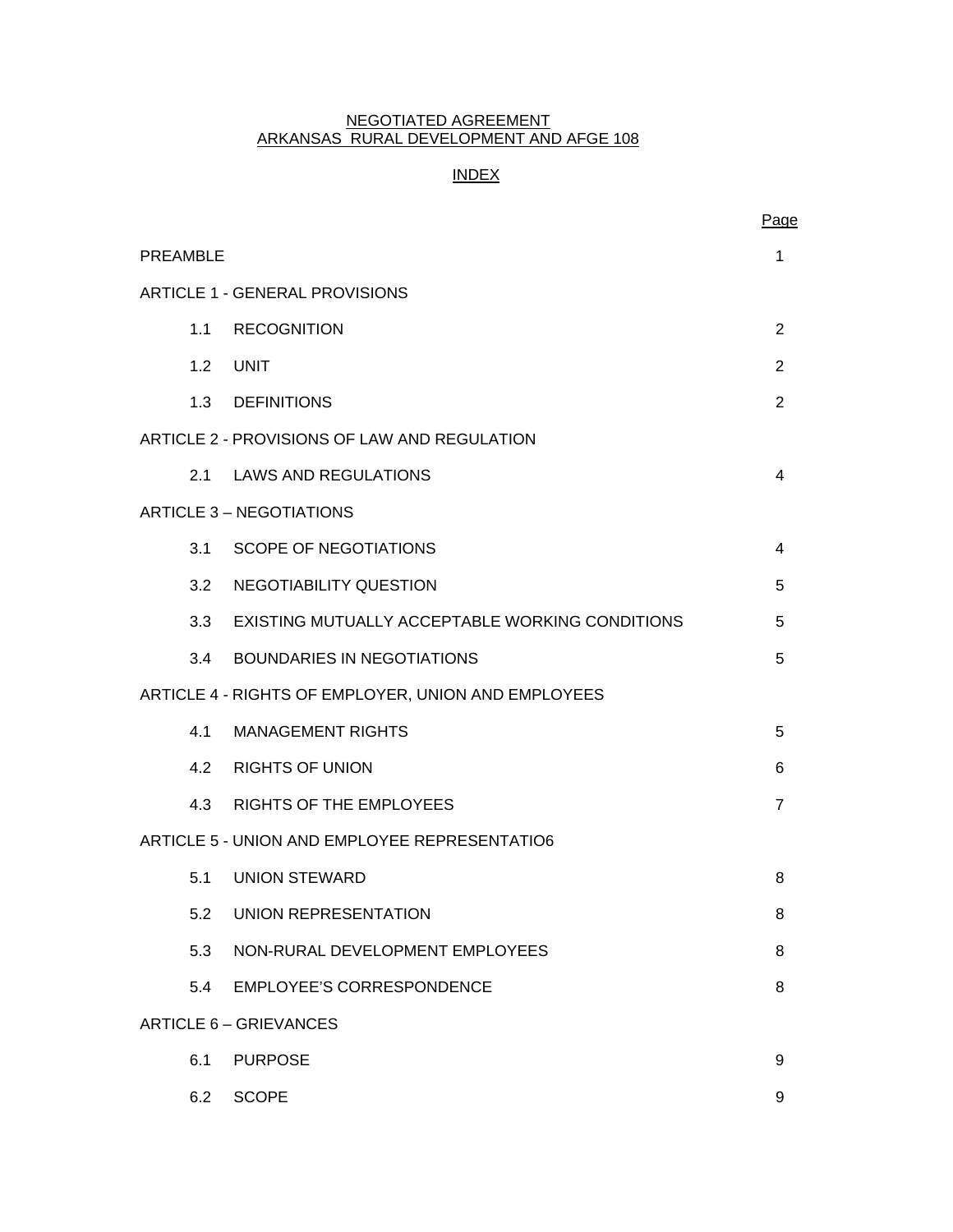| 6.3  | <b>INITIATION</b>                                    | 10 |
|------|------------------------------------------------------|----|
| 6.4  | THRESHOLD ISSUES                                     | 10 |
| 6.5  | <b>PROCEDURES</b>                                    | 10 |
| 6.6  | REFERRAL TO ARBITRATION                              | 11 |
| 6.7  | <b>TIME LIMITS</b>                                   | 11 |
| 6.8  | SERVICE OF DECISIONS                                 | 11 |
| 6.9  | <b>EMPLOYER-UNION GRIEVANCE</b>                      | 11 |
|      | ARTICLE 7 - ARBITRATION                              |    |
| 7.1  | CONDITIONS FOR INVOKING ARBITRATION                  | 11 |
| 7.2  | SELECTING AN ARBITRATOR                              | 11 |
| 7.3  | <b>SCOPE OF ARBITRATOR'S AUTHORITY</b>               | 12 |
| 7.4  | <b>TIME LIMIT</b>                                    | 12 |
|      | ARTICLE 8 - BASIC WORKWEEK - HOUR OF WORK - OVERTIME |    |
| 8.1  | <b>BASIC WORKWEEK</b>                                | 12 |
| 8.2  | FLEXIBLE WORK SCHEDULES (FWS)                        | 12 |
| 8.3  | <b>COMPRESSED WORK SCHEDULE</b>                      | 12 |
| 8.4  | <b>OVERTIME</b>                                      | 14 |
| 8.5  | <b>REST PERIODS</b>                                  | 15 |
|      | <b>ARTICLE 9 - LEAVE</b>                             |    |
| 9.1  | ANNUAL LEAVE AND VACATIONS                           | 15 |
| 9.2  | VOLUNTARY LEAVE TRANSFER PROGRAM                     | 15 |
|      | ARTICLE 10 - TRAVEL                                  |    |
| 10.1 | <b>GENERAL</b>                                       | 19 |
| 10.2 | <b>VEHICLE ACCIDENTS</b>                             | 20 |
| 10.3 | <b>TRAVEL DELAYS</b>                                 | 20 |
| 10.4 | <b>RELOCATION</b>                                    | 20 |
| 10.5 | <b>CREDIT CARD USE</b>                               | 20 |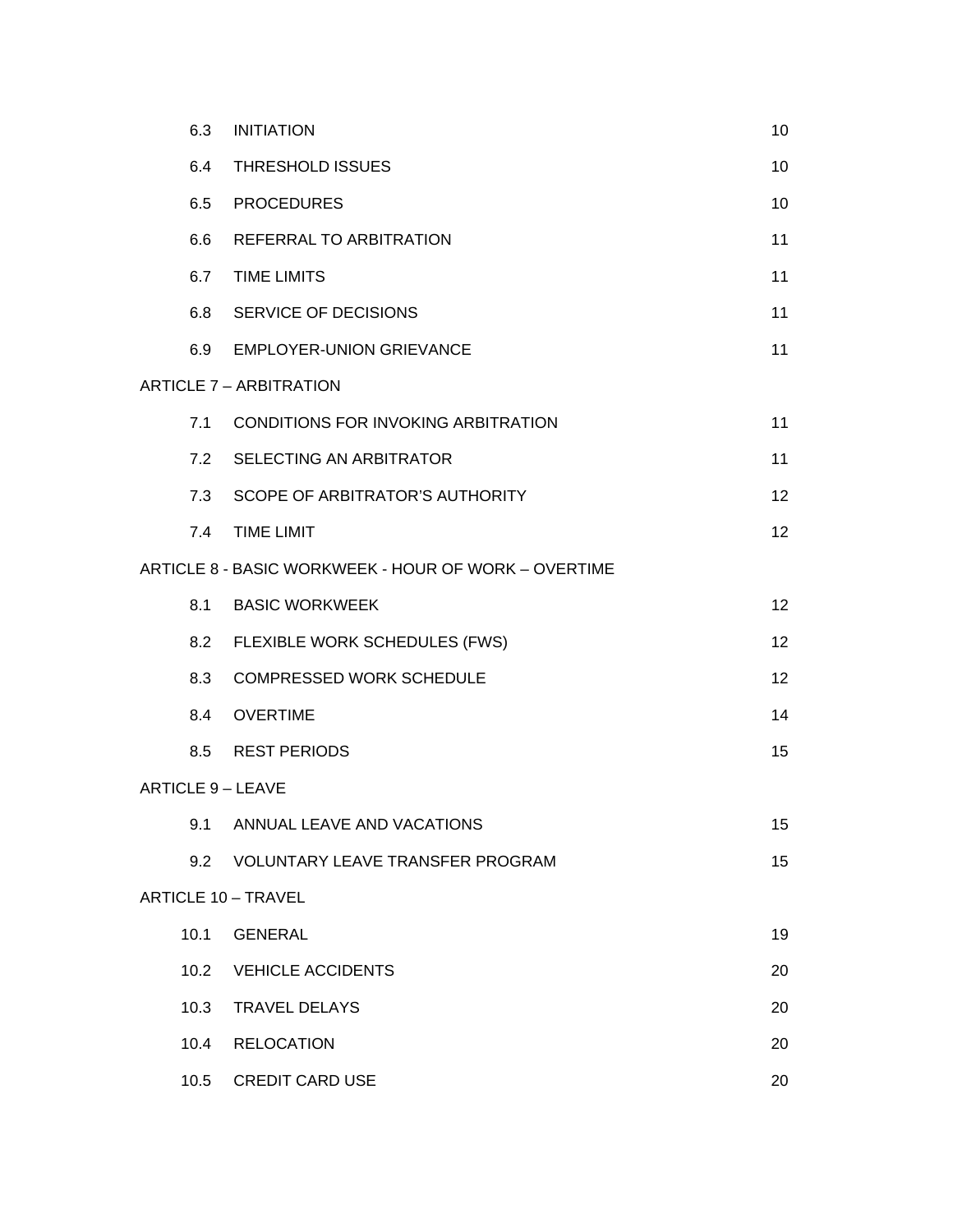| 10.6 | <b>VOUCHER PROCESSING</b>                                                            | 20 |
|------|--------------------------------------------------------------------------------------|----|
| 10.7 | <b>TWELVE HOUR RULE</b>                                                              | 20 |
| 10.8 | MILEAGE PAYMENTS                                                                     | 21 |
|      | <b>ARTICLE 11 - TELEPHONE USE</b>                                                    |    |
| 11.1 | GENERAL                                                                              | 21 |
| 11.2 | <b>EXAMPLES</b>                                                                      | 22 |
|      | 11.3 PERSONAL USE                                                                    | 23 |
|      | 11.4 LOCAL COMMUTING AREA                                                            | 23 |
|      | ARTICLE 12 - OFFICIAL TIME, TRAVEL, AND PER DIEM FOR UNION<br><b>REPRESENTATIVES</b> |    |
| 12.1 | <b>AUTHORIZED OFFICIAL TIME</b>                                                      | 23 |
| 12.2 | <b>EMPLOYEES</b>                                                                     | 23 |
| 12.3 | <b>STEWARDS</b>                                                                      | 24 |
| 12.4 | <b>TRAVEL EXPENSES</b>                                                               | 24 |
| 12.5 | OFFICIAL TIME FOR UNION TRAINING                                                     | 24 |
| 12.6 | <b>CONFERRING WITH MANAGEMENT</b>                                                    | 24 |
| 12.7 | <b>INTERNAL UNION BUSINESS</b>                                                       | 24 |
|      | <b>ARTICLE 13 - OFFICIAL FACILITIES AND SERVICE</b>                                  |    |
| 13.1 | <b>SPACE</b>                                                                         | 25 |
| 13.2 | <b>BULLETIN BOARDS</b>                                                               | 25 |
| 13.3 | <b>LIST OF EMPLOYEES</b>                                                             | 25 |
| 13.4 | <b>TELEPHONES</b>                                                                    | 25 |
| 13.5 | DISTRIBUTION OF UNION LITERATURE                                                     | 25 |
| 13.6 | NOTIFICATION OF NON-COMPETITIVE ACTIONS                                              | 26 |
|      | <b>ARTICLE 14 - SAFETY</b>                                                           |    |
| 14.1 | <b>GENERAL</b>                                                                       | 26 |
| 14.2 | <b>SAFETY INSPECTIONS</b>                                                            | 26 |
| 14.3 | <b>SMOKING POLICY</b>                                                                | 27 |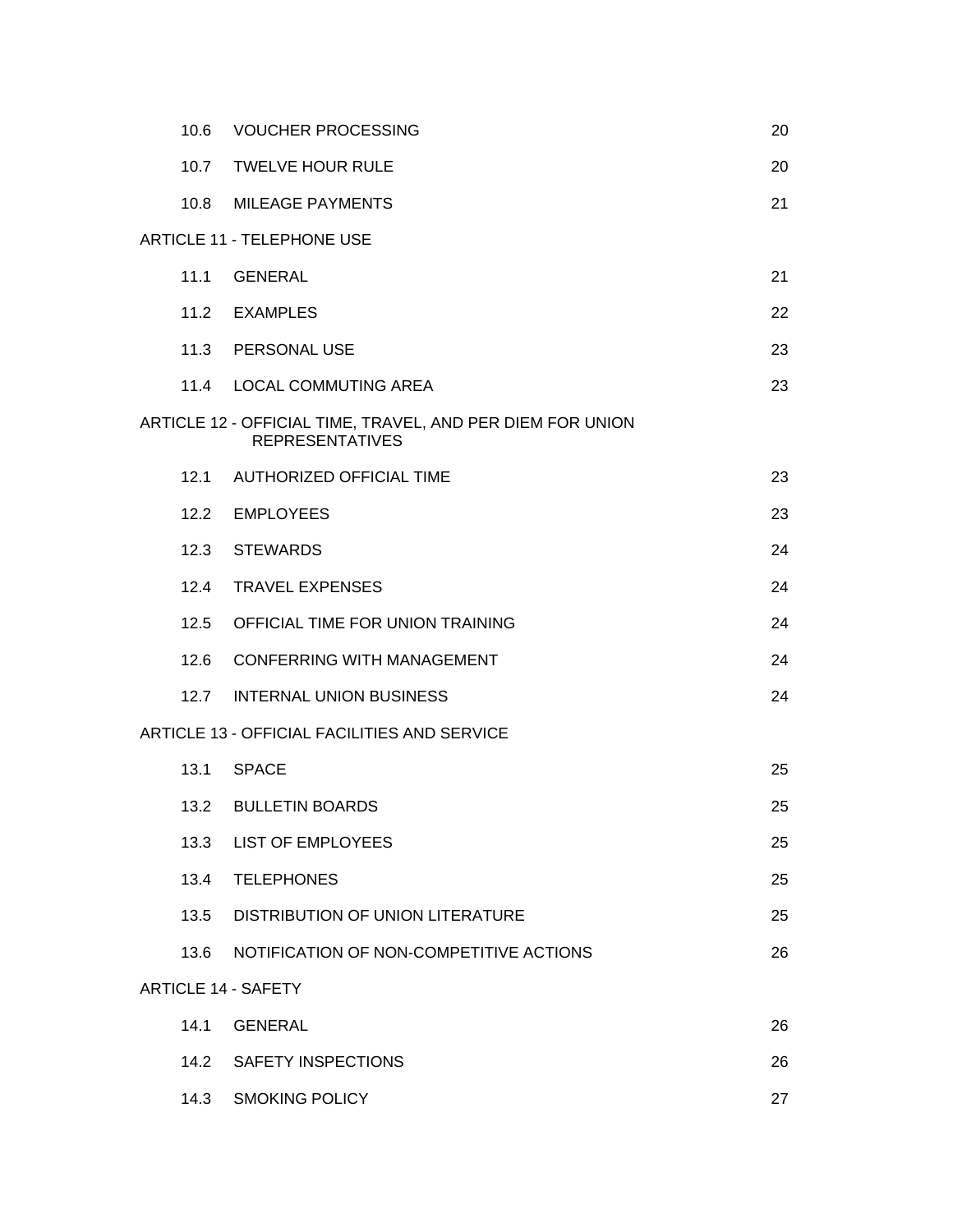ARTICLE 15 - DISCIPLINARY AND ADVERSE ACTIONS

| 15.1 | <b>GENERAL</b>                                                   | 27 |
|------|------------------------------------------------------------------|----|
| 15.2 | NOTICES OF PROPOSED ADVERSE ACTIONS                              | 27 |
|      | 15.3 DISCIPLINARY ACTIONS                                        | 27 |
|      | ARTICLE 16 - EQUAL EMPLOYMENT OPPORTUNITY AND CAREER ENHANCEMENT |    |
| 16.1 | <b>GENERAL</b>                                                   | 28 |
|      | 16.2 EEOAC                                                       | 28 |
|      | 16.3 CAREER ENHANCEMENT                                          | 28 |
|      |                                                                  |    |
|      | <b>ARTICLE 17 - MERIT PROMOTION PLAN</b>                         |    |
|      | 17.1 PURPOSE AND POLICY                                          | 28 |
|      | 17.2 FILLING VACANCIES                                           | 29 |
| 17.3 | <b>INFORMING UNION</b>                                           | 29 |
| 17.4 | <b>MERIT PROMOTION PANEL</b>                                     | 29 |
| 17.5 | REFERRAL AND SELECTION                                           | 30 |
| 17.6 | <b>EXPANDING AREAS OF CONSIDERATION</b>                          | 30 |
| 17.7 | MULTI-LEVEL ANNOUNCEMENTS                                        | 30 |
| 17.8 | <b>RIGHT TO REVIEW RECORDS</b>                                   | 30 |
| 17.9 | <b>MISCELLANEOUS</b>                                             | 31 |
|      | ARTICLE 18 - POSITION DESCRIPTION AND CLASSIFICATION             |    |
| 18.1 | POSITION DESCRIPTIONS                                            | 32 |
| 18.2 | <b>CLASSIFICATION APPEALS</b>                                    | 32 |
|      |                                                                  |    |
|      | <b>ARTICLE 19 - TRAINING</b>                                     |    |
|      |                                                                  |    |

| 19.1 | TRAINING AND DEVELOPMENT | 32 |
|------|--------------------------|----|
|      | 19.2 RECORDS             | 32 |
|      | 19.3 EXPENSES            | 32 |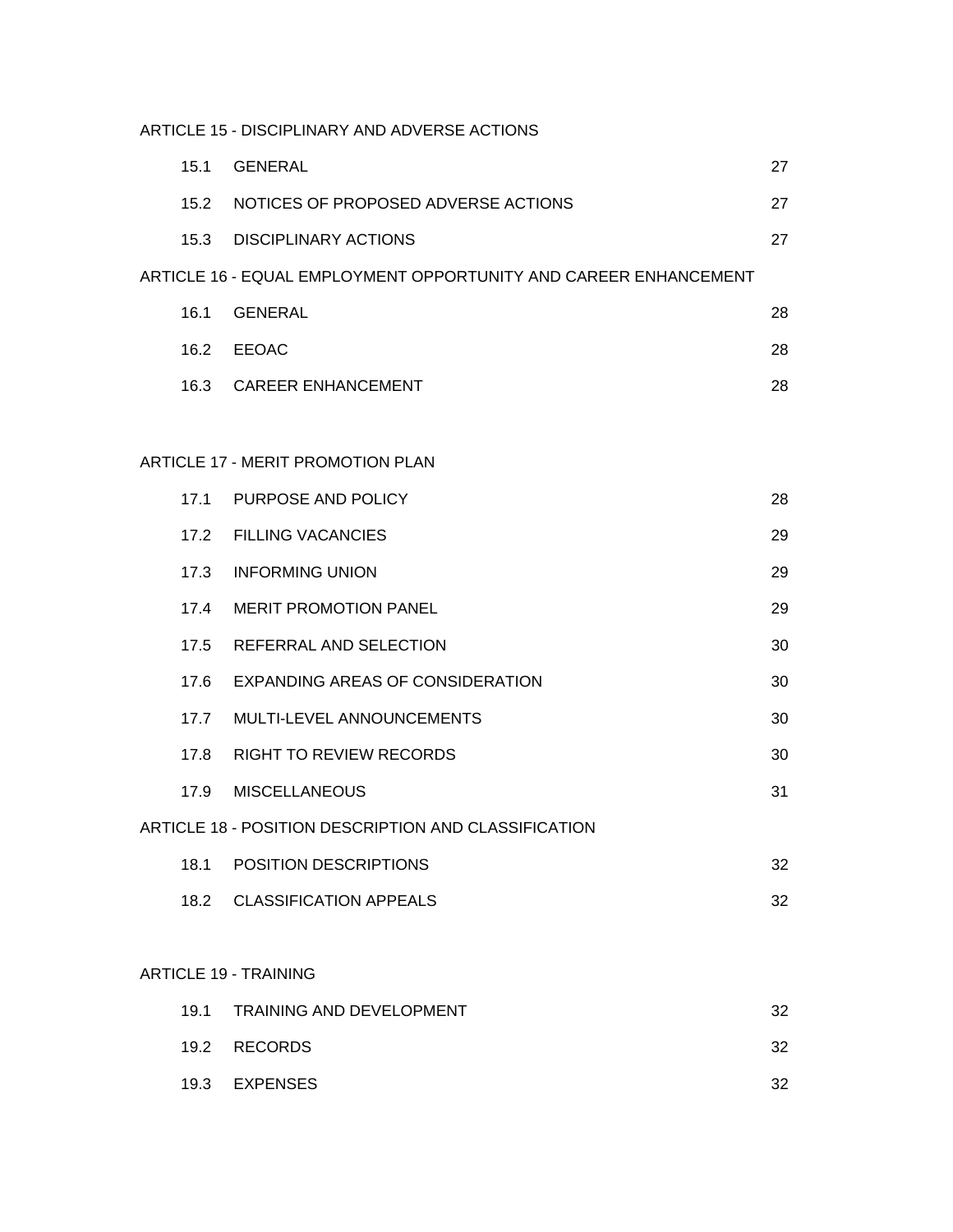| ARTICLE 20 - EMPLOYEE RECOGNITION/AWARDS PROGRAMS |       |                                                   |    |
|---------------------------------------------------|-------|---------------------------------------------------|----|
|                                                   | 20.1  | <b>GENERAL</b>                                    | 33 |
|                                                   |       | ARTICLE 21 - LABOR-MANAGEMENT RELATIONS COMMITTEE |    |
|                                                   | 21.1  | <b>GENERAL</b>                                    | 33 |
|                                                   |       | ARTICLE 22 - PERFORMANCE APPRAISAL SYSTEM         |    |
|                                                   | 22.1  | <b>PURPOSE</b>                                    | 34 |
|                                                   | 22.2  | DEVELOPMENT OF STANDARDS AND ELEMENTS             | 34 |
|                                                   |       | 22.3 PERFORMANCE APPRAISAL                        | 34 |
|                                                   |       | ARTICLE 23 - REDUCTION IN FORCE                   |    |
|                                                   | 23.1  | <b>GENERAL</b>                                    | 37 |
|                                                   | 23.2  | <b>NOTIFICATION</b>                               | 38 |
|                                                   | 23.3  | <b>NEGOTIATIONS</b>                               | 40 |
|                                                   | 23.4  | <b>EARLY RETIREMENT</b>                           | 40 |
|                                                   | 23.5  | <b>PERSONNEL FILES</b>                            | 40 |
|                                                   | 23.6  | <b>DOCUMENTS</b>                                  | 40 |
|                                                   | 23.7  | <b>MULTIPLE SKILLS</b>                            | 41 |
|                                                   | 23.8  | <b>PRIORITY CONSIDERATION</b>                     | 41 |
|                                                   | 23.9  | <b>EXISTING VACANCIES</b>                         | 41 |
|                                                   | 23.10 | <b>REEMPLOYMENT PROGRAMS</b>                      | 41 |
|                                                   | 23.11 | <b>REPROMOTION</b>                                | 41 |
|                                                   | 23.12 | <b>TRAINING</b>                                   | 41 |
|                                                   | 23.13 | UNION REPRESENTATION UNDER TOF AND RIF            | 41 |
|                                                   | 23.14 | <b>RELOCATION</b>                                 | 42 |
|                                                   | 23.15 | USE OF PERFORMANCE APPRAISALS IN RIF/TOF          | 42 |
|                                                   |       | ARTICLE 24 - CONTRACTING OUT                      |    |
|                                                   | 24.1  | <b>GENERAL</b>                                    | 43 |
|                                                   | 24.2  | <b>NEGOTIATIONS</b>                               | 43 |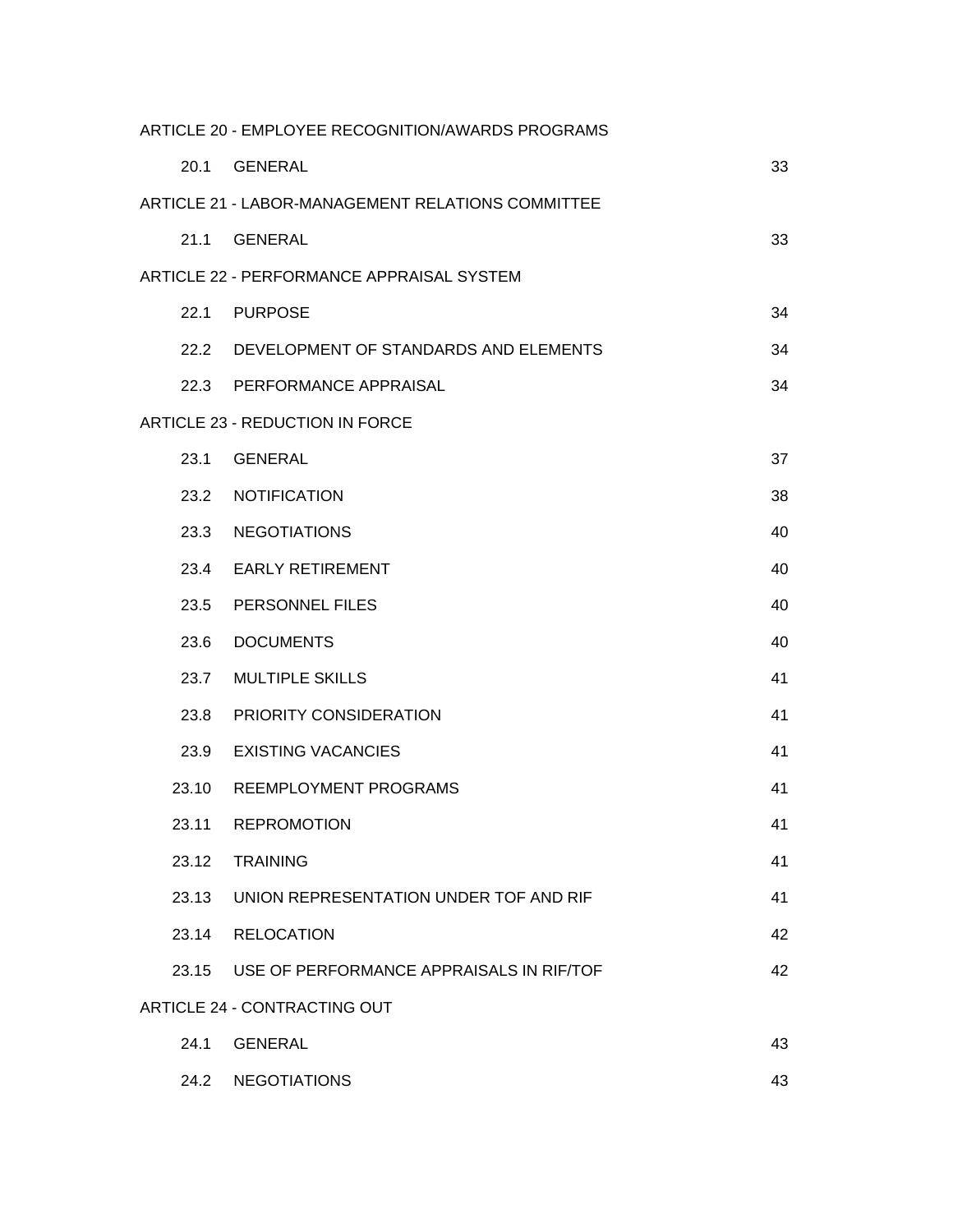|                               |                                                                                     | 24.3 NOTIFICATION                      |           | 43 |
|-------------------------------|-------------------------------------------------------------------------------------|----------------------------------------|-----------|----|
|                               |                                                                                     | 24.4 PLACEMENT                         |           | 43 |
|                               |                                                                                     | ARTICLE 25 - DISTRIBUTION              |           |    |
|                               |                                                                                     | 25.1 COPIES                            |           | 43 |
|                               |                                                                                     | <b>ARTICLE 26 - DUES DEDUCTIONS</b>    |           |    |
|                               | 26.1                                                                                | ALLOTMENT                              |           | 44 |
|                               |                                                                                     | 26.2 REVOCATION OF DUES                |           | 44 |
| <b>ARTICLE 27 - PUBLICITY</b> |                                                                                     |                                        |           |    |
|                               |                                                                                     | 27.1 ORIENTATION                       |           | 44 |
|                               |                                                                                     | ARTICLE 28 - DURATION OF THE AGREEMENT |           |    |
|                               | 28.1                                                                                | EFFECTIVE DATA AND TERM                |           | 44 |
|                               | 28.2                                                                                | AMENDMENTS                             |           | 44 |
|                               |                                                                                     | 28.3 SUPPLEMENTAL AGREEMENTS           |           | 45 |
|                               |                                                                                     | MEMORANDUM OF UNDERSTANDING            | Exhibit A | 46 |
|                               | THE FEDERAL SERVICE LABOR-MANAGEMENT<br>Exhibit B<br>RELATIONS STATUTE (TITLE VIII) |                                        |           | 47 |

| <b>ATTACHMENT 1</b> | MERIT PROMOTION (COMMON POLICY - FEBRUARY 22, 2001                       |
|---------------------|--------------------------------------------------------------------------|
| ATTACHMENT 2        | MERIT PROMOTION SUPPLEMENT - JUNE 22, 2005                               |
| ATTACHMENT 3        | PERFORMANCE MANAGEMENT - RD INSTRUCTION 2060-A<br><b>AUGUST 25, 2005</b> |
| ATTACHMENT 4        | EMPLOYEE RECOGNITION - RD INSTRUCTION 2063-B<br>SEPTEMBER 12,2006        |
| ATTACHMENT 5        | HOURS OF DUTY – RD INSTRUCTION 2051-F-DECEMBER 6, 2006                   |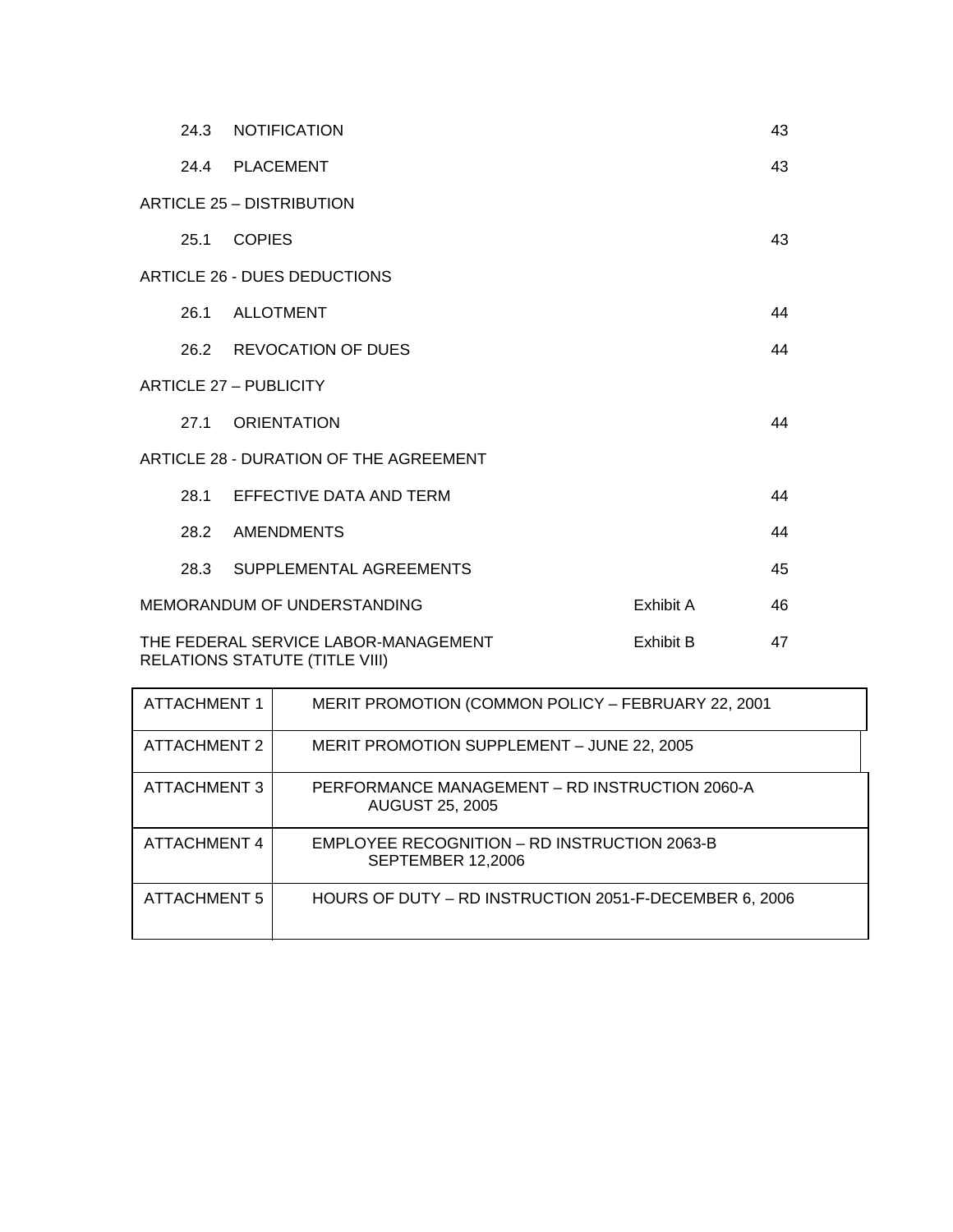#### **PREAMBLE**

Pursuant to the policy set forth by Title 5 U.S. Code regarding federal labormanagement relations, the following articles of this basic agreement, together with any and all supplemental agreements and/or amendments which may be agreed to at later dates, constitute a total agreement by and between the United States Department of Agriculture, Rural Development, Little Rock, Arkansas, hereinafter referred to as the EMPLOYER and the American Federation of Government Employees, Local 108, hereinafter referred to as the UNION for the employees in the unit described below, hereinafter referred to as the EMPLOYEES.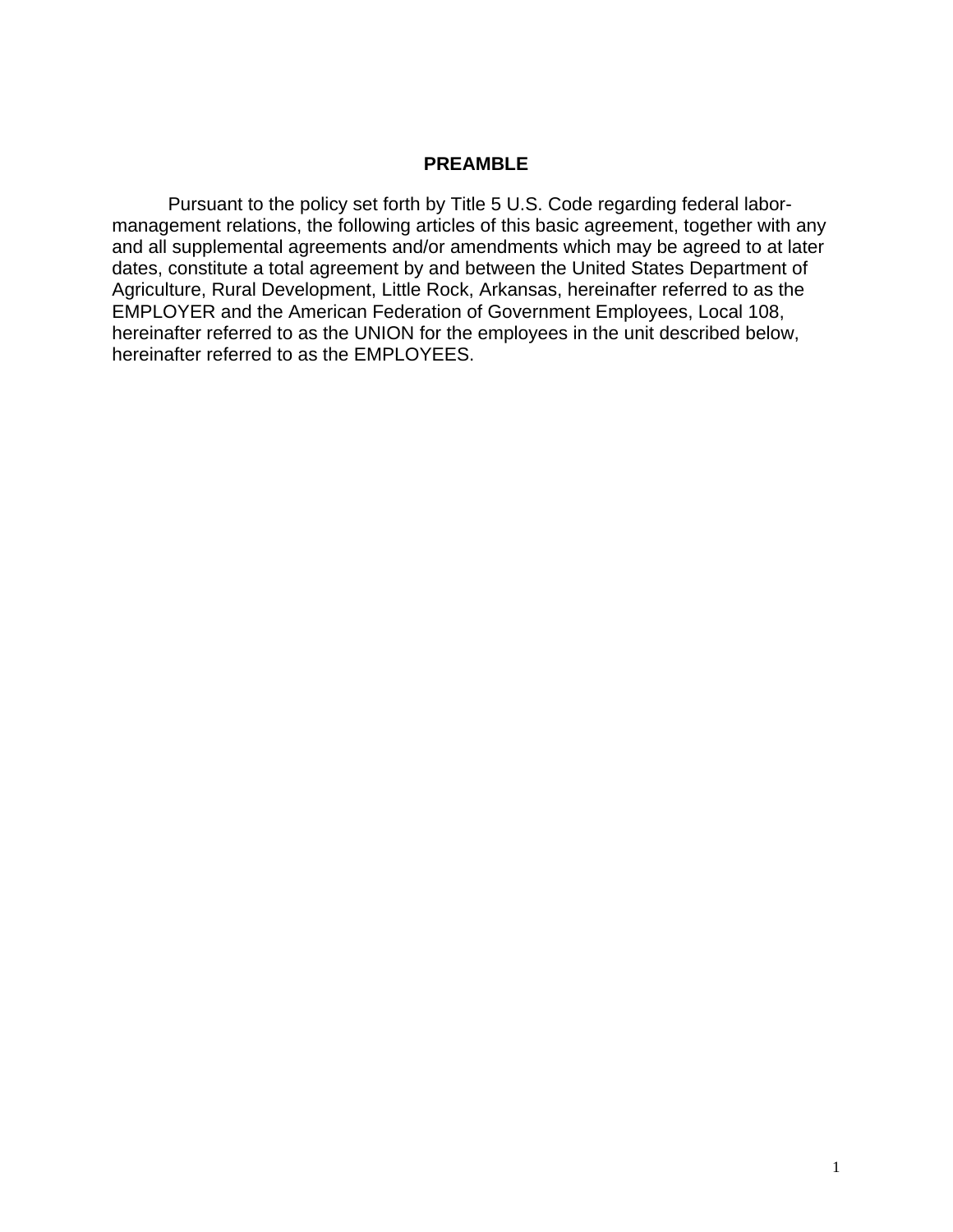#### **ARTICLE 1 - GENERAL PROVISIONS**

1.1 RECOGNITION: The employer recognizes that the Union is the exclusive representative of all employees in the unit described in Article 1.2. The Union recognizes its responsibility to represent the interests of all unit employees with respect to grievances, personnel policies, practices, and procedures, or other matters affecting their general working conditions, subject to the express limitations set forth herein.

1.2 UNIT: All professional and non-professional employees, full and part time, of Rural Development under the direction of the State Director of Arkansas except management officials, temporary employees, employees engaged in Federal personnel work in other than a purely clerical capacity and supervisors and guards, as defined in the Civil Service Reform Act of 1978.

- 1.3 DEFINITIONS:
	- (a) AMENDMENTS: Modifications to the basic Agreement to delete, or to change portions, sections, or articles of the Agreement.
	- (b) ADVERSE ACTION: Removal, suspensions of more than fourteen (14) days, reduction in grade, reduction in pay, or furlough for thirty (30) days or less.
	- (c) AGENCY: Rural Development, U.S. Department of Agriculture.
	- (d) AUTHORITY: The Federal Labor Relations Authority as established by the Civil Service Reform Act of 1978.
	- (e) CAREER ENHANCEMENT: A systematic management effort to develop career opportunities for employees below grade GS-9 who are in a position or occupational series not enabling them to realize their full work potential.
	- (f) DISCIPLINARY ACTION: Suspensions of fourteen (14) days or less and letters of caution, warning or reprimand.
	- (g) EMERGENCY SITUATION: The phrase "emergency situation" means a temporary condition posing a threat to human life or property".
	- (h) EMPLOYEES: Employees of the bargaining unit as described in Article 1.2.
	- (i) EMPLOYER: Rural Development, U.S. Department of Agriculture, Arkansas.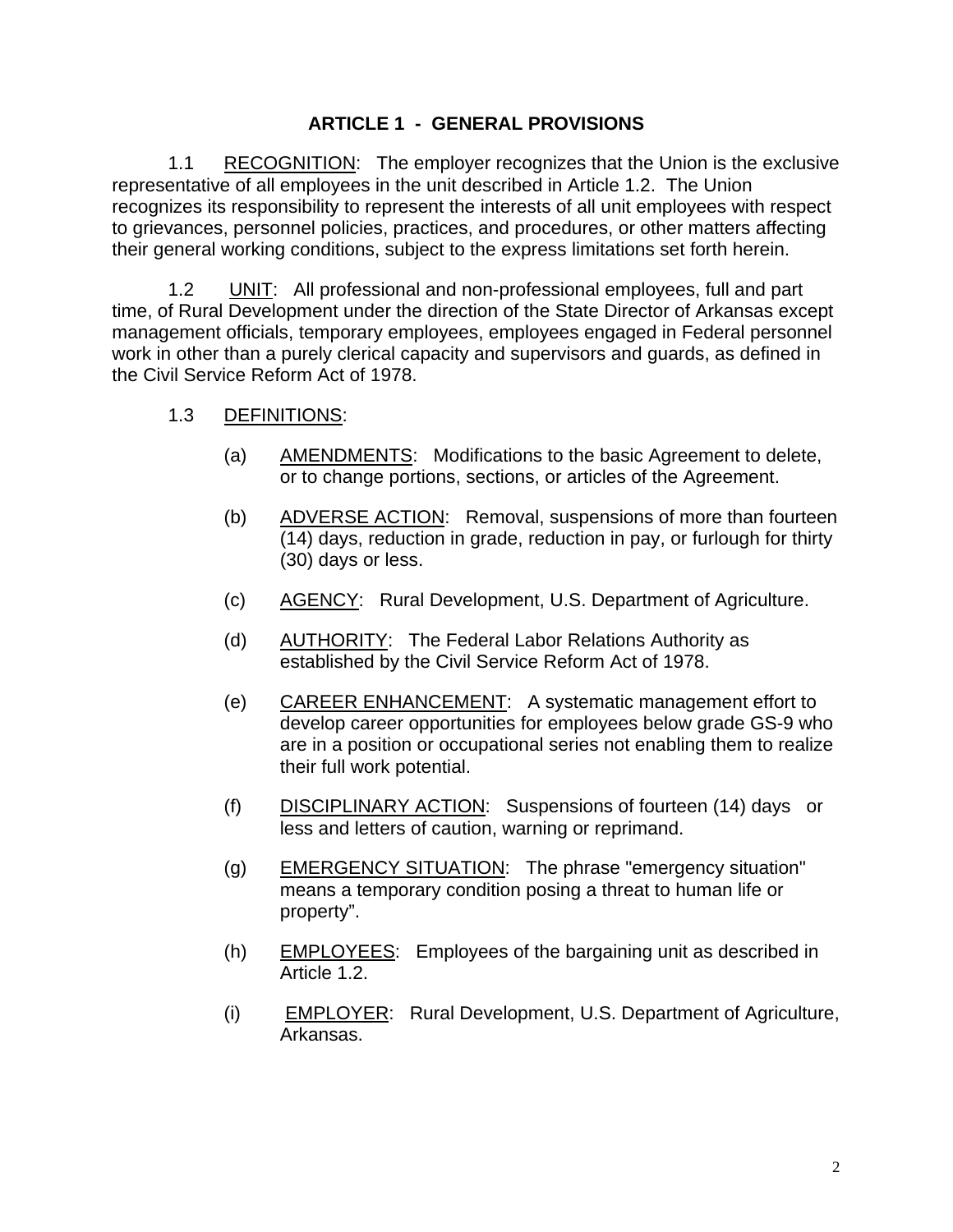- (j) GRIEVANCE: Any complaint:
	- (1) by any employee concerning any matter relating to the employment of the employee; or
	- (2) by any labor organization concerning any matter relating to the employment of any employee; or
	- (3) by any employee, labor organization, or agency concerning:
		- (i) The effect or interpretation, or claim of breach, of a collective bargaining agreement; or
		- (ii) any claimed violation, misinterpretation, or misapplication of any law, rule, or regulation affecting conditions of employment.
- (k) IMPASSE: The failure or inability of the representatives of the Employer and the Union to reach agreement during the bargaining process.
- (l) IMPACT BARGAINING: The obligation of the Employer and the Union to negotiate procedures and appropriate arrangements for bargaining unit employees adversely affected by the exercising of management's rights.
- (m) MANAGEMENT OFFICIAL: An individual employed by the Agency in a position the duties and responsibilities of which require or authorize the individual to formulate, determine, or influence the policies of the Agency.
- (n) COLLECTIVE BARGAINING: Collective bargaining means the performance of the mutual obligation of representatives of the Employer and the Union to meet at reasonable times and to consult and bargain in a good-faith effort to reach agreement with respect to the conditions of employment affecting such employees and to execute, if requested by either party, a written document incorporating any collective bargaining agreement reached.
- (o) SUPERVISOR: An individual employed by the Employer having authority in the interest of the Employer to hire, direct, assign, promote, reward, transfer, furlough, lay off, recall, suspend, discipline, or remove employees to adjust their grievances, or to effectively recommend such action, if the exercise of the authority is not merely routine or clerical in nature but requires the consistent exercise of independent judgment.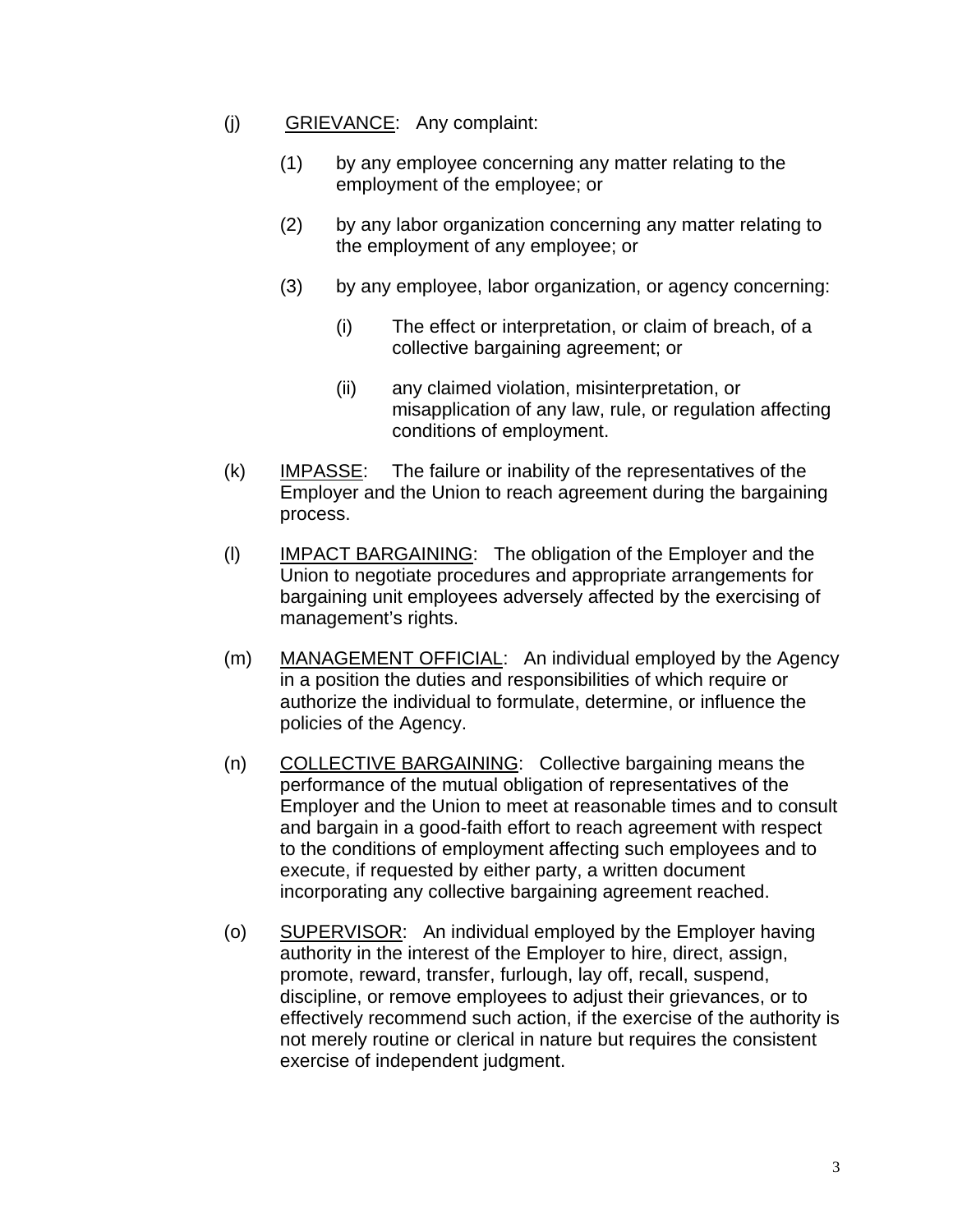- (p) SUPPLEMENTS: Additional articles negotiated during the term of the basic Agreement.
- (q) UNION: The American Federation of Government Employees, Local 108.
- (r) UNION REPRESENTATIVE: Elected or appointed officials of the American Federation of Government Employees Local 108, including stewards, and other designated representatives, including but not limited to, staff members of the National headquarters of the American Federation of Government Employees.

# **ARTICLE 2 - PROVISIONS OF LAW AND REGULATIONS**

2.1 LAWS AND REGULATIONS: In the administration of all matters covered by the Agreement, officials and employees are governed by existing or future laws and regulations of outside authorities including policies set forth in the Federal Operating Manual, Department of Agriculture Personnel Manual (DPM); by published agency policies and regulations in existence at the time the agreement was approved; and by subsequent published agency policies and regulations required by law or by the regulations of outside authorities or authorized by the terms of a controlling agreement at a higher agency level.

# **ARTICLE 3 - NEGOTIATIONS**

3.1 SCOPE OF NEGOTIATIONS: Subjects appropriate for negotiation between the parties are personnel policies and practices and other matters relating to or affecting working conditions of employees within the unit. The Employer agrees to negotiate with the Union on any new policy or change in established policy prior to implementation. If the change itself is not subject to negotiations, its impact upon employees and procedures for implementing the change will be negotiated. The Employer agrees to give adequate notice to the Union and an opportunity to negotiate any new policy or change in established policy which is proposed during the life of the agreement. Negotiation of procedures to implement decisions which are management rights and impact bargaining on those decisions will also be handled in accordance with this section.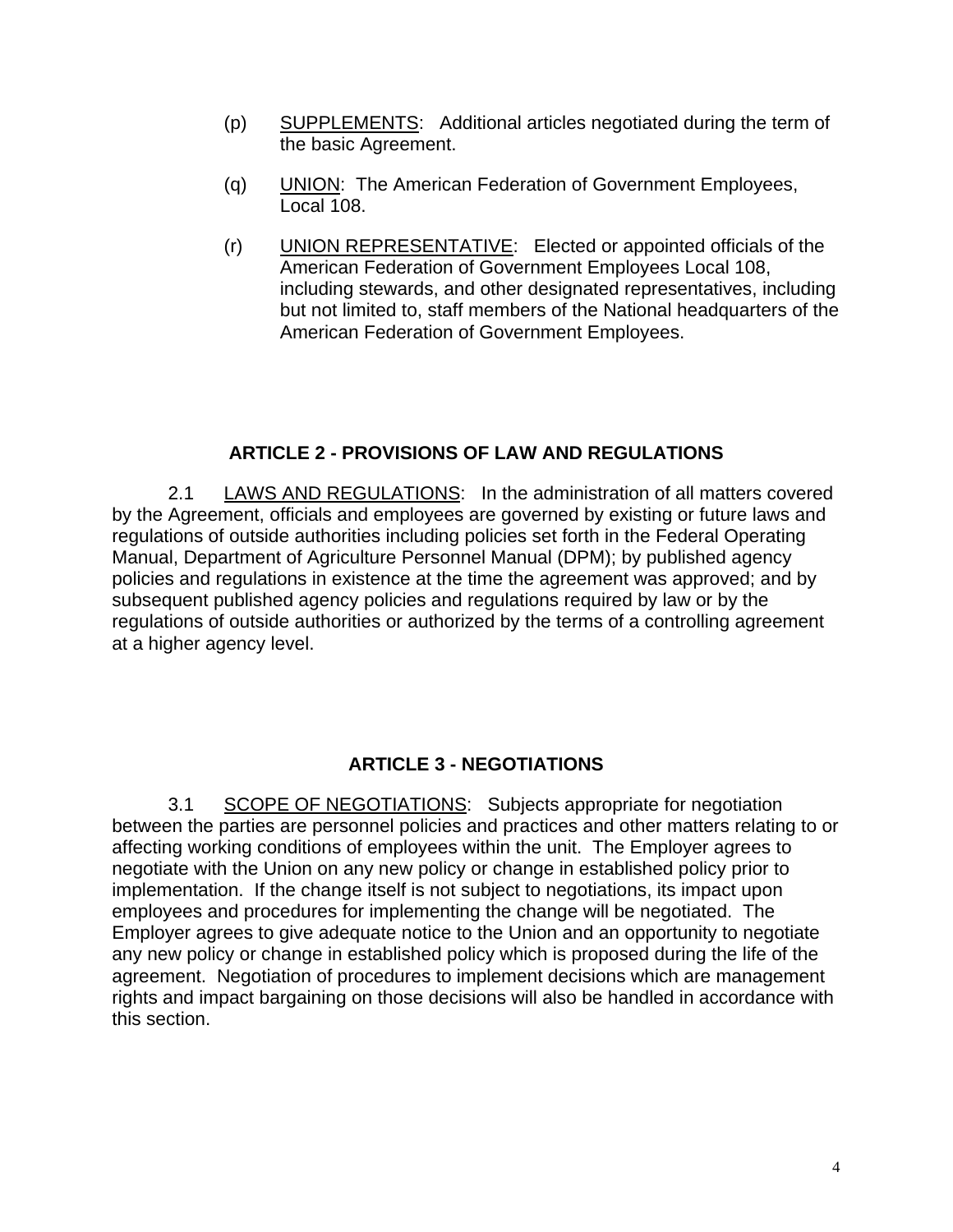3.2 NEGOTIABILITY QUESTION: The Union has the right to proceed on a negotiability question to the Federal Labor Relations Authority in accordance with Section 7105 (a)(2) (E) of Title 5 U.S. Code and the regulations of the authority and Section 7117 (a), (b), and (c) of Title 5 U.S. code.

3.3 EXISTING MUTUALLY ACCEPTABLE WORKING CONDITIONS: Present personnel policies and practices affecting the conditions of the employment of unit employees which are within the authority of the Employer and which are not specifically mentioned in this agreement will remain in effect during the term of the agreement; however, the Employer retains the right to stop or eliminate personnel policies and practices which are contrary to law or regulations of higher authority, or which emergency situations cause to be detrimental or to hamper in any manner the operation of the Employer. Except in emergency situations, the Employer will offer to negotiate the impact of such changes on unit employees prior to implementing the changes.

3.4 BOUNDARIES IN NEGOTIATIONS: In regard to negotiations, Article 2.1, Article 3.1, and Article 4.1 of this Agreement set forth the general boundaries and indicate prerogatives that must be retained by the Employer in order to fulfill its responsibilities for efficient management. However, these limitations on negotiations do not prevent the Union from submitting its views to officials of the Executive Branch, the Congress, or other appropriate authority, or from having its views considered in the formulation of laws, directives, and regulations which affect Federal personnel management.

Both parties to this Agreement have the responsibility of conducting negotiations and other dealings in good faith and in such manner as will further the public interest. Names of the members and alternates on each negotiating committee will be exchanged by the parties seven days prior to the beginning of negotiations. Any changes regarding committee membership will be submitted to the other party as soon as possible, but prior to the beginning day's negotiation in that particular negotiation session. Bargaining unit employees negotiating during regular duty hours on behalf of the Union will be on official duty time.

When the Employer believes that a matter is non-negotiable, it will immediately advise the Union. The Union has the right to appeal to the Authority in accordance with the Authority's regulation.

All agreements or amendments and supplements to this collective bargaining agreement are subject to USDA agency head review and approval.

# **ARTICLE 4 - RIGHTS OF EMPLOYER, UNION AND EMPLOYEES**

4.1 MANAGEMENT RIGHTS: Nothing in this agreement shall affect the authority of any management official: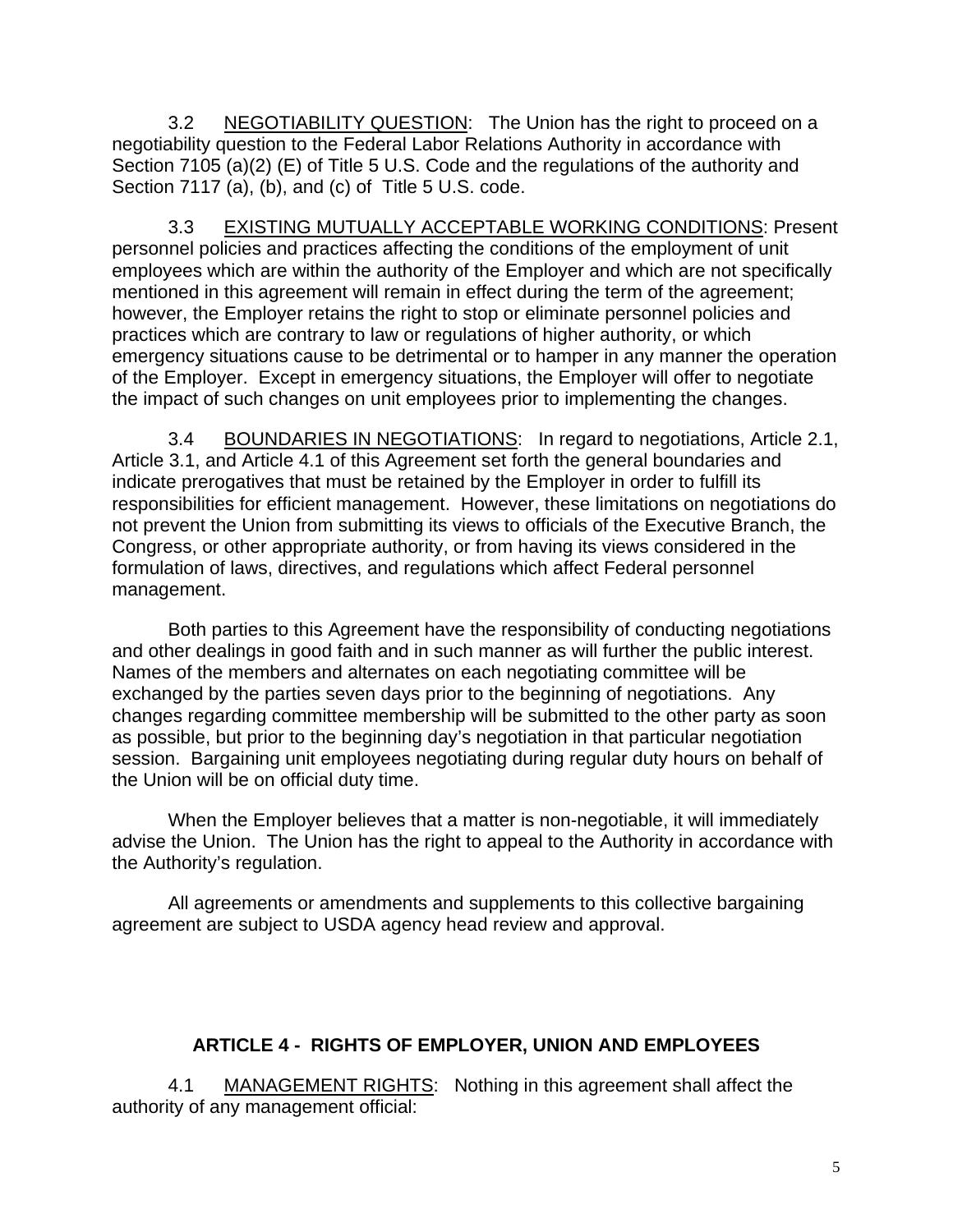- (a) To determine the mission, budget, organization, number of employees, and internal security practices of this agency;
- (b) In accordance with applicable laws:
	- (1) to hire, assign, direct, layoff, and retain employees in the agency, or to suspend, remove, reduce in grade or pay, or take other disciplinary action against such employees;
	- (2) to assign work, to make determinations with respect to contracting out, and to determine the personnel by which agency operations shall be conducted;
	- (3) with respect to filling positions, to make selections for appointments from:
		- (i) among properly ranked and certified candidates for promotion; or
		- (ii) any other appropriate source;
	- (4) to take whatever actions may be necessary to carry out the agency mission during emergencies.
- (c) Nothing in this section shall preclude the agency and the Union from negotiating;
	- (1) at the election of the agency, on the numbers, types and grades of employees or positions assigned to any organizational subdivision, work project, or tour of duty, or on the technology, methods, and means of performing work;
	- (2) procedures which management officials of the agency will observe in exercising any authority under this article;
	- (3) appropriate arrangements for employees adversely affected by the exercise of any authority under this article by such management officials.

4.2 RIGHTS OF THE UNION: The Union shall have the right to present its views to the Employer on matters of concern either orally or in writing, and to negotiate with respect to personnel policies and practices and matters affecting working conditions pertaining to employees covered by this agreement. An exclusive representative of an appropriate unit in an agency shall be given the opportunity to be represented at:

> (a) Any formal discussion between one or more representatives of the agency and one or more employees in the unit or their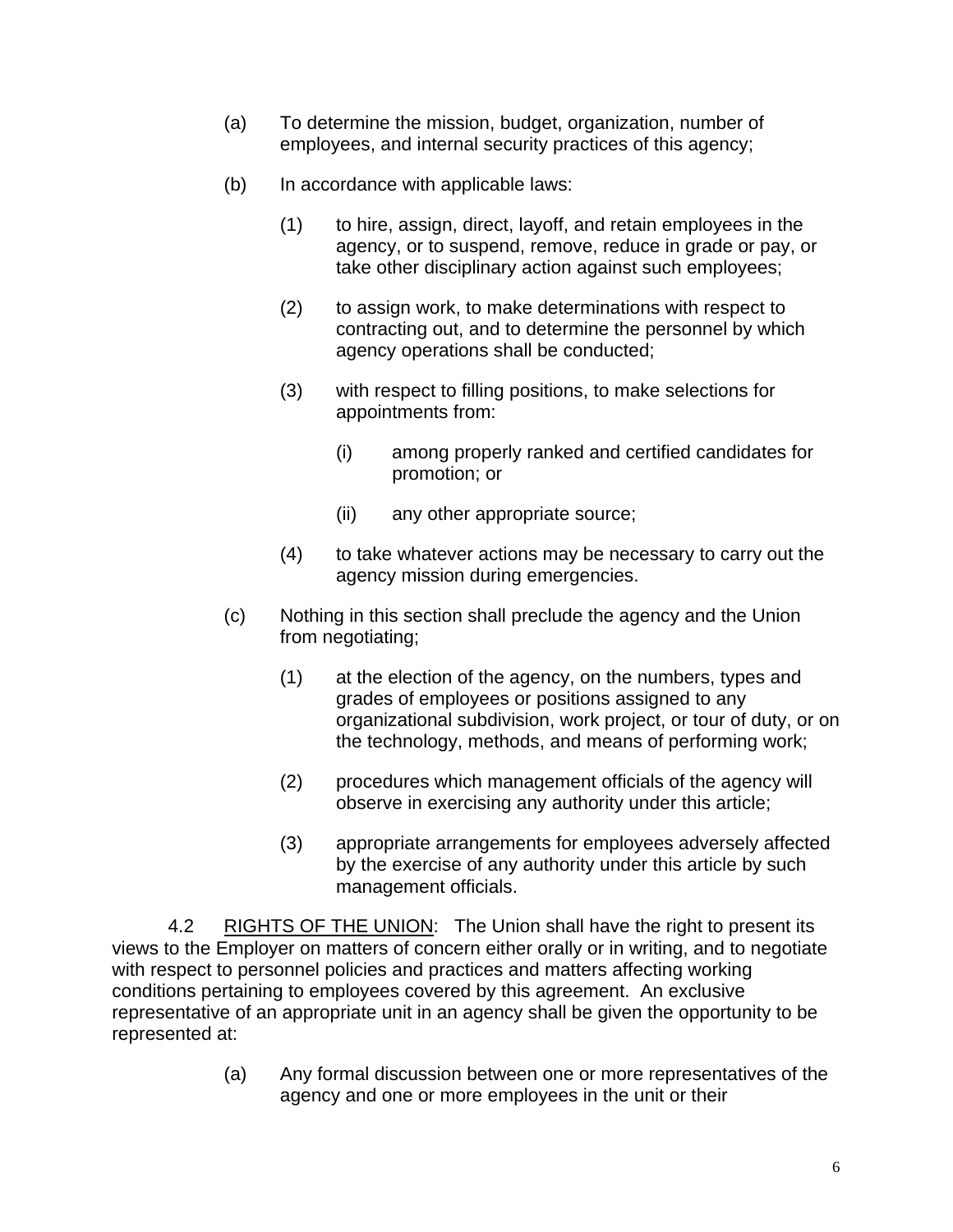representative concerning any grievance or any personnel policy or practice or other general condition of employment; or

- (b) Any examination of an employee in the unit by a representative of the agency in connection with an investigation if:
	- (1) The employee reasonably believes that the examination may result in disciplinary action against the employee; and
	- (2) The employee requests representation.

Any agency and any exclusive representative in the unit in the agency, through appropriate representatives, shall meet and negotiate in good faith for the purpose of arriving at a collective bargaining agreement.

4.3 RIGHTS OF THE EMPLOYEES: Each Employee shall have the right to form, join, or assist labor organization, or to refrain from any such activity, freely and without fear of penalty or reprisal, and each employee shall be protected in the exercise of such right. Except as otherwise provided under this agreement such rights include:

- (a) The right to act for a labor organization in the capacity of a representative and the right, in that capacity, to present the views of the labor organization to heads of Agencies and other officials of the executive branch of Government, the Congress, or other appropriate authorities. These activities will not take place on official duty time.
- (b) The right to engage in collective bargaining with respect to conditions of employment through representatives chosen by employees under this agreement.

The Employer and the Union agree that there will be no interference, restraint, coercion or discrimination against employees for exercising rights granted by law, rule or regulation of this collective bargaining agreement.

All employees are entitled to assistance and representation by the union without regard to labor organization membership. Nothing in this agreement shall require an employee to become or to remain a member of a labor organization or to pay money to the organization except pursuant to a voluntary, written authorization by a member for payment of dues through payroll deductions.

Each employee or group of employees, regardless of Union membership, shall have the right to bring matters of personal concern to the attention of appropriate officials in accordance with applicable law, rules, regulations, or established employer policy or this collective bargaining agreement.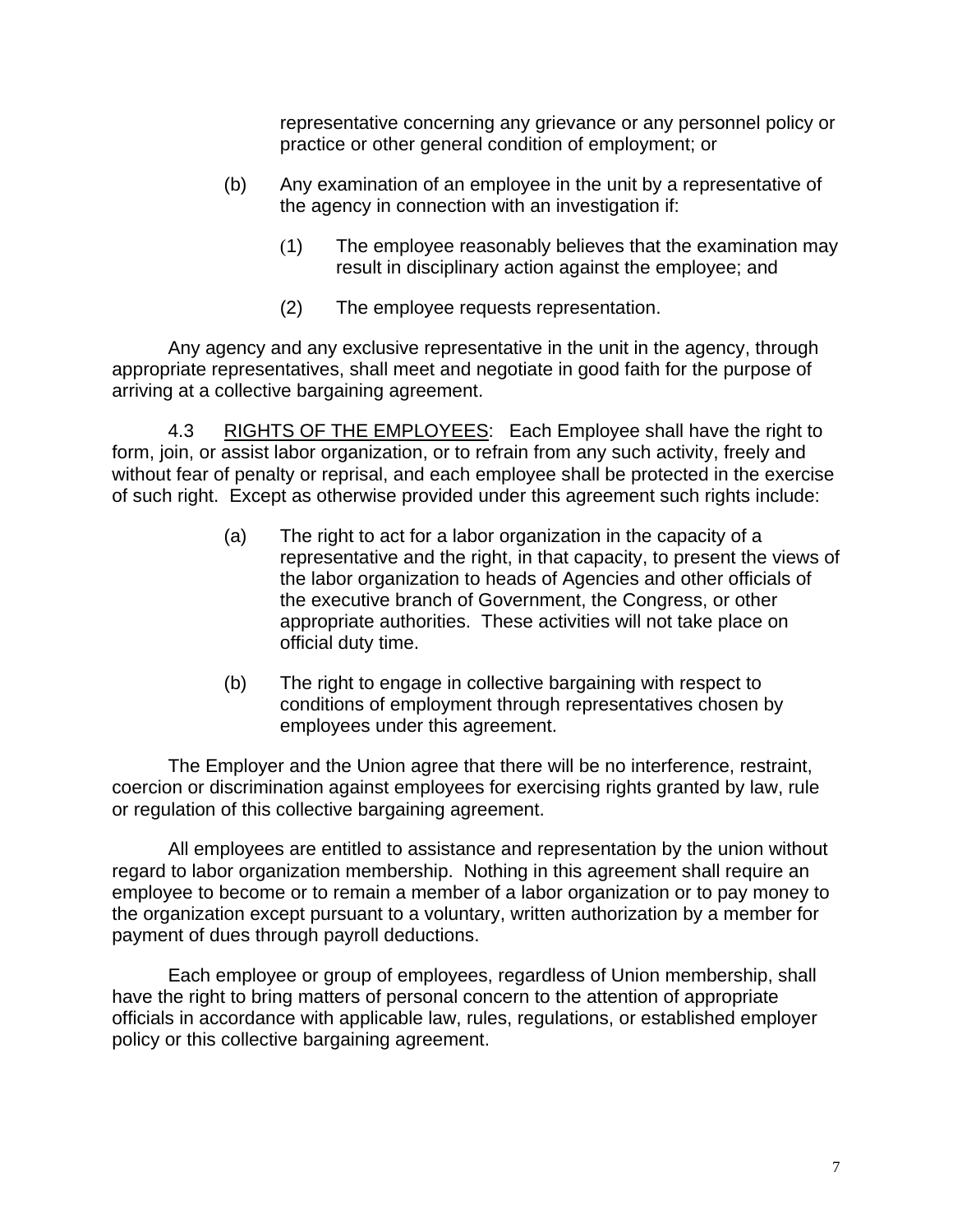#### **ARTICLE 5 - UNION AND EMPLOYEE REPRESENTATION**

5.1 UNION STEWARDS: The Employer will recognize one steward per area, one for the State office and additional stewards not to exceed 15 stewards appointed by the Union. Assignments will be made, as much as possible, consistent with adequate representation, to minimize official time spent on Union business.

Each steward will represent employees regularly assigned to the specific area the Union has designated; however, the employer recognizes that there may be instances or circumstances that necessitate temporary designation of a steward who is not an employee's regular steward. The Union will make every effort to limit these situations.

The Union will notify the Employer of any changes in steward appointments and will submit a complete list of stewards each January to the Employer.

Stewards will receive and investigate (but not solicit) complaints or grievances during duty hours, being expected to be judicious in the time spent on such matters.

The Employer will recognize the representatives of the Union, and shall be kept advised in writing by the Union or the names and titles of its officers, stewards, and National representatives.

5.2 **UNION REPRESENTATION:** The Union shall be given the opportunity to be represented at formal discussions between management and bargaining unit employees or employee representatives concerning grievances, personnel policies and practices, or other matters affecting general working conditions of employees in the unit.

5.3 NON-RURAL DEVELOPMENT EMPLOYEES: Employer agrees that national representatives of Union will be admitted to the Rural Development office to meet with the Employer or Union officials during working hours for purposes other than solicitation of membership dues or other internal business of the Union. It is agreed that the Union will notify the Employer prior to these visits.

5.4 EMPLOYEE'S CORRESPONDENCE: When the Union is designated as the representative of an employee in any complaint, grievance, adverse action or allegation of discrimination, management will address all correspondence to the employee; concurrently, a copy of the correspondence will be sent to the designated Union representative. Employer will make every effort to ensure that all correspondence to the employee and his/her Union representative will be sealed in an envelope marked "to be opened by addressee only".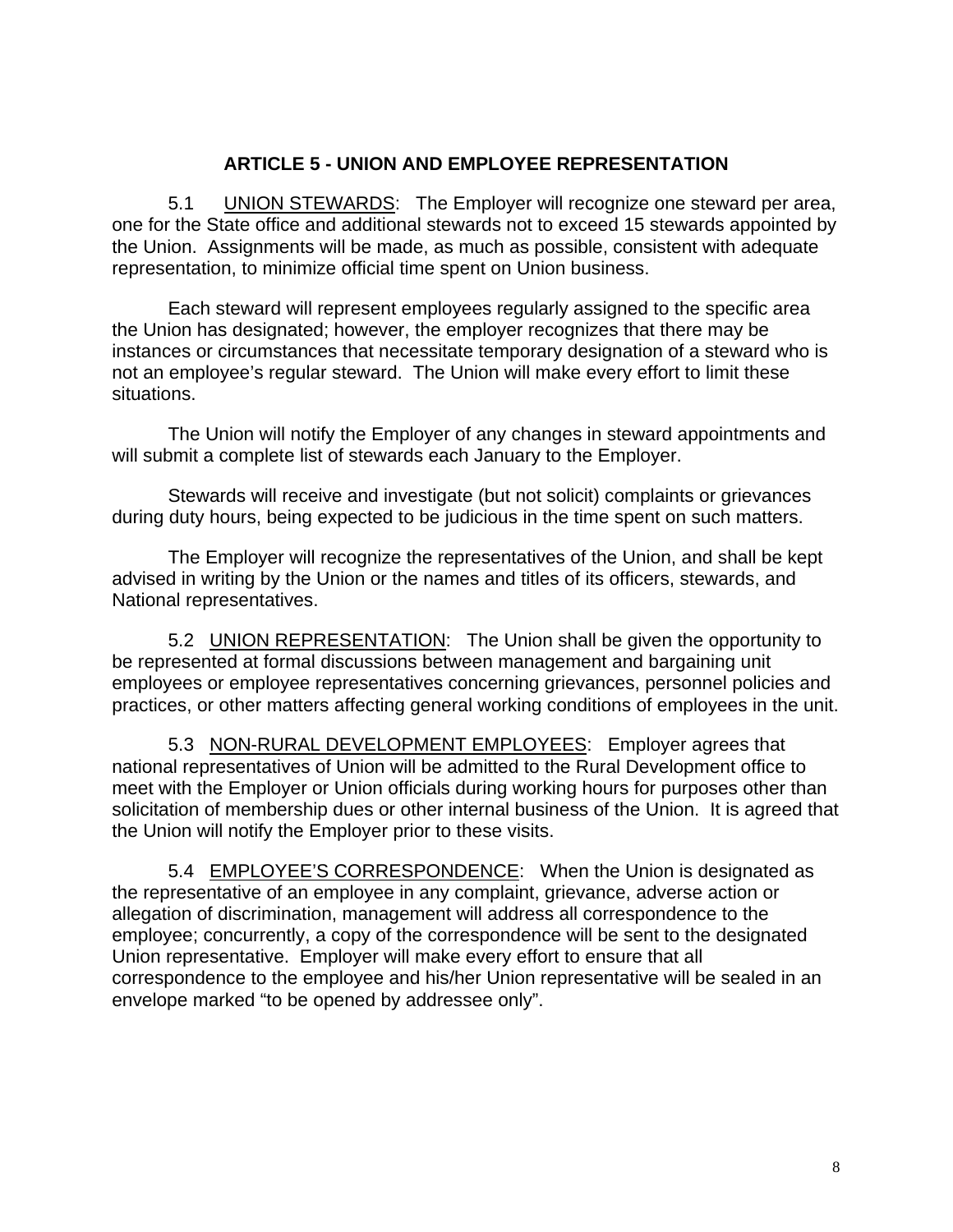#### **ARTICLE 6 - GRIEVANCES**

6.1 PURPOSE: The purpose of this Article is to provide a mutually acceptable method for the prompt and equitable settlement of grievances filed by bargaining unit employee(s), the Union or the Employer.

The Employer and the Union recognize the importance of settling disagreements and disputes promptly, fairly, and in an orderly manner that will maintain the self-respect of the employee and maintain the efficiency of the Employer. To accomplish this the parties will attempt to settle grievances expeditiously and at the lowest level possible. Employees and their representatives will be unimpeded and free from restraint, interference, coercion, discrimination or reprisal, consistent with Title 5 U.S. Code and this collective bargaining agreement in seeking adjustments of grievances.

#### 6.2 SCOPE:

- (a) "Grievance" means any complaint
	- (1) by an employee concerning any matter relating to the employment of the employee;
	- (2) by any labor organization concerning any matter relating to the employment of any employee; or
	- (3) by any employee, labor organization, or agency concerning
		- (i) the effect or interpretation, or a claim of breach, of a collective bargaining agreement; or
		- (ii) any claimed violation, misinterpretation, or misapplication of any law, rule, or regulation affecting conditions of employment.
- (b) The following matters are excluded from the scope of this procedure:
	- (1) A violation relating to prohibited political activities;
	- (2) Retirement, life insurance, or health benefits insurance;
	- (3) A suspension or removal for national security reasons;
	- (4) Any examination, certification or appointment;
	- (5) Classification of position which does not result in reduction in grade or pay for the employee;
	- (6) Separation of probationary employees;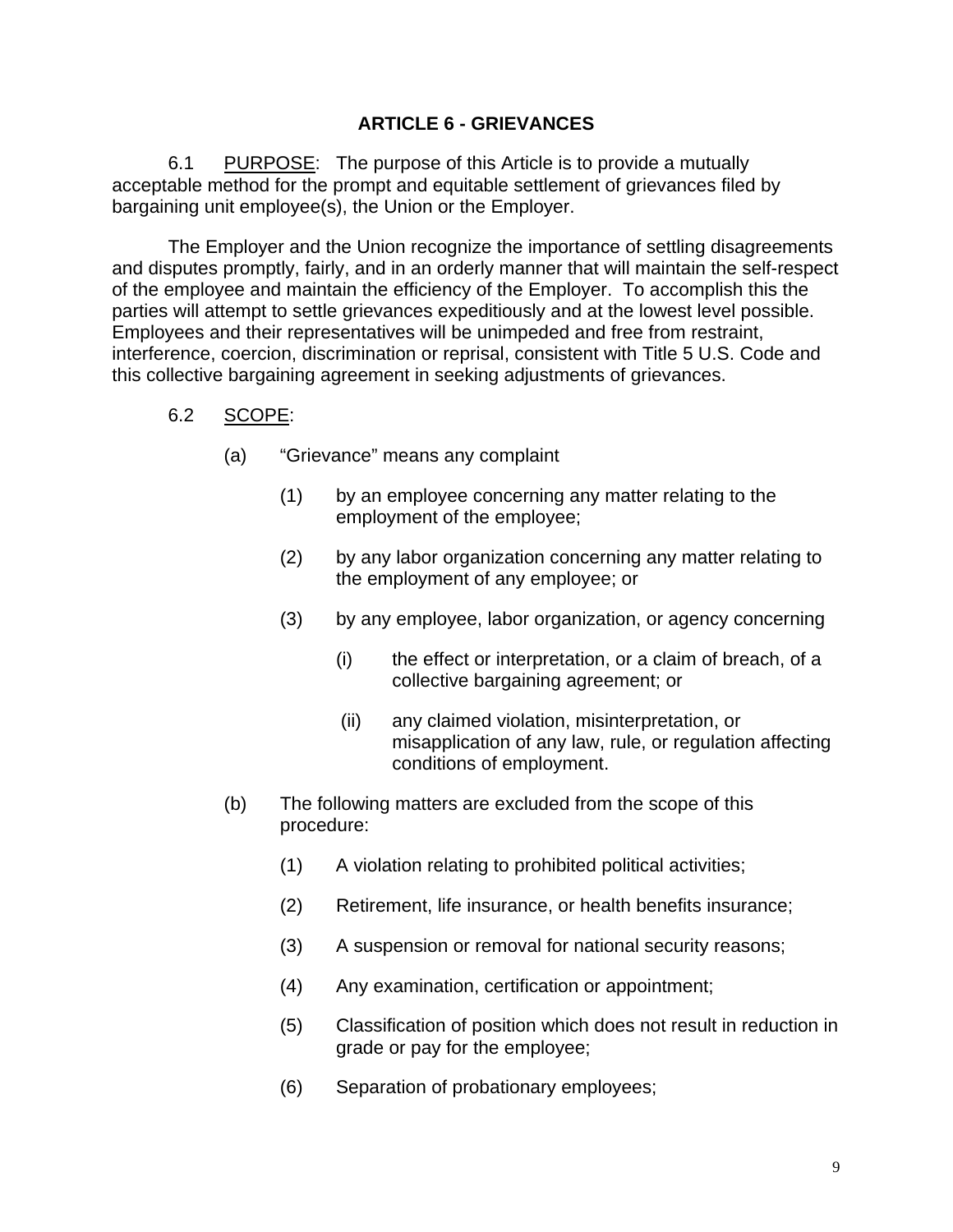- (7) Reduction In Force of competitive service employees; and
- (8) EEO.

6.3 INITIATION: A grievance maybe initiated by employee(s) covered by this agreement and/or their Union Representative, the Union or the Employer. This procedure shall be the exclusive procedure utilized in adjusting such grievances. The Union, the employee (himself/herself) or a Union approved individual shall be the only employee representative.

An employee(s) may present a grievance on his/her own behalf without a Union representative. In such situations, the Union shall have the right to have a representative be present during the grievance proceedings. The adjustment must be consistent with the terms of the Agreement.

6.4 THRESHOLD ISSUES: The Employer or the Union may raise questions of grievability or arbitrability of a grievance. All dispute of grievability or arbitrability will be referred to as the threshold issue to arbitration. The arbitrator will resolve these issues.

# 6.5 PROCEDURES:

Step 1: Employee(s) who believe they have a grievance will present it in writing to their immediate supervisor or the management official/supervisor who took or failed to take an action which gave rise to the grievance within 30 days after the incident or event or the date the employee first became aware of the matter. Within 10 days from receipt of the grievance, or the date of the meeting held, whichever is later, the immediate supervisor/management official will issue a decision in writing to the employee either granting, modifying, or denying the relief sought. The decision will notify the employee of the name and location of the next grievance step official with whom to proceed if necessary.

Step 2: The employee may grieve in writing to the next level supervisor/management official within 15 days after the Step 1 decision was or should have been issued. Upon request the supervisor/management official will meet with the grievant (s) and/or representative within 10 days to discuss the grievance. Within 10 days from the receipt of the grievance or the date of the meeting held, whichever is later, the supervisor/management official will issue a decision in writing. The decision will notify the employee of the right to file the grievance with the State Director if the State Director was not the management official at Step 2 and the employee is not satisfied with the Step 2 decision.

Step 3: (If necessary): The employee may grieve the decision of the Step 2 supervisor/management official to the State Director for resolution. Upon request the State Director or designee will meet with the grievant(s) and/or Union Representative within 10 days to discuss the grievance. Within 15 days from the receipt of the grievance, or the date of the meeting held, whichever is later, the State Director will issue a decision in writing.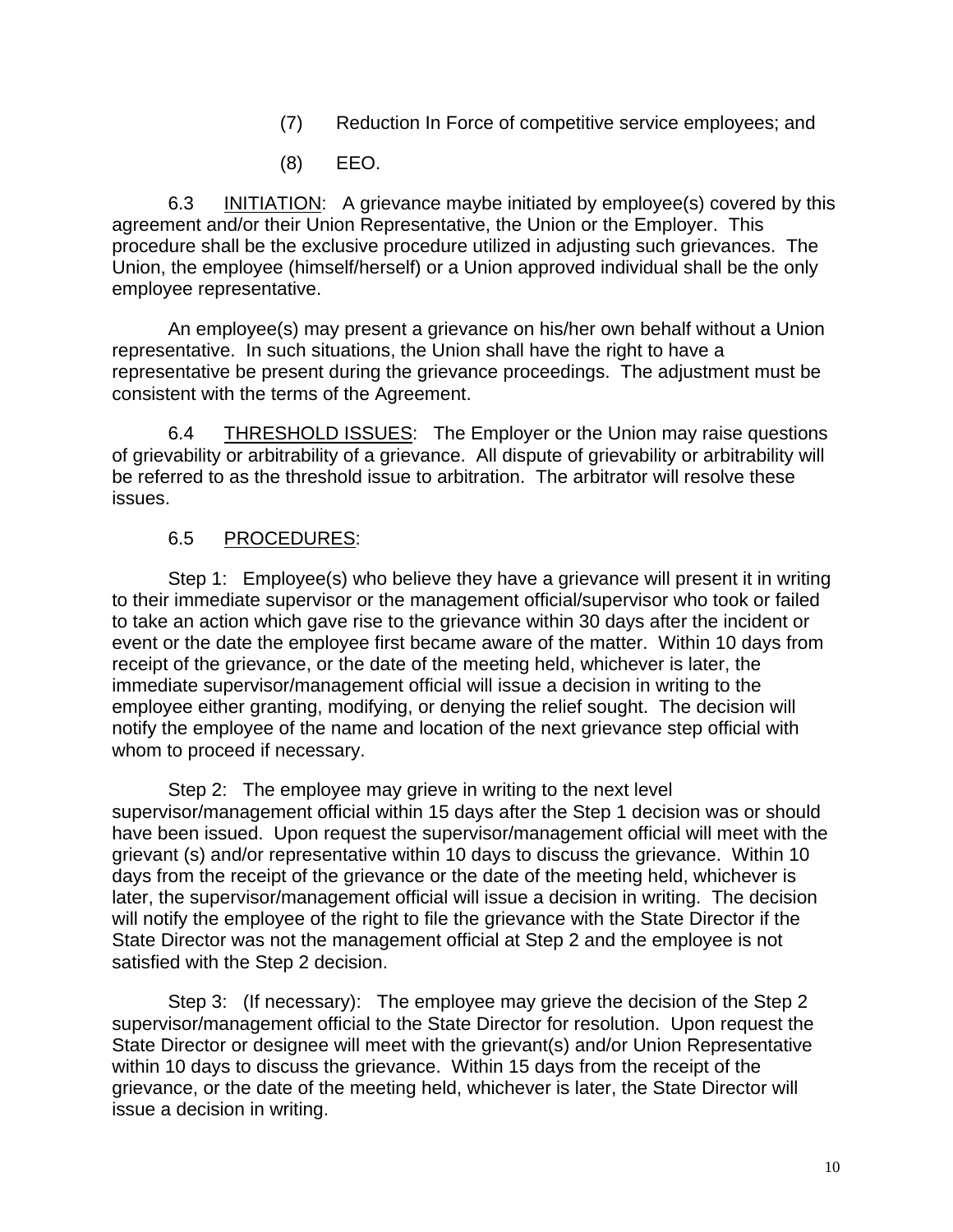6.6 REFERRAL TO ARBITRATION: If the grievance is not satisfactorily settled at Step 2 or 3, the Union may refer the matter to Arbitration.

6.7 TIME LIMITS: Failure of the Employer to observe the time limits stated in his/her grievance procedure shall, at the election of the grievant, advance the grievance to the next step including Arbitration. Failure of the Union or Employee to observe the time limits will constitute termination of the grievance. All time limits in this Article may be extended by mutual agreement.

6.8 SERVICE OF DECISIONS: Grievance decisions will be served directly upon the employee either by mail or in person with a copy to the Union representative. Employer will make every reasonable effort to ensure that all envelopes are marked "to be opened by addressee only". Proof of service shall be: (1) a return post office receipt executed by the person served; or (2) a written acknowledgment from the person served when hand delivered.

6.9 EMPLOYER-UNION GRIEVANCES: Issues between the Union and the Employer will be raised in writing in a Complaint within 15 days of the incident giving rise to the issue or the date the grieving party became aware of it. The issue will be discussed informally within 15 days between the Union and the Employer. An answer in writing will be issued within 10 days of the Complaint or the meeting, whichever is later.

# **ARTICLE 7 - ARBITRATION**

7.1 CONDITIONS FOR INVOKING ARBITRATION: Arbitration may only be invoked by the Employer or the Union under the following conditions:

- (a) The Union may invoke arbitration within 30 calendar days after issuance of the Employer's final decision under Article 6.
- (b) The Union or the Employer may invoke arbitration within 30 calendar days after either party has determined that a satisfactory settlement cannot be reached in resolving disagreements under Article 6.

7.2 SELECTING AN ARBITRATOR: The party invoking arbitration will request the Federal Mediation and Conciliation Service to furnish the parties a list of five (5) impartial persons qualified to act as arbitrators. An information copy of the request will be sent to the other party. The Employer and the Union shall agree, within ten (10) working days after receipt of the list, upon one of the listed arbitrators. If they cannot agree, they will each strike one name from the list and shall repeat the procedure. The remaining individual shall be the duly selected arbitrator. The arbitrator's decision shall be binding on the parties, unless either party files exceptions to an award with the Federal Labor Relations Authority under regulation prescribed by the Authority.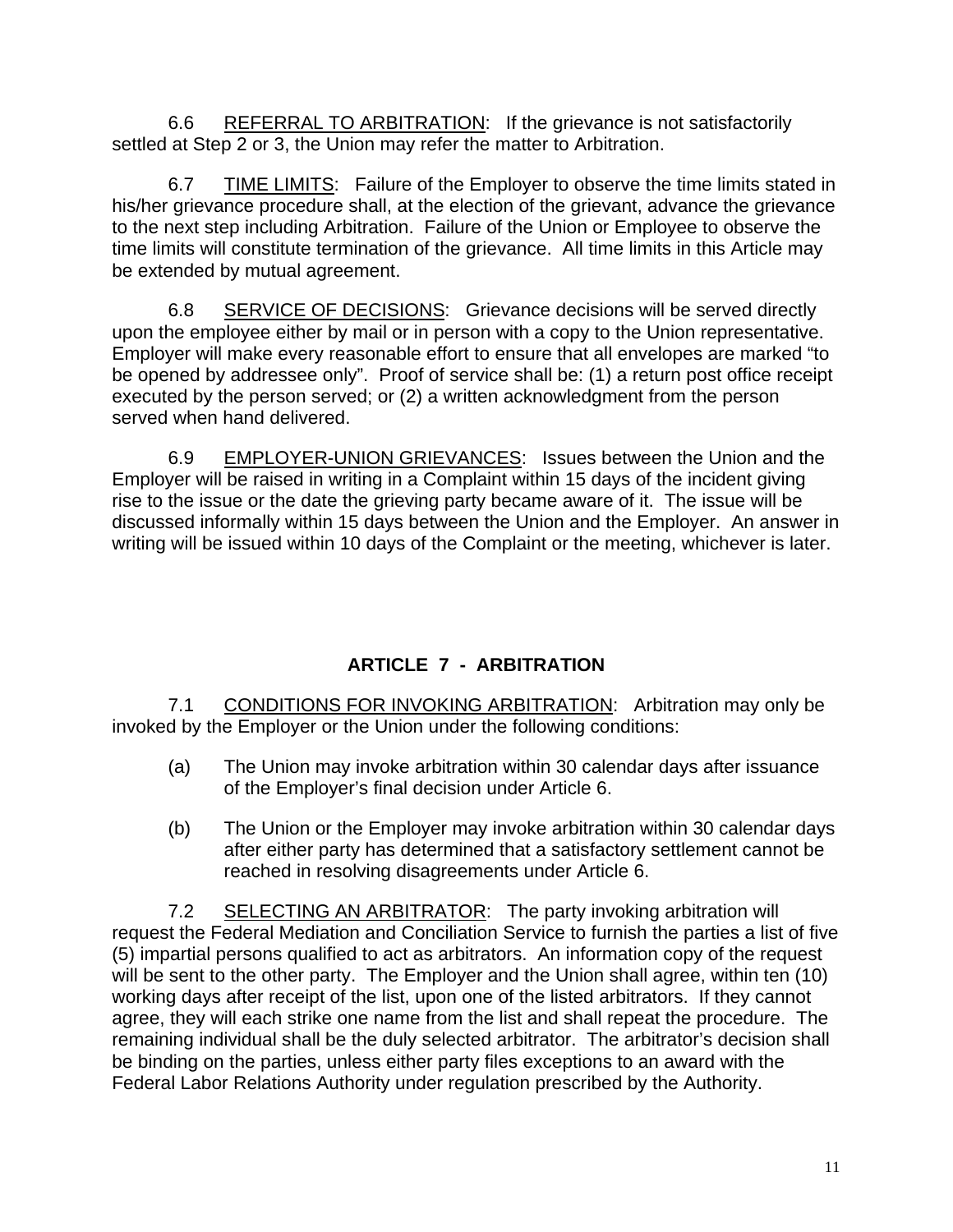Either party may seek judicial review of the arbitrator's decision on matters which could have been appealed to the Merit Systems Protection Board within thirty (30) days of the issuance of the decision. Such review will be sought in the United States Court of Appeals for the Federal Circuit in accordance with the provisions of Section 7703 of Title 5 U.S. Code. The fees and expenses of the arbitrator and other necessary expenses shall be borne equally by the parties. If either party desires its own copy of a transcript of an arbitration hearing, the party is solely responsible for paying for its own copy of the transcript.

7.3 SCOPE OF ARBITRATOR'S AUTHORITY: As necessary to reach a decision, the arbitrator shall have the authority to interpret and define this agreement, agency instructions, the Federal and Department Operating/Personnel Manuals (FOM and DPM), and applicable laws. The arbitrator shall have no authority to add to, subtract from, alter, or modify any terms of the agreement, agency instructions, the FOM and DPM, and applicable laws. The arbitrator shall have authority to determine the question of arbitrability.

7.4 TIME LIMIT: The arbitrator will be required to render a decision and remedy to the Employer and the Union as quickly as possible, but in any event no later than thirty (30) days after the conclusion of the hearing unless the parties otherwise agree.

# **ARTICLE 8 - BASIC WORKWEEK - HOURS OF WORK – OVERTIME**

#### **MOU dated 12/06/06 (Attachment 5) supplements this Article**

8.1 BASIC WORKWEEK: The basic workweek shall be forty (40) hours, consisting of eight (8) hours in each of the days, Monday through Friday, unless an employee is working under provisions of Section 8.2 and Section 8.3.

8.2 FLEXIBLE WORK SCHEDULES (FWS): Each employee is eligible for Maxiflex or Flextour schedule as described in RD Instruction 2051-F dated June 28, 2000, and revised April 29, 2004.

8.3 COMPRESSED WORK SCHEDULE: All Employees are allowed to participate if the following criteria can be met:

- (a) Service to the Public cannot be diminished,
- (b) Productivity must not decrease, and
- (c) Costs of operations must not increase.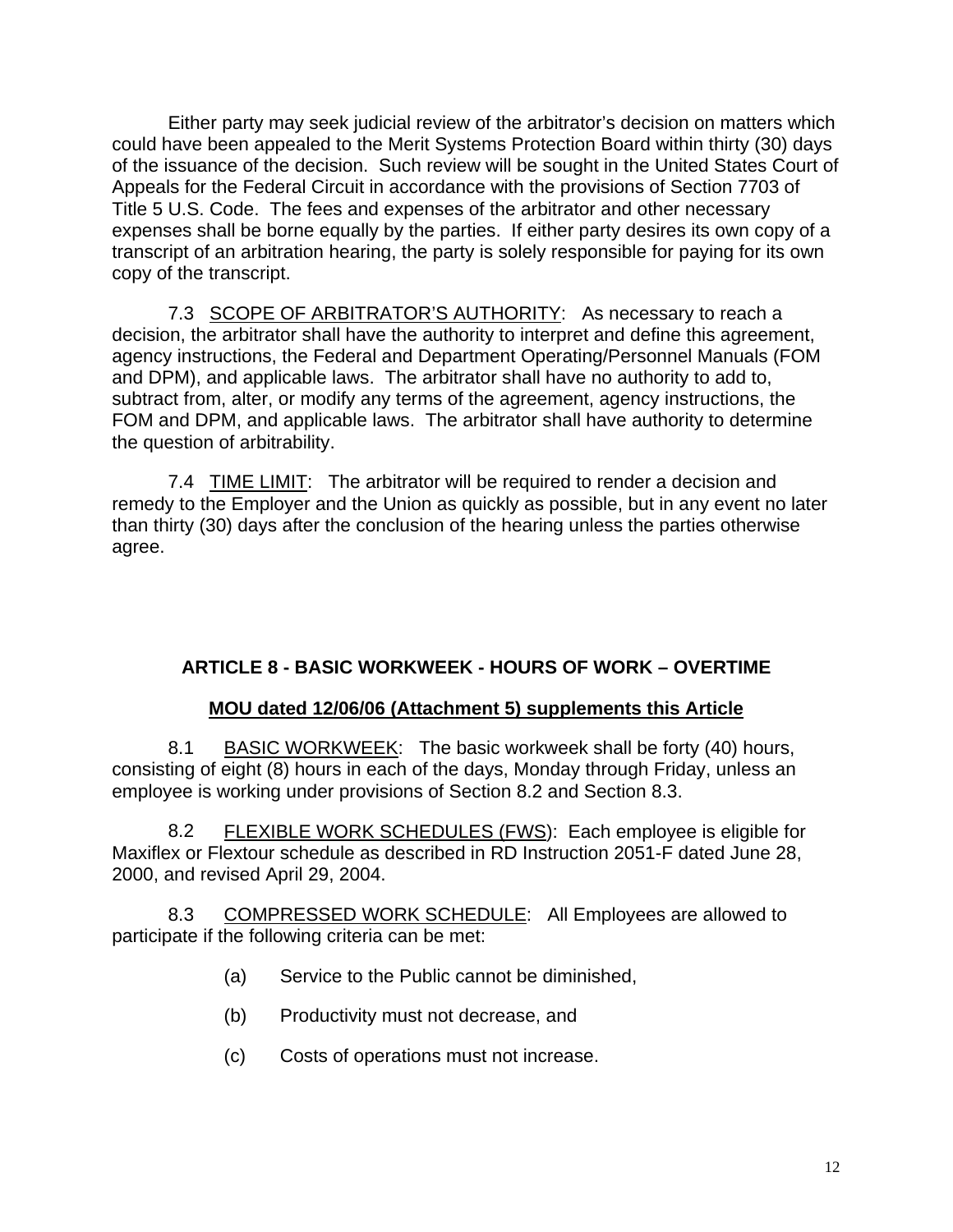An office cannot be closed as a result of employees Non Work Day (NWD) without prior approval from the State Director. Participation is voluntary in offices authorized to use CWS.

Two types of CWS's are authorized: the 5/4/9 Compress plan and the 4/10 workweek.

> (a) FIVE-FOUR-NINE SCHEDULE (Compressed) - This is a fixed nonflexible schedule, which means that it does not vary from day to day. The arrival and departure times are according to a set schedule requested by the employee and approved by Management in advance. The schedule includes nine (9) workdays in each pay period. Eight (8) of the workdays are nine (9) hours in length and one (1) workday is eight (8) hours long. A lunch period must be scheduled mid-day and be at least 30 minutes in length. Once the schedule has been approved, the length of the lunch period is fixed and must be the same length each workday. The pay period will also include five (5) non-workdays. A 5/4/9 schedule may not include any combination of half-days or workdays of less than eight (8) hours.

#### (b) ESTABLISHING & CHANGING WORK SCHEDULES:

- (1) Employees may request to participate in, make changes to, or cancel their participation in compressed work schedules up to four (4) times per year. Temporary adjustments necessary in accordance with this Article are not considered a change for this purpose.
- (2) HOLIDAYS When a holiday falls on an employees non-workday, the workday immediately preceding the employees non-workday is the legal holiday. (Example: a legal holiday falls on a Monday which is the employee's compressed "day-off", the employees "in lieu of" holiday is the preceding Friday; a legal holiday falls on a Friday which is the employees compressed "day-off", the employees "in lieu of" holiday is the preceding Thursday.)
- (3) LEAVE Leave hours taken for entire day must agree with the employee's scheduled work hours for that day; for example, 9 hours of leave must be taken for a scheduled 9 hours workday.
- (4) CWS NON-WORKDAY CONFLICTS When an employee's presence is required at the office on the employee's scheduled non-workday, the employee's work schedule shall be adjusted to provide one of the following: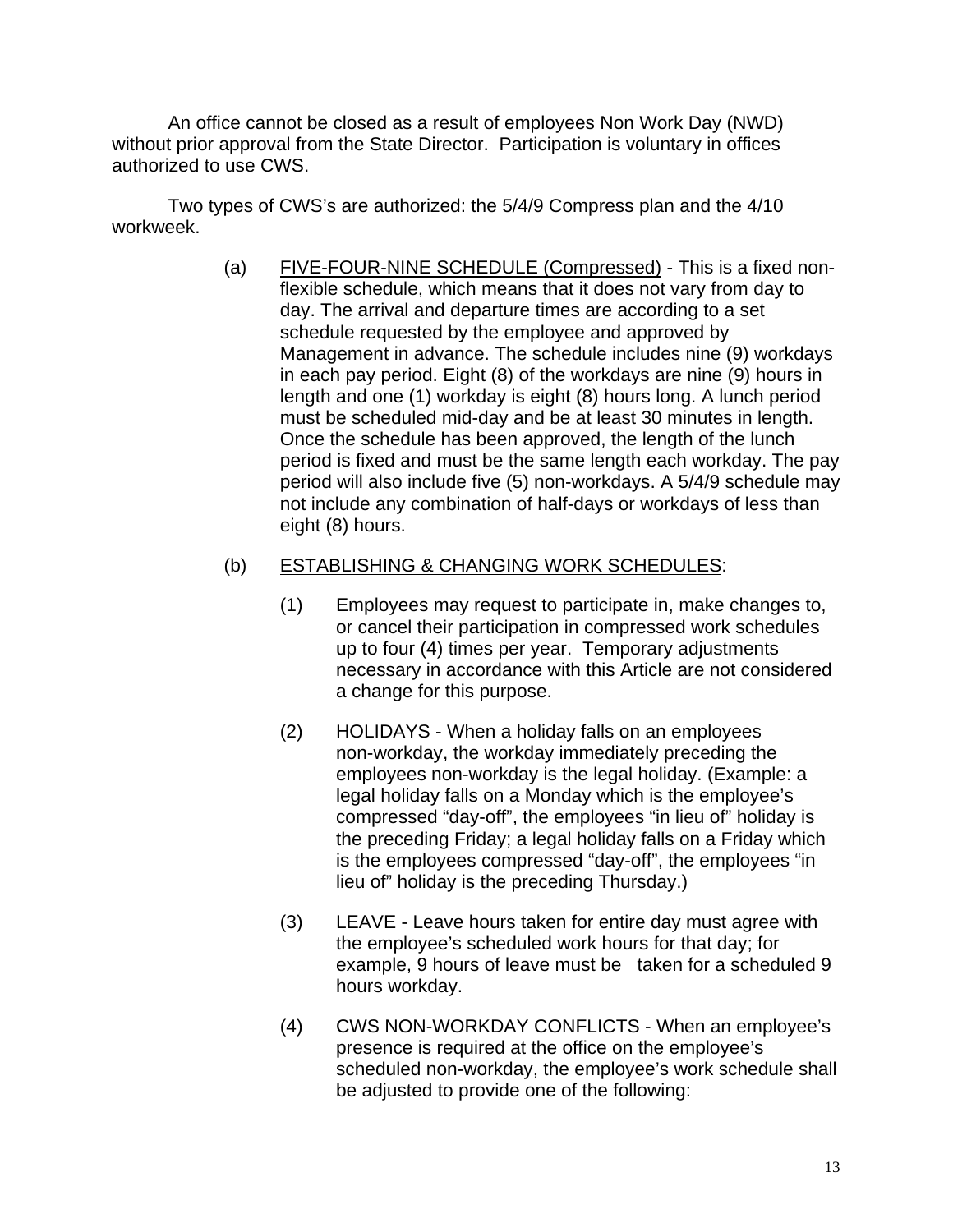- (i) An alternate day off, if it can be scheduled within the same pay period; or
- (ii) Pay entitlement as determined under the overtime provisions of FOM/DPM manual, chapters 550 and 610.

#### (5) TRAVEL/TRAINING

- (i) When an employee's non-workday conflicts with training or travel activities, the employee is required to select one of the following work schedules;
	- (A) Choose an alternate day off, if it can be scheduled within the same pay period.
	- (B) Revert to the standard work schedule of ten eight (8) hour days for the pay period.
	- (C) Adhere to the work schedule of the training or travel site, if the training or travel is for the entire pay period.
- (ii) When an employees scheduled training/travel will be in excess of three (3) days, then the employee's CWS shall be changed to the traditional eight (8) hour day work schedule for the complete pay period.

#### (6) CWS OVERTIME

- (i) Must be requested and approved before being worked.
- (ii) Overtime will be those hours over:
	- (A) Eight hours on a scheduled eight (8) hour workday.
	- (B) Nine hours on a scheduled nine (9) hour workday.
	- (C) Eighty hours in a pay period.

8.4 OVERTIME: Assignment of overtime is a management function. Overtime is not a right by reason of employment. Overtime work is authorized to meet agency needs. Employees will be expected to work overtime if requested; however, if an employee requests to be excused from working overtime on a specific occasion, the supervisor will make an effort to accommodate the employee's request to be excused.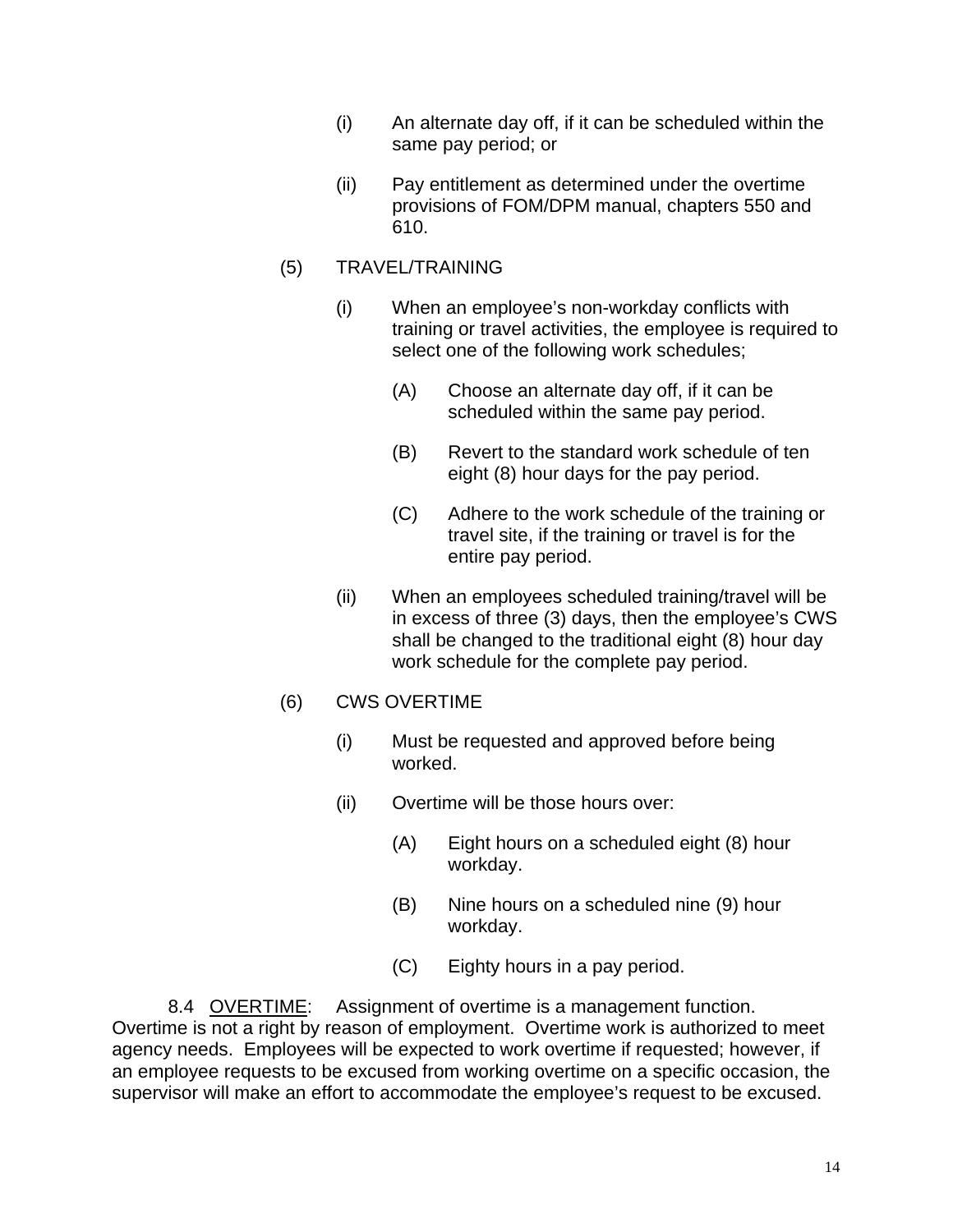Consistent with this paragraph, the Employer will assign overtime except emergency situations, among employees who have similar skills, abilities, and grade levels and are in the same organizational location. Time and attendance records showing the overtime distribution will be maintained. In no case will overtime work be assigned to any employee as a reward or punishment.

8.5 REST PERIODS: Employees shall be allowed two (2) paid rest periods; one rest period during the middle of the first time period, and one rest period during the middle of the second time period of each basic work day. Those rest periods will be limited to fifteen (15) minutes each. The approximate times of the rest period will be at the discretion of the Employer. Unless the work situation will not permit, these rest periods will be staggered so that all employees are not on rest periods at the same time, to enable the Employer to maintain continuous service to the public.

# **ARTICLE 9 - LEAVE**

9.1 ANNUAL LEAVE AND VACATIONS: Ordinarily, and to the extent permitted by business needs, an employee whose request to use earned annual leave has been approved will be permitted to take that leave as scheduled. However, a supervisor may postpone approved leave due to the unexpected needs of the Employer. Earned, scheduled and approved annual leave shall not be denied if denial will result in forfeiture of the leave, provided leave was applied for and approved in writing before the end of the first pay period in November.

To the maximum extent possible, the leave schedule shall allow at least one period of eighty (80) hours vacation purposes.

- 9.2 VOLUNTARY LEAVE TRANSFER PROGRAM
	- (a) PURPOSE: The parties to this Agreement each recognize the benefit and essentially of a leave program which adequately assists employees during medical emergencies/crises. The purpose of this Section is to set forth procedures to be utilized in conjunction with the provisions of pertinent RD regulations covering the 5-Year Voluntary leave Transfer Program.
	- (b) MEDICAL EMERGENCY: For the purpose of this Program, a medical emergency is a medical condition of an employee or family member resulting from circumstances beyond his/her own control and in which the employee is facing serious economic consequences or substantial loss of income because of the unavailability of paid leave.
	- (c) ELIGIBILITY: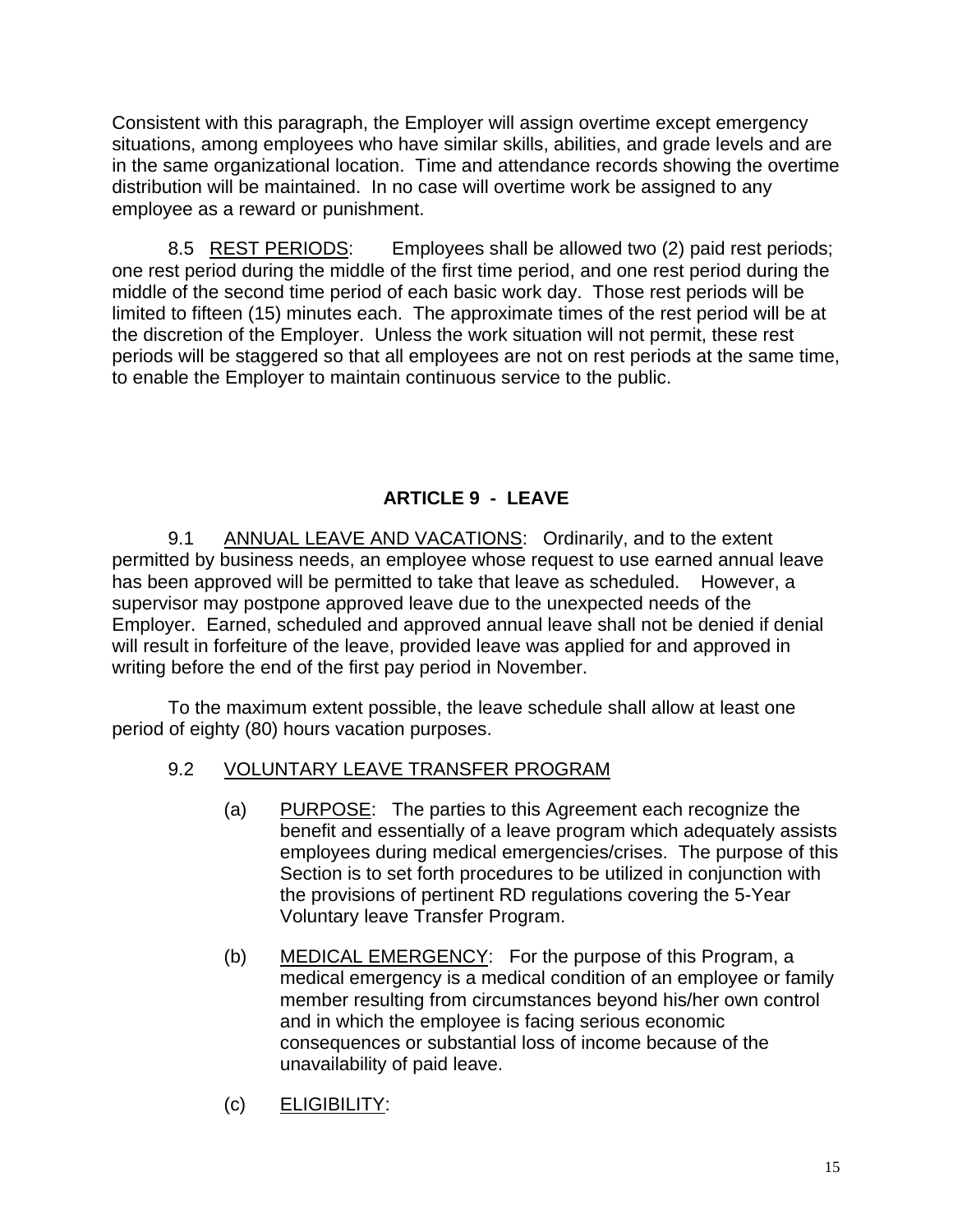- (1) In making a determination as to whether a "medical emergency" is likely to result in a substantial loss of income, the employer shall not consider factors other than whether the absence from duty without paid leave is (or is expected to be) at least 24 hours for full time employees and 30% of the average number of hours for a part-time employee or an employee with an uncommon tour of duty.
- (2) If the employer requires an additional certification from more than one source to verify an emergency, the employer will pay for all related medical expenses associated with obtaining certifications from additional sources including, but not limited to, the following:
	- (i) Mileage reimbursement at the rate in effect at the time as provided by RD travel regulations and negotiated agreements.
	- (ii) M&IE, including lodging, at the rate in effect at the time as provided by RD travel regulations and negotiated agreements.
	- (iii) Administrative leave for the employee in obtaining the required additional certifications for himself/herself or family member.
	- (iv) Long distance telephone expenses.
- (3) Employees are not required to request advance annual or leave without pay before requesting to become a leave recipient.

#### (d) PROCEDURES:

- (1) The application by a leave recipient must provide the applicant's name, position title, organizational title, series, grade or pay level, social security number, office address and phone number, and the address and phone number (if available) where the leave recipient can be reached during the medical emergency, and the leave recipient's timekeeper's name and phone number.
- (2) The signature of the recipient's supervisor indicates concurrence in the request.
- (3) Within ten days after the date the application was received excluding Saturdays, Sundays, and Legal Public Holidays the employer shall notify the leave recipient or the personal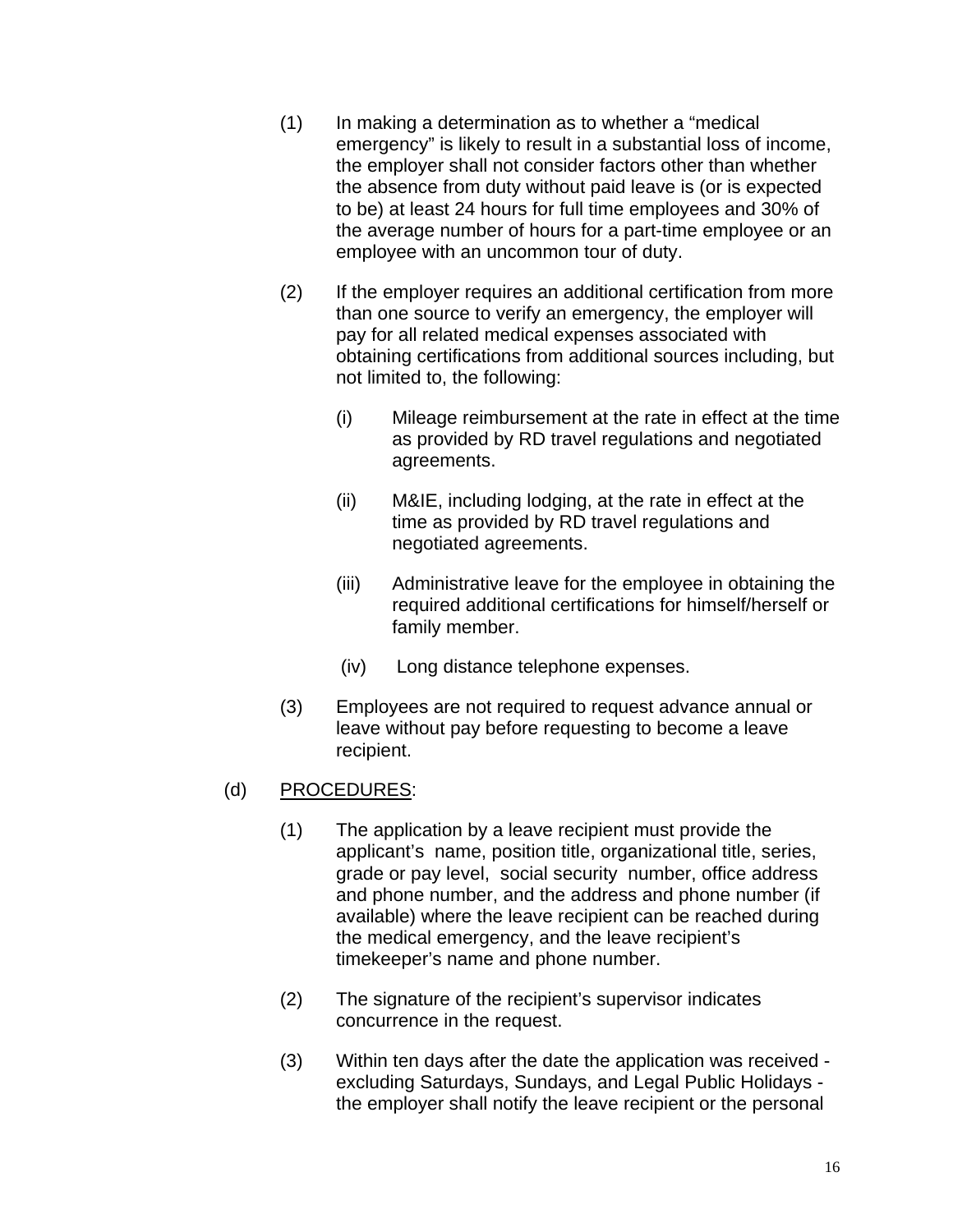representative who made application on behalf of the leave recipient, that

- (i) The application has been approved or disapproved; and
- (ii) If approved, other employees of the employer may request the transfer of annual leave to the account of the leave recipient.

#### (e) DISPOSITION OF APPLICATION TO BE A RECIPIENT:

Employees who complete Item 18 of Form AD-1046 will be assisted by the Employer, which may include publishing information contained in item 18, in finding leave donors.

- (f) APPLICATION TO BE A DONOR: The specific number of hours of leave to be transferred must be shown by the employee requesting to be a donor on Form AD-1043.
- (g) USE OF TRANSFERRED LEAVE: [reserved]
- (h) LIMITATIONS:
	- (1) The maximum amount of annual leave and sick leave that may be accrued by an employee while in a transferred leave status is 40 hours each.
	- (2) In any one leave year a leave donor may donate no more than a total of one-half of the amount of annual leave he/she would be entitled to accrue during the leave year in which the donation is made.
	- (3) In the case of a leave donor who is projected to have annual leave that otherwise would be subject to forfeiture at the end of the leave year, the maximum amount of annual leave that may be donated during the leave year shall be the lesser of:
		- (i) One-half of the amount of annual leave he/she would be entitled to accrue during the leave year in which the donation is made; or
		- (ii) The number of hours remaining in the leave year (as of the date of the transfer) for which the leave donor is scheduled to work and receive pay.
	- (4) Donors, however, can request on Form AD-1043 to donate more than that shown above. When such a request is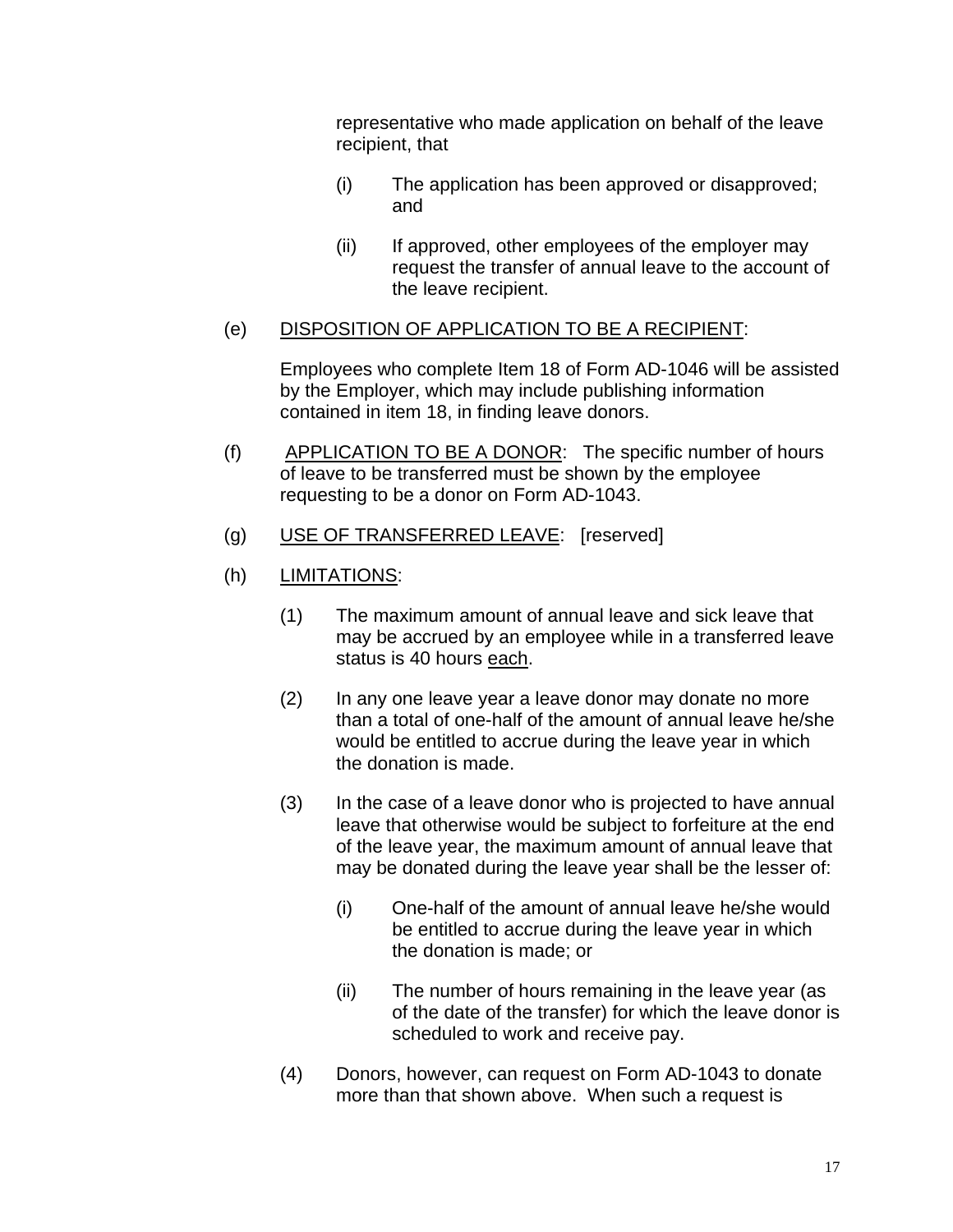received, the employer will so advise the leave recipient or his/her personal representative of the extra availability of leave being offered for donation and will provide the leave recipient an opportunity to submit a written request for a waiver of the amount-restriction. Waivers shall be granted under unusual circumstances, such as:

- (i) When the donated leave does not exceed the number of hours required to keep the recipient in a pay status for the remainder of the medical emergency and there is an insufficient amount of leave available from other donors.
- (ii) The request for the waiver should indicate the balance of donated leave on hand at that point in time.
- (iii) Requests for waivers must be made to the Administrative Programs Director and will be reviewed and approved/disapproved within 10 days of receipt of the request for waiver.

# (i) LEAVE TRANSFER FROM AND TO ANOTHER FEDERAL AGENCY

- (1) The transfer of annual leave from a leave donor of another Federal Agency/Department must be accepted when:
	- (i) The amount of annual leave donated by Rural Development leave donors does not meet a leave recipient's needs as requested and approved.
	- (ii) A family member from another Agency/Department requests to donate annual leave to a leave recipient; or
	- (iii) In the judgment of the recipient's Agency personnel officer or designee, acceptance of leave transferred from another Agency/Department would further the purpose of the voluntary leave transfer program.
- (2) Before accepting the transfer of annual leave from a leave donor of another Agency/Department, the recipient's Agency personnel office must, in addition to determining that the requirements in Section 2066.25(c) of RD Instruction 2066-A have been met, verify the donor's request to transfer annual leave to the specified Rural Development leave recipient.
- (3) Before a transfer of annual leave may be made from a Rural Development donor to a leave recipient in another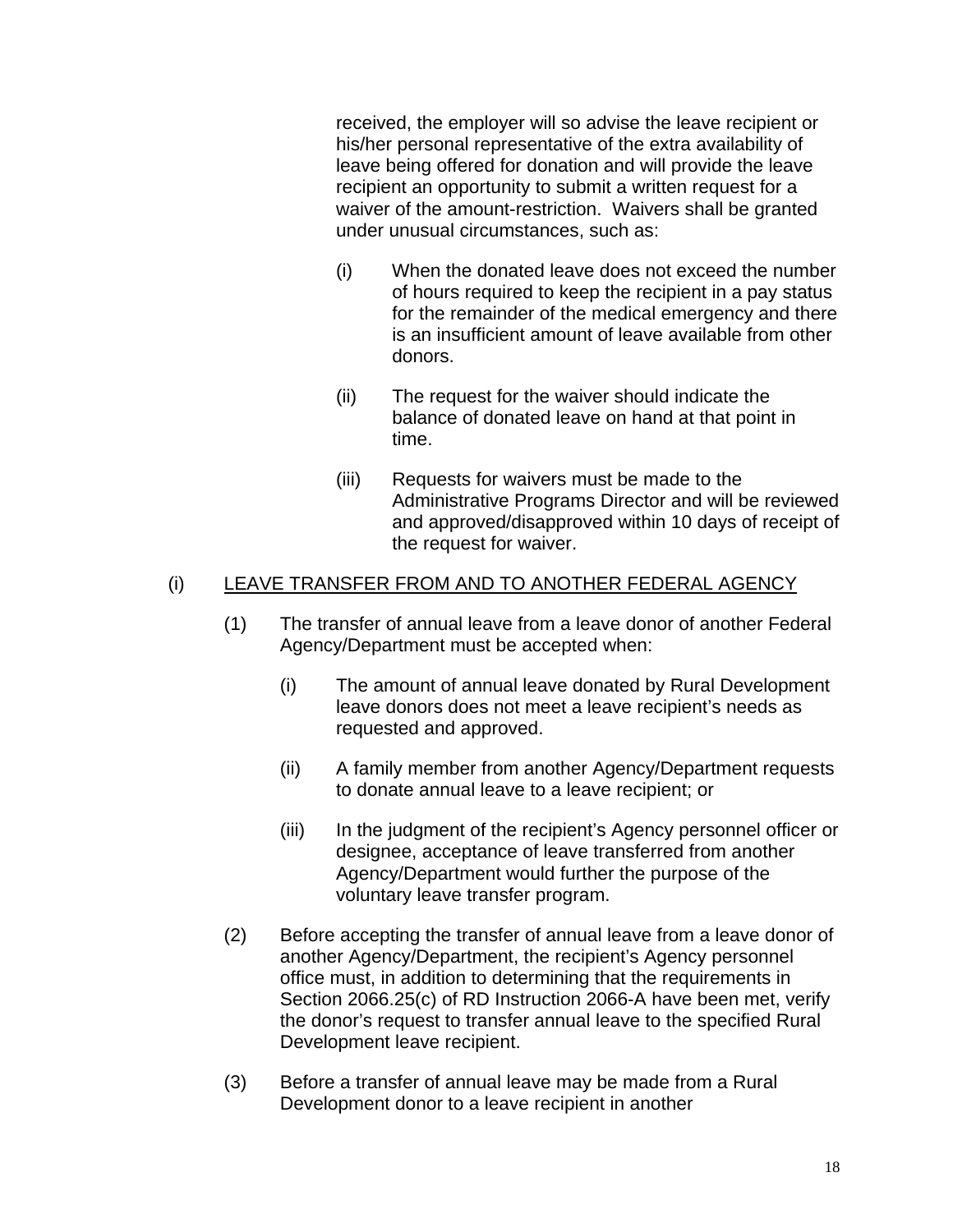Agency/Department, the Administrative Programs Director, or designee, must notify the leave recipient's employing Agency in writing of the amount of annual leave to be credited to the recipient's annual leave account, and debit the donor's annual leave account.

- (j) CONFIDENTIALITY: By selecting Option 3 of Item 18 on Form AD-1046, the employee authorized the Employer to publicize his/her name, case number and circumstances. This does not, though, mitigate the confidentiality restrictions shown below.
	- (1) Any person involved in the processing of a leave transfer must protect the confidentiality of all related communications with the leave recipient and all other parties to the leave transfer, and the right of the individuals to privacy. Persons with access to information related to the leave transfer must not disclose that information to anyone except those who have a need to know and those with expressed written permission of the applicant or recipient for the release of specific information. Individuals granted access must be advised of the requirements of both RD Instruction 2066-A and this Agreement.

#### (k) PROHIBITION OR COERCION:

- (1) An employee may not directly or indirectly intimidate, threaten, or coerce or attempt to intimidate, threaten, or coerce, any other employee for the purpose of interfering with any right such employee may have with respect to donating, receiving, or using annual leave under this program.
- (2) The term "intimidate, threaten, or coerce" includes promising to confer or conferring any benefit (such as an appointment or promotion or compensation) or effecting or threatening to effect any reprisal (such as deprivation of appointment, promotion, or compensation).

#### **ARTICLE 10 -TRAVEL**

10.1 GENERAL: The Employer will pay the travel expenses incurred by employees while using official time under the terms of this Agreement and in the performance of job-related duties. Expenses incurred will be reimbursed by the Employer in accordance with this Agreement and RD Instruction 2036-A, dated August 20, 1997, and other relate policy agreements, applicable laws, rules, and travel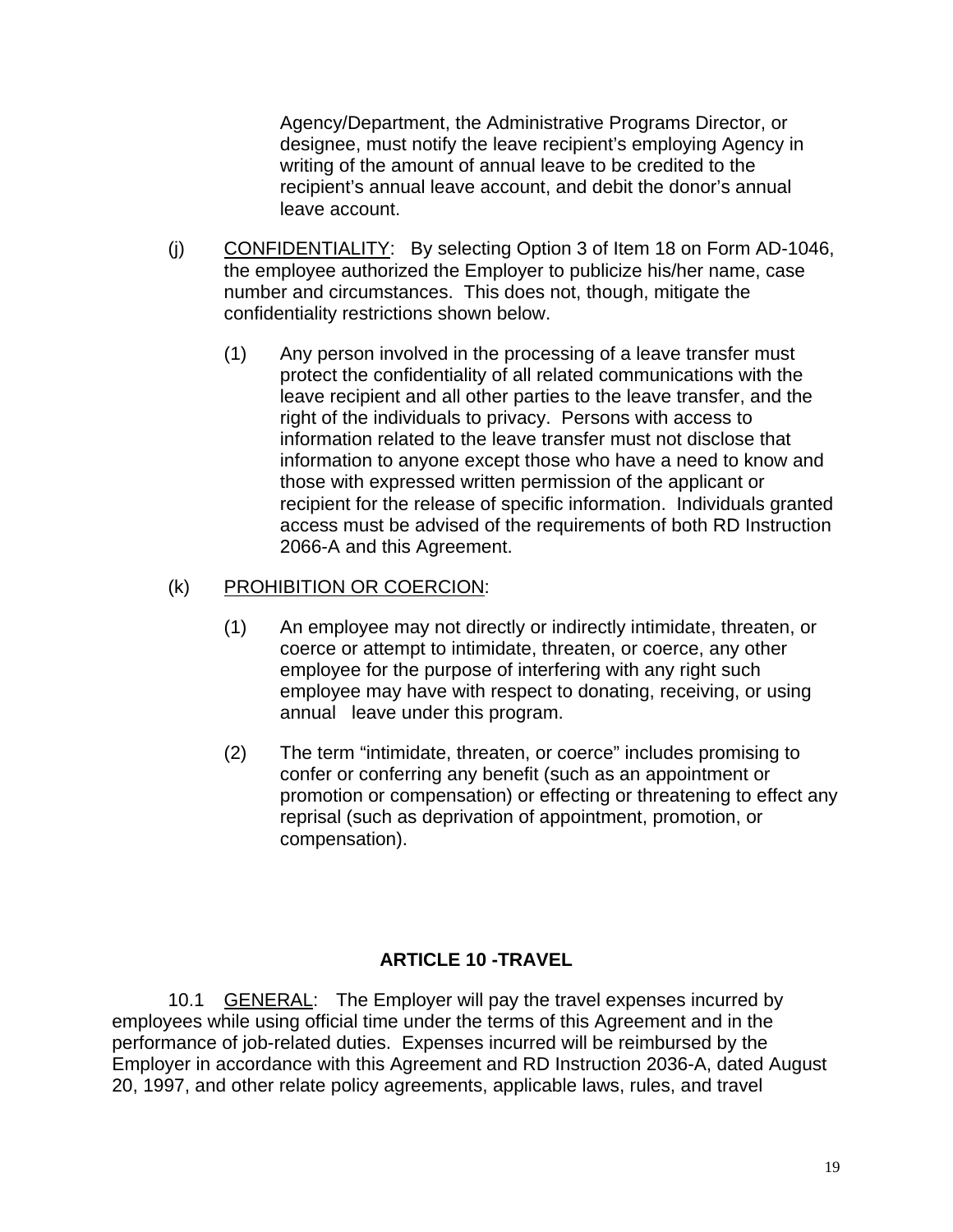regulations. (The Union will make every reasonable effort to keep travel expenses for administration of this Agreement to a minimum.)

10.2 VEHICLE ACCIDENT: When accidents occur involving a governmentfurnished vehicle, the operator of that vehicle (if medically qualified and physically and mentally able) should give aid to any persons injured in the accident, if appropriate, and if able, will give warning to other motorists of anything resulting from the accident that, to the operator's knowledge, can have an effect on public safety. The Employer will consider furnishing medically-certified first aid training for employees who execute commitments to use government-furnished vehicles and also to employees in offices that have an assigned government-furnished vehicle.

10.3 TRAVEL DELAYS: If an employee has a delay in official travel due to vehicle breakdown, the employee will, as soon as possible, contact his/her official duty station for instructions. Additional per diem will be authorized, if necessary.

10.4 RELOCATION: Employees scheduled to relocate will be afforded an opportunity to be briefed by appropriate officials of the Budget & Travel section at the State Office in regards to matters relevant to the relocation and associated expenses. Should telephone communications prove inadequate, the employee will be allowed to meet with appropriate specialists, providing a legitimate need exists. The employee will make a written request to meet with appropriate specialists. The employer will then arrange for the meeting and notify the employee of the arrangements made. Should the Employer determine that the meeting is not justified, the Employer will provide timely, written notice, and written justification, as to why the employee will not be allowed to meet with appropriate specialists. The notice will include a statement to the effect that the employee has the right to grieve the decision. A copy of the written notice and justification will be provided to AFGE Local 108.

10.5 CREDIT CARD USE: Employees utilizing a Government issued credit card will be responsible for paying all valid bills when due. To achieve expediency in this area, travel vouchers will be promptly prepared, approved, and submitted to NFC for payment.

10.6 VOUCHER PROCESSING: Approving Officials are responsible for approving and assuring prompt transmission to NFC for payment. If corrections or revisions must be made to the voucher prior to transmission to NFC for payment, the employee shall be notified as soon as possible to that inordinate delays will be avoided.

10.7 TWELVE HOUR RULE: Employees on temporary duty and in travel status for more than 12 hours are entitled to not less than three-quarters day of M&IE. Beginning with actual departure time, three-quarters daily M&IE rate is allowed. This will be the time the employee leaves and returns to his/her official duty station (or his/her residence if the employee does not stop at their ODS). See RD AN #3306, dated January 16, 1997 and FTR 301-7.7.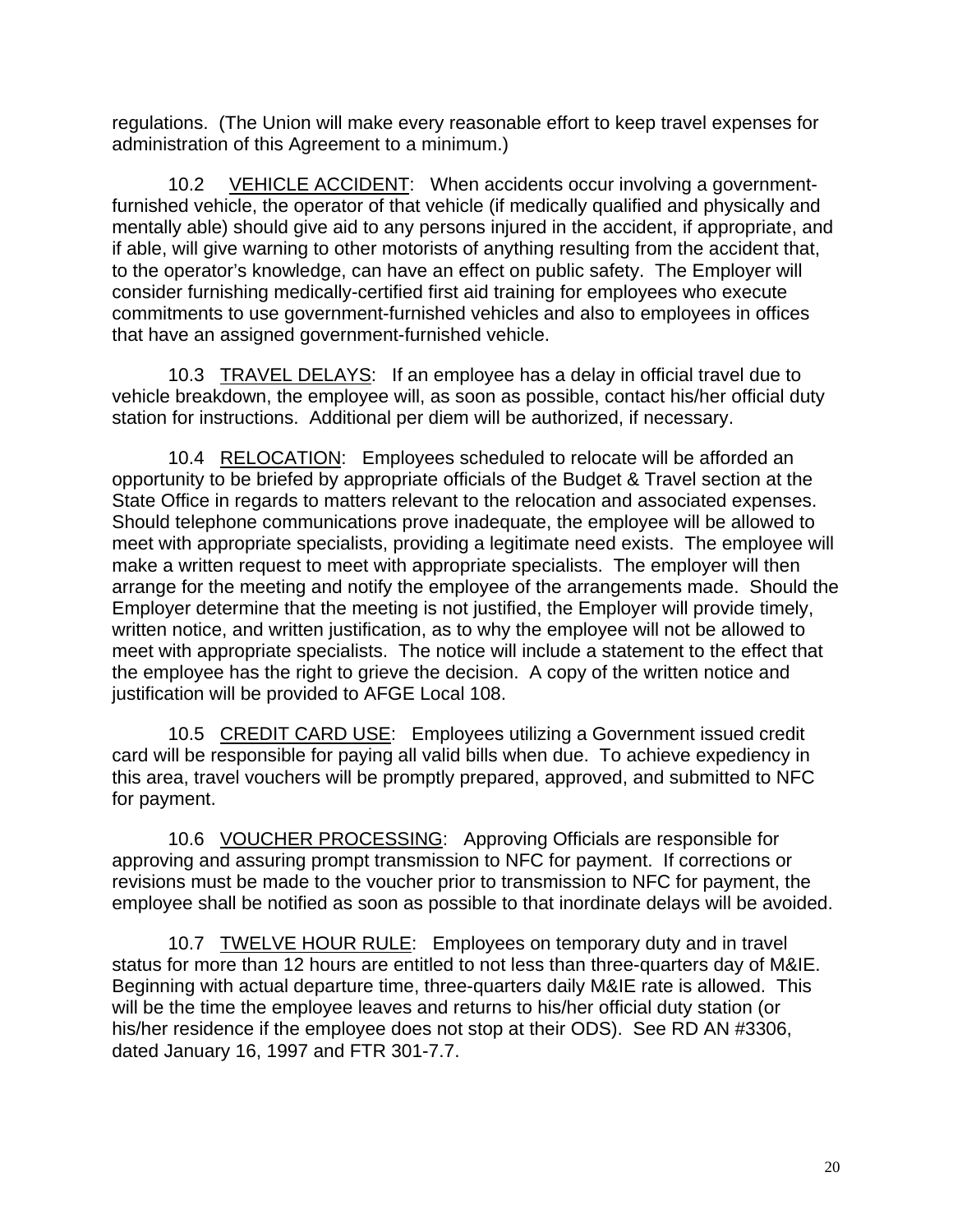Example: Jim's official duty station is Little Rock, his house is located in Conway, and the temporary duty point (TDY) is Hot Springs. Jim departs from Conway at 6:00 a.m. and drives directly to his temporary point in Hot Springs. He returns home at 6:00 p.m. that same day. Under the 12-hour rule, Jim will be authorized three-quarters day for meals and incidental expenses (M&IE).

# 10.8 MILEAGE PAYMENTS:

- (a) Mileage will be paid for official travel to a temporary duty point which begins and ends at the employee's regular official duty station unless it is more cost advantageous to take public transportation.
- (b) When travel is to a temporary duty station, or when work is performed enroute from residence to official duty station (ODS), mileage will be paid for the distance in excess of the normal commuting distance between the employee's residence and official duty station
- (c) No mileage shall be paid between an employee's residence and official duty station on the day of departure and the day of return for travel which includes at least one (1) night's lodging.
- (d) Employees will be paid round-trip mileage from their residence to temporary duty site(s) on days when the employee does not report to her/his regular duty station. When the temporary duty site is in the same \*vicinity of the employee's duty station mileage will only be paid for that in excess of the employee's normal daily commute.
- (e) When an employee departs from her/his residence and travels within the \*vicinity of her/his regular duty station (even though no stop is made at the regular duty station) to a temporary duty site, the employee will be paid mileage in excess of her/his normal commute.

\*Vicinity: Generally speaking corporate city limits of the town that the official duty station is located in and travel should be by the most direct route.

# **ARTICLE 11 - TELEPHONE USE**

11.1 **GENERAL:** The conduct of official business, including emergency calls and calls in the interest of the Government, may be made on the Employer's telephones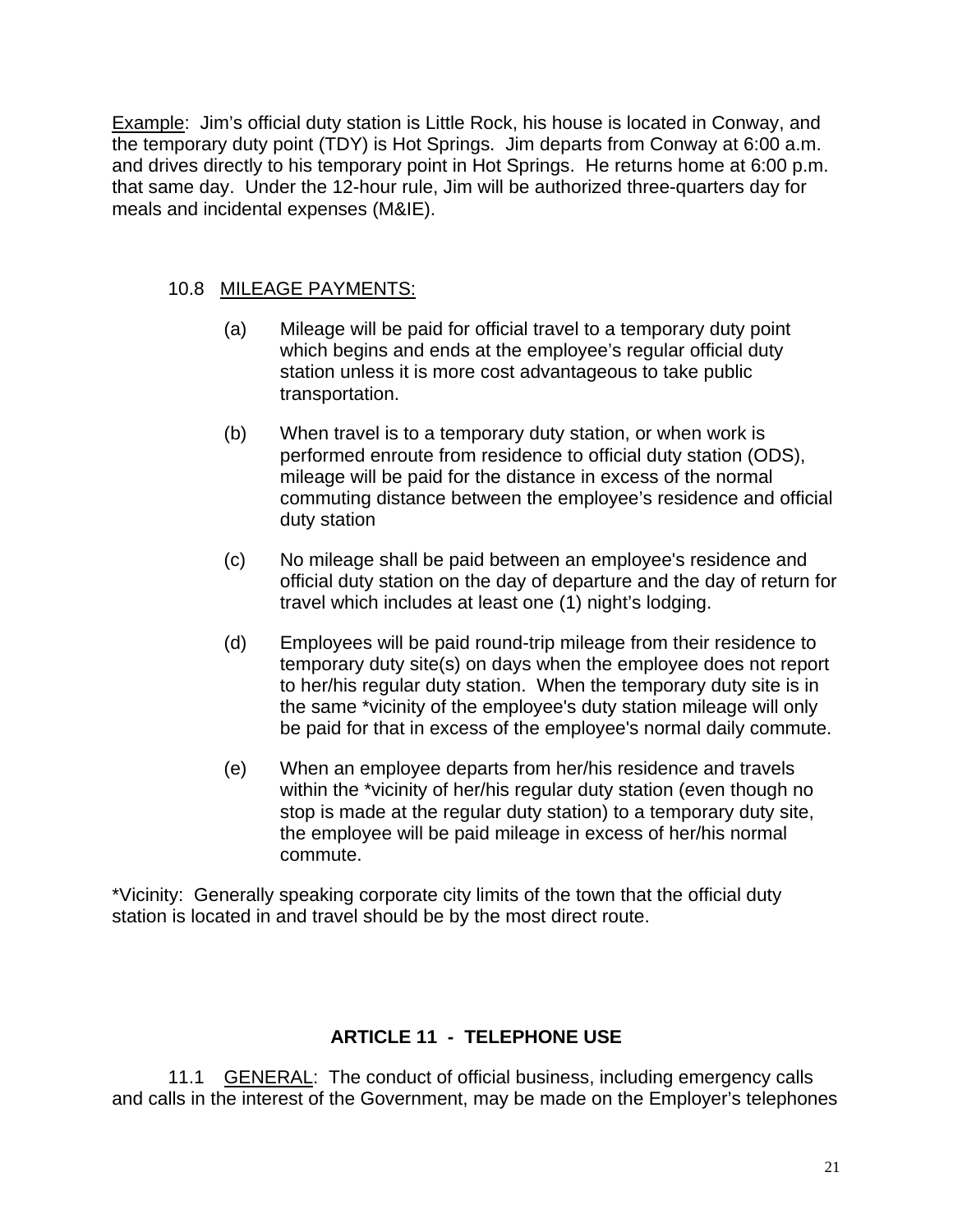and long distance facilities. The following criteria must be met in determining when a call is in the interest of the Government:

- (a) It does not adversely affect the performance of official duties.
- (b) It is of reasonable duration and frequency.
- (c) It could not have reasonably been made at another time.
- 11.2 **EXAMPLES:** Some examples of use that may be authorized are:
	- (a) Official Use (chargeable to Rural Development):
		- (1) A brief daily call within local commuting area to spouse, dependent or minor children or to providers of care for dependents or minor children to see how they are.
		- (2) Brief calls to appropriate family members or providers of medical care to notify them when the employee is injured on the job.
		- (3) Brief calls within local commuting area to locations which must be reached during the employee's work hours such as government agencies, providers of medical care, and residential/vehicle repairers.
		- (4) Brief calls within local commuting area or when in travel status to appropriate family members to notify them of work schedule changes and to make alternate transportation or dependent care arrangements.
		- (5) A brief daily call to the employee's residence (or location of appropriate family member) while in travel status for more than one night. If not practicable to use a Government telephone line, reimbursement will be claimed on the Travel Voucher, consistent with Department of Agriculture regulations.
		- (6) Union activities as delineated by Article 12, sections 12.1, 12.2, 12.3 and 2.6.
		- (7) Official Facsimile for submitting applications: Fax machine can be used for transmitting applications for employment as stated in USDA Merit Promotion Plan dated July 14, 1999, MOA dated February 22, 2001 and Supplemental MOA dated June 22, 2005.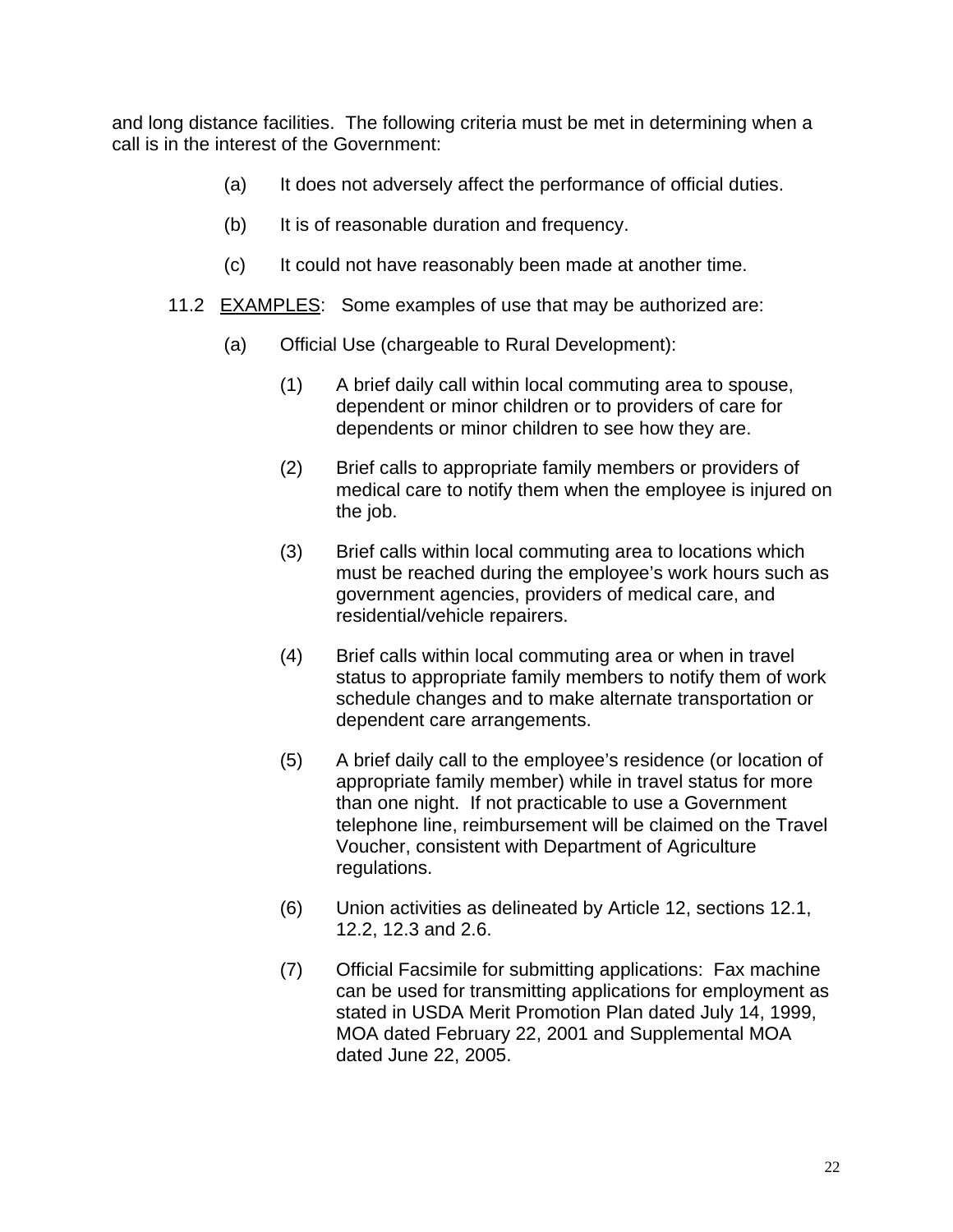11.3 PERSONAL USE: Personal Use (chargeable to the caller and not to Rural Development): any call consistent with the criteria of 11.1, but not with those of 11.2.

Employees and the Union should be particularly sensitive to the use of Government telephone facilities. If possible, such calls should be made during lunch, break times, or other off-duty periods.

11.4 LOCAL COMMUTING AREA: For purposes of this article only, the term "local commuting area" is defined as the area from which an employee travels daily to work.

# **ARTICLE 12 - OFFICIAL TIME, TRAVEL AND PER DIEM FOR UNION REPRESENTATIVES**

12.1 AUTHORIZED OFFICIAL TIME: Union officers and officials, including stewards, shall be permitted reasonable time during working hours without loss of leave or pay to represent employees in accordance with this agreement. Use of official time will not be limited to the confines of the office of the employee but will allow the representative to travel in accordance with the needs of the individual case.

- (a) Therefore, all negotiations and preparations shall be conducted on official duty time. This shall include time to prepare and present matters to the Federal Mediation and Conciliation Service and the Federal Service Impasses Panel.
- (b) Reasonable time for receiving, investigating, preparing and presenting a complaint, grievance or appeal must necessarily depend on the facts and circumstances of each case – e.g., number and nature of allegations, number and complexity of supporting specifics, the volume of supporting evidence, availability of documents and witnesses and similar considerations.
- (c) Reasonable time for preparations of information reports required under 5 USC 7120(c), including financial reports and trusteeship reports, shall be accorded to Union officials. The amount of time granted will be that necessary to gather data and complete reports. Management and Union will accept mutual responsibility to properly record time on the Time and Attendance Reports.

12.2 EMPLOYEES: An employee who wished to leave the employee's work area to contact a steward or other Union representative concerning the employee's complaint or grievance must first obtain permission of the immediate supervisor and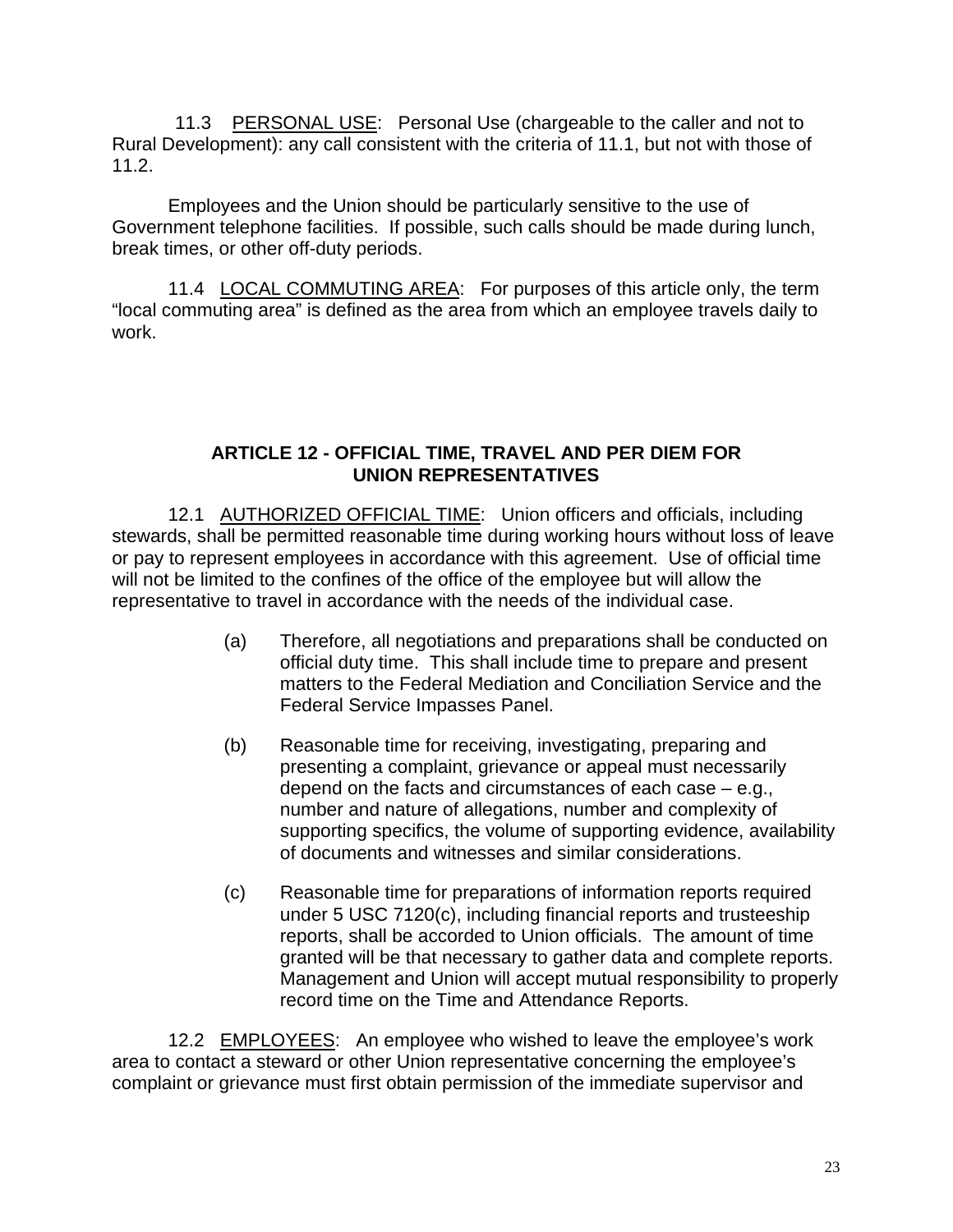must advise the supervisor upon return to duty. The employee will be granted a reasonable amount of official time for this purpose.

When the work area of the steward is different from the employee the initial contact will normally be made by telephone. Normally permission will be granted to employees requesting to leave their work area for the above purpose. Supervisors will make every reasonable effort to grant permission consistent with work requirements. If the supervisor determines that impairment or serious delay will be involved, the supervisor will inform the employee of the reasons for the supervisor's determination and the supervisor will grant permission for the absence at the earliest possible time.

12.3 STEWARDS: Each steward is required to obtain permission from the steward's supervisor prior to leaving the steward's work area for any representation activity, and the steward must advise the supervisor upon return to the steward's work area. Each steward will check in and check out with the supervisor and also notify the timekeeper, whenever possible. In the absence of the supervisor or acting supervisor the steward will notify and obtain approval from the next level supervisor. The steward will advise the timekeeper of the specific amount of time involved and the proper code. When workload does not permit the absence of the steward at that time the supervisor will arrange for the steward's absence as soon as practical. The steward will also obtain permission and approval from the supervisor of the employee being contacted. At all times the conduct of Union business shall not interfere with the orderly and efficient conduct of Agency business.

12.4 TRAVEL EXPENSES: The Employer agrees to pay the travel expenses incurred by employees while using official time under the terms of this agreement. Any travel expenses incurred by such employees will be reimbursed by the Employer in accordance with applicable laws, rules and travel regulations. The Union will make every reasonable effort to keep travel expenses to a minimum.

12.5. OFFICIAL TIME FOR UNION TRAINING: The Employer agrees that Union representatives who are Rural Development employees shall be granted official time, not to exceed 56 hours per person annually, for union related training. Prior approval of the programs to be attended must be given by the Employer. If additional training hours are required, the Union will request and the Employer may approve on a case by case basis. A maximum of 640 hours annually will be allowed for this training.

12.6 CONFERRING WITH MANAGEMENT: Union officials, stewards and negotiators will be allowed a reasonable amount of official time to meet and confer with management officials.

12.7 INTERNAL UNION BUSINESS: Internal Union business, such as attending Union membership meetings, will be conducted during the non-duty hours of the employees involved. Upon request and subject to normal security limitations, the Union shall be granted authority to conduct no less than three (3) membership drives of five (5) days each, not to exceed fifteen (15) days duration, each year, before and after duty hours and at break periods and lunch periods.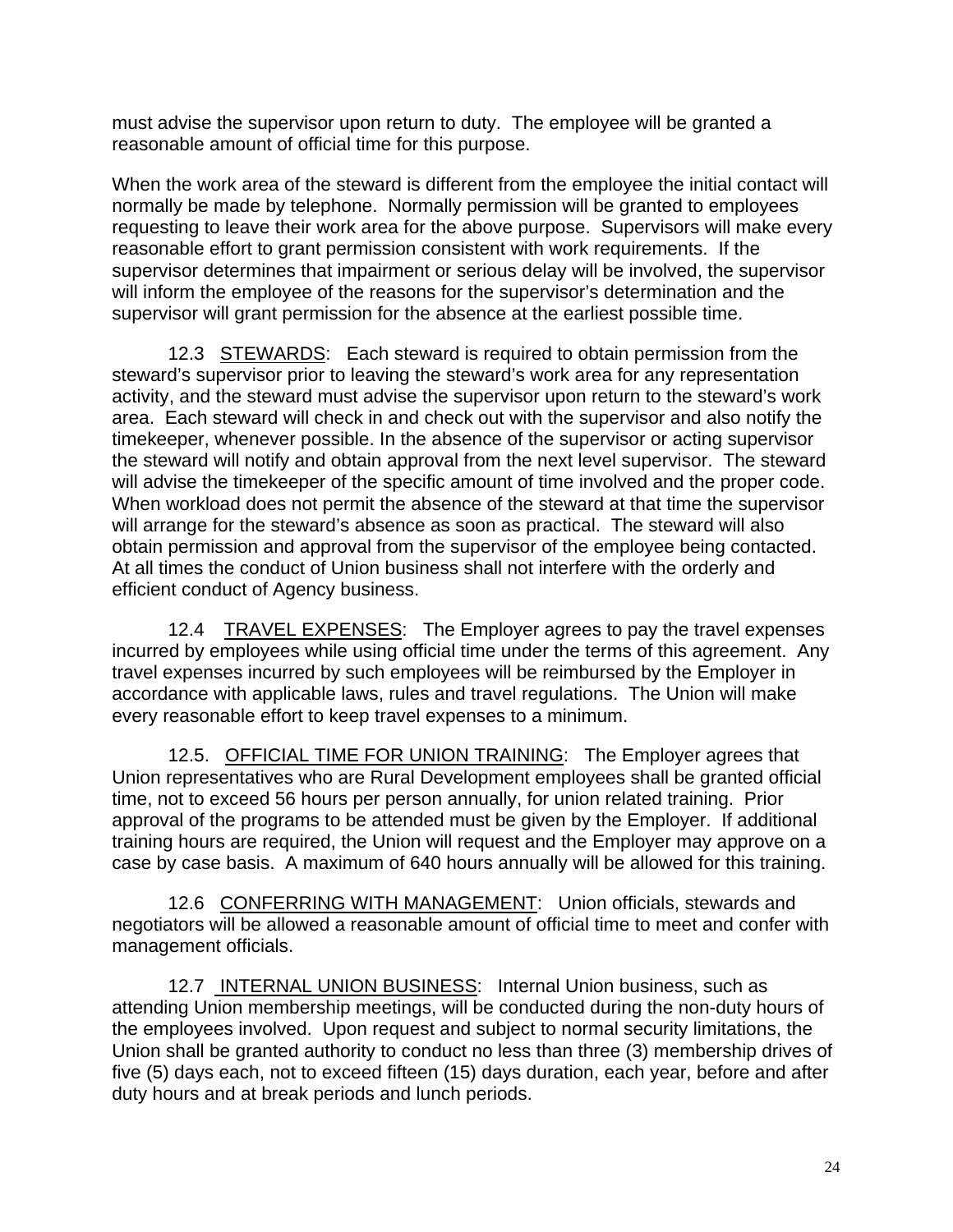# **ARTICLE 13 - OFFICIAL FACILITIES AND SERVICE**

13.1 SPACE: The Employer will make available to the Union conference rooms or other non-duty areas over which the Employer has control for the purposes of handling membership drives or after-hours meetings.

13.2 BULLETIN BOARDS: Space on official bulletin boards shall be made available to the Union for posting of official Union bulletins subject to the following conditions. Bulletin boards must be kept free of material which advertises a commercial product or firm; attacks or reflects adversely on the integrity of any government official or employee; condemns or criticizes the policies of any government agency; or implies official sponsorship or endorsement of the Union by the Employer.

This space shall be one-fourth of the space on each current bulletin board and shall be in the lower left-hand corner of the bulletin board. There shall be no unofficial bulletin boards.

In accordance with the above rules, bulletin board space will be made available in all local offices, area offices and in the State Office of the Employer.

13.3 LIST OF EMPLOYEES: Semiannually, the Employer will furnish to the Union a list of the names, grades, and organizational locations of all personnel in the Unit. This list will be furnished without charge to the Union.

13.4 TELEPHONES: The Union may use official Employer telephones for the purpose of representing employees. Use of the telephones for internal business is prohibited.

13.5 DISTRIBUTION OF UNION LITERATURE: Twice each month, the Union will be permitted to distribute literature and the local's newsletter through the internal mail distribution system of the Employer. This right will be subject to the following conditions:

- (a) Distribution will not include magazines or newspapers.
- (b) The literature will not: advertise a commercial firm or product; attack or reflect adversely on the integrity of any Government official or employee; condemn or criticize the policies of any Government agency; or imply official sponsorship or endorsement of the Union by the Employer.
- (c) The Union must provide sufficient copies for distribution. The Employer will neither duplicate material for the Union nor pay the duplication of Union literature.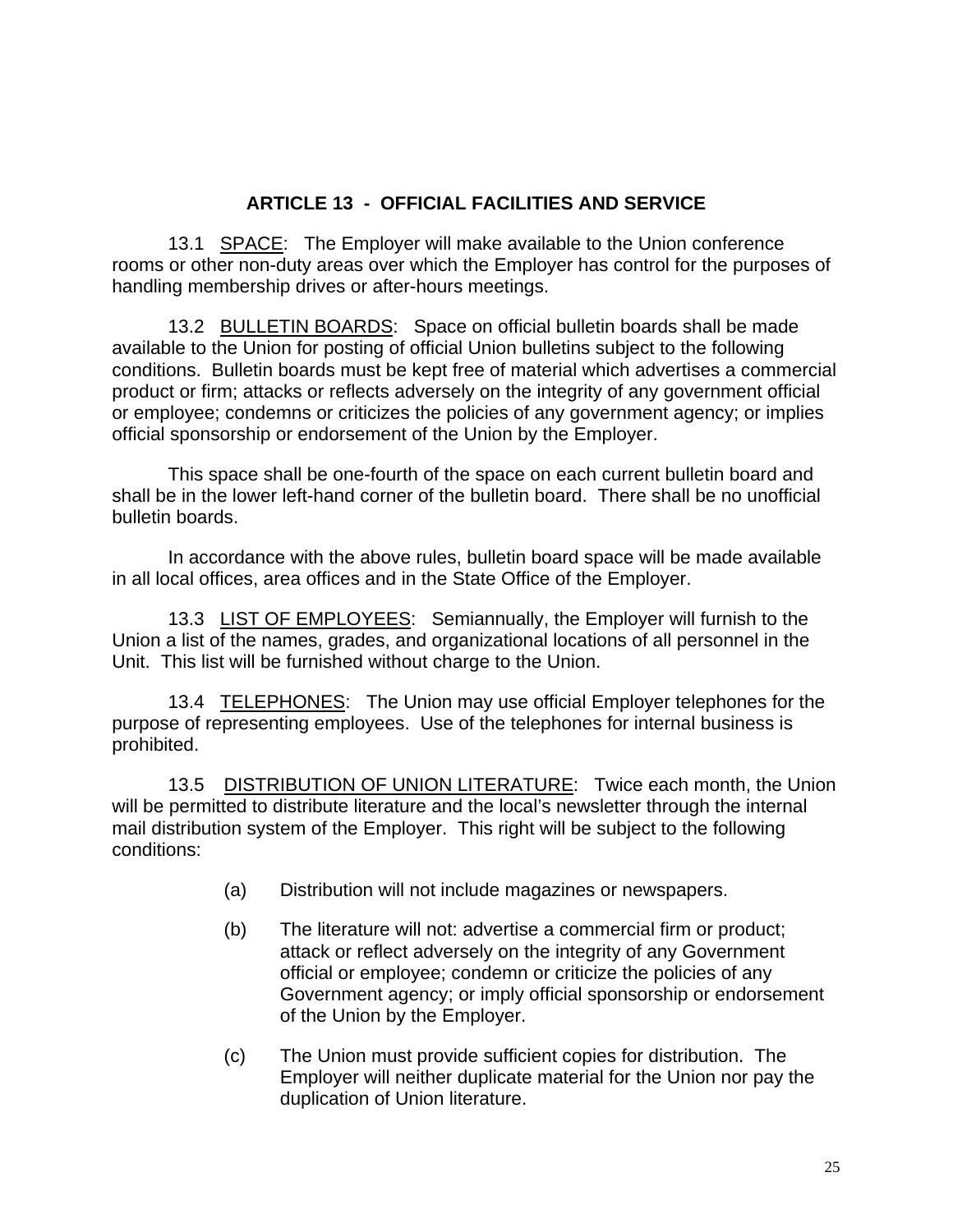- (d) This right does not extend to the use of metered mail or official letterhead stationary by Union representatives or employees.
- (e) A copy of all material will be submitted to the Employer prior to distribution. If the Employer believes any of the above conditions have been violated, the Employer will confer with the Union on how to resolve this situation. Union literature questioned by the Employer will not be distributed until the parties agree the literature has met the above conditions.

13.6 NOTIFICATION OF NON-COMPETITIVE ACTIONS: The Employer will furnish the Union President or designee a copy of each job announcement at the time of issuance for competitive positions. If a bargaining unit position is filled through noncompetitive procedures the Employer will notify the Union President or designee the position being filled, the individuals name and the non-competitive procedure used.

#### **ARTICLE 14 - SAFETY**

14.1 GENERAL: The Employer and the Union have a common interest in promoting safe working habits and safe working conditions. The Employer has an obligation to provide safe working conditions. All employees are responsible for prompt, reporting of unsafe conditions. The Employer and the Union recognize that observing safe work practices and wearing of prescribed protective equipment is primarily the responsibility of each employee. The Employer will ensure that the poster titled "Occupational Safety and Health Protection for USDA Employees" is displayed in each office with appropriate contact persons identified. The Employer and the Union will cooperate in encouraging employees to work in a safe manner and to report promptly any unsafe or unhealthy conditions to appropriate supervisors. Employer agrees, in the event an employee sustains a job related injury, disease, or illness, to provide advice and assistance from the State Office Human Resources Section to the employee in completing and submitting a claim. The Employer will notify the Union when an employee files a claim with the Office of Worker Compensation Programs.

14.2 SAFETY INSPECTIONS: Each office of the employer will receive an annual safety inspection. In each Area, the Steward designated by the Union as representative of the employees in that Area will be afforded an opportunity to accompany the Rural Development official making the annual safety inspection of the Area Office and the Area's local offices.

The Steward designated by the Union as representative of the employees in the State Office will be afforded an opportunity to accompany the Rural Development official making the annual safety inspection of all offices in the State Office. The State Director will forward a copy of the inspection reports prepared to Local 108. All safety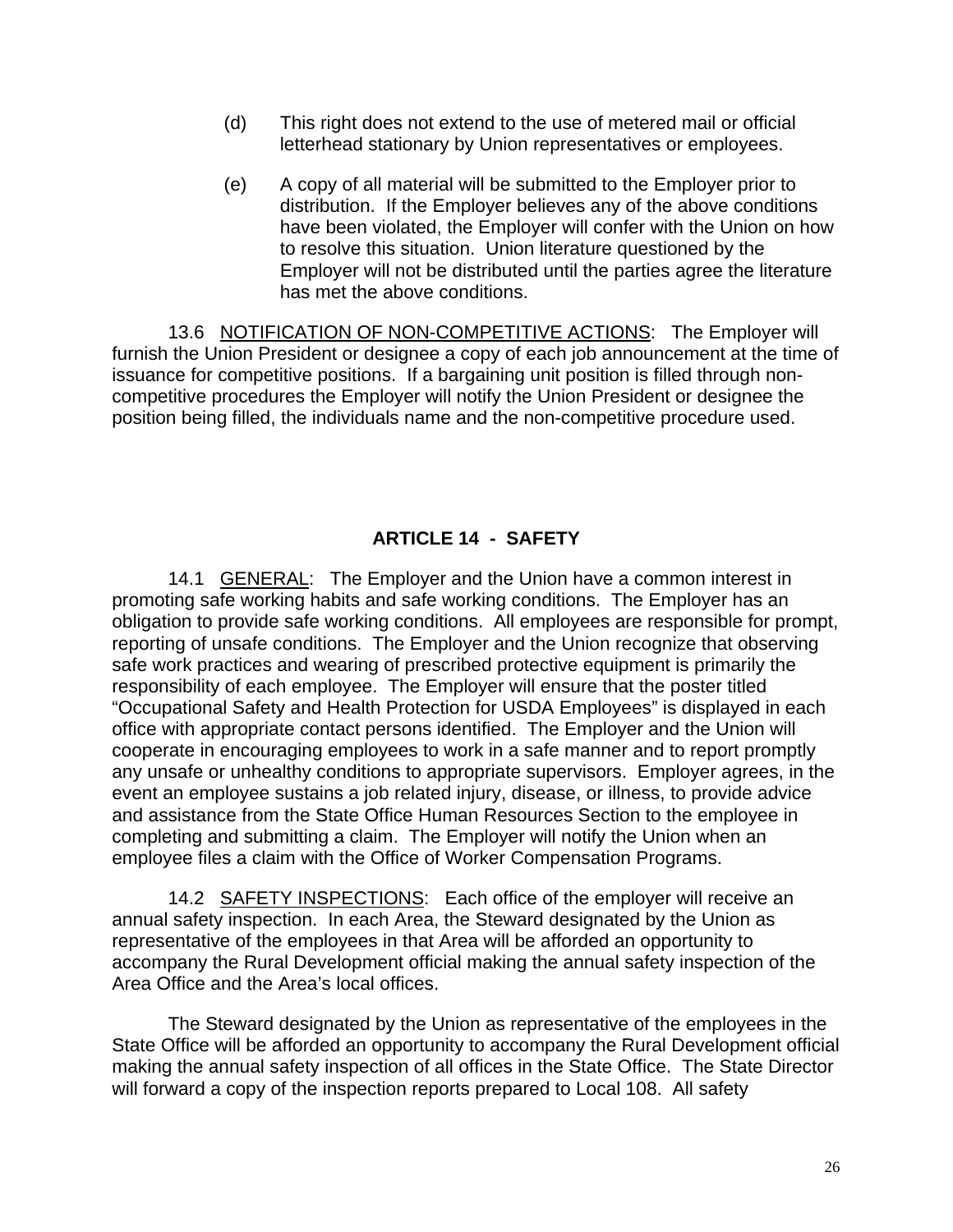inspections will be conducted in accordance with this Agreement and applicable laws, rules and regulations.

14.3 SMOKING POLICY: This policy is designated primarily to protect the non-smoking worker's and public building visitor's right to not be exposed, involuntarily, to secondhand tobacco smoke at the Federal work site.

- (a) A designated smoking area will be established at each Local and Area office and State office flow in accordance with GSA Regulation, 41 CFR Part 101-20. These and the non-smoking areas will be clearly designated and posted in clear view.
- (b) Counseling and rehabilitation will be provided to smokers who would like to quit smoking in accordance with the employee assistance program.
- (c) In compliance with Article 14 of the Labor-Management Relations Agreement all designated smoking areas will have proper ventilation.
- (d) Employees performance appraisals will be based solely on performance of elements and standards with no consideration given to the fact that the employee is a smoker or non-smoker.

# **ARTICLE 15 - DISCIPLINARY AND ADVERSE ACTIONS**

15.1 GENERAL: Adverse and disciplinary actions will be taken by the Employer for such cause as will promote the efficiency of the service.

15.2 NOTICES OF PROPOSED ADVERSE ACTIONS: If an adverse action against an employee is proposed, the employee will receive an original and one copy of the notice of proposed adverse action. A notation on the second copy will inform the employee of the name of the Union President, address and telephone number, and of the employee's right to be represented by the Union or any other person of the employee's choosing. If an employee chooses to be represented in an adverse action procedure, his/her representative will have the right to be present at all conferences at which the employee answers the reasons in the notice of proposed adverse action.

15.3 DISCIPLINARY ACTIONS: When an employee is subject to a disciplinary action (for example, a letter of caution or letter of reprimand), the letter will inform the employee of the name of the Union President, address and telephone number and the employee's right to be represented by the Union in a grievance over the disciplinary action. Letters of caution and/or reprimand will be removed from Official Personnel Folders after two (2) years.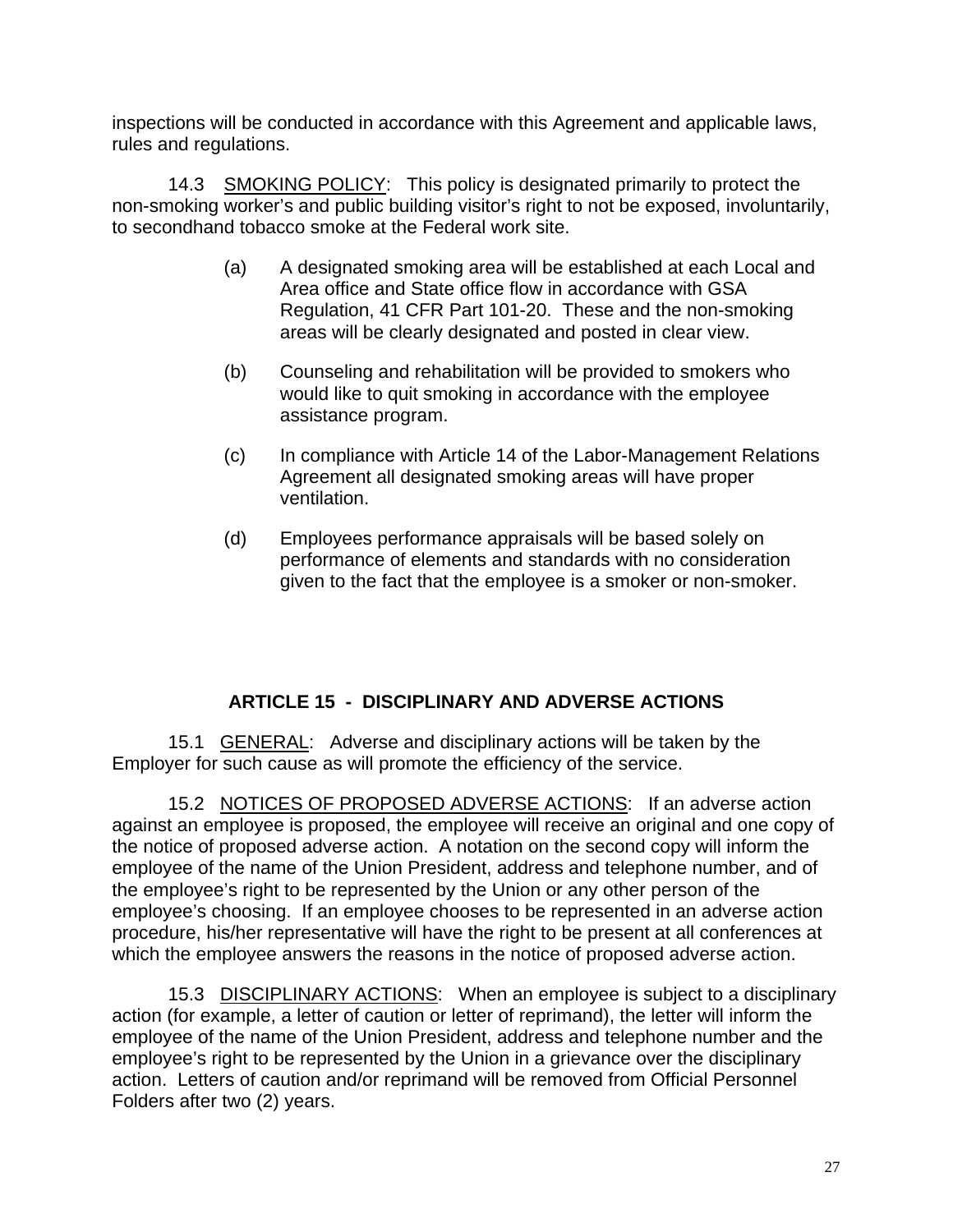#### **ARTICLE 16 - EQUAL EMPLOYMENT OPPORTUNITY AND CAREER ENHANCEMENT**

16.1 GENERAL: The Employer and the Union agree that no individual will be a victim of discrimination because of race, color, creed, religion, sex, national origin, handicap, marital status, or age. Discrimination complaints will be processed solely through the complaint system established by applicable laws and regulations.

16.2 EEO COMMITTEE: Employer's Equal Employment Opportunity Advisory Committee (EEOAC) will be established in accordance with RD Instruction 2045-X. The Union may have one representative on the EEOAC.

16.3 CAREER ENHANCEMENT: The Employer will implement the Career Enhancement program prescribed by the Agency. As the Employer has need, the program will attempt to make maximum use of the skills and potential of employees currently in the Employer's workforce. The program will be limited to the occupational series designated by the Administrator of the Agency.

# **ARTICLE 17 - MERIT PROMOTION PLAN**

# **MOA dated 12/05/06 (Attachments 1 & 2) supplements this Article**

- 17.1 PURPOSE AND POLICY:
	- (a) The parties agree that the purpose of the provisions contained herein is to ensure that vacancies in unit positions will be filled on the basis of merit, fitness and qualifications and without regard to political, religious, or labor organization affiliation or non-affiliation, marital status, race, color, sex, national origin, non-disqualifying handicap or age. This Article encompasses broad requirements pertaining to the implementation of USDA Merit Promotion Plan for Merit Promotion Program for Rural Development and Federal Operating Manual (FOM) 335 for positions within the bargaining unit.
	- (b) It is agreed that the Employer will make every reasonable effort to utilize the skills and talents of its employees in order to achieve the resulting benefits of higher morale and reduced turnover, and to move toward attaining a mix of employees representative of all segments of society.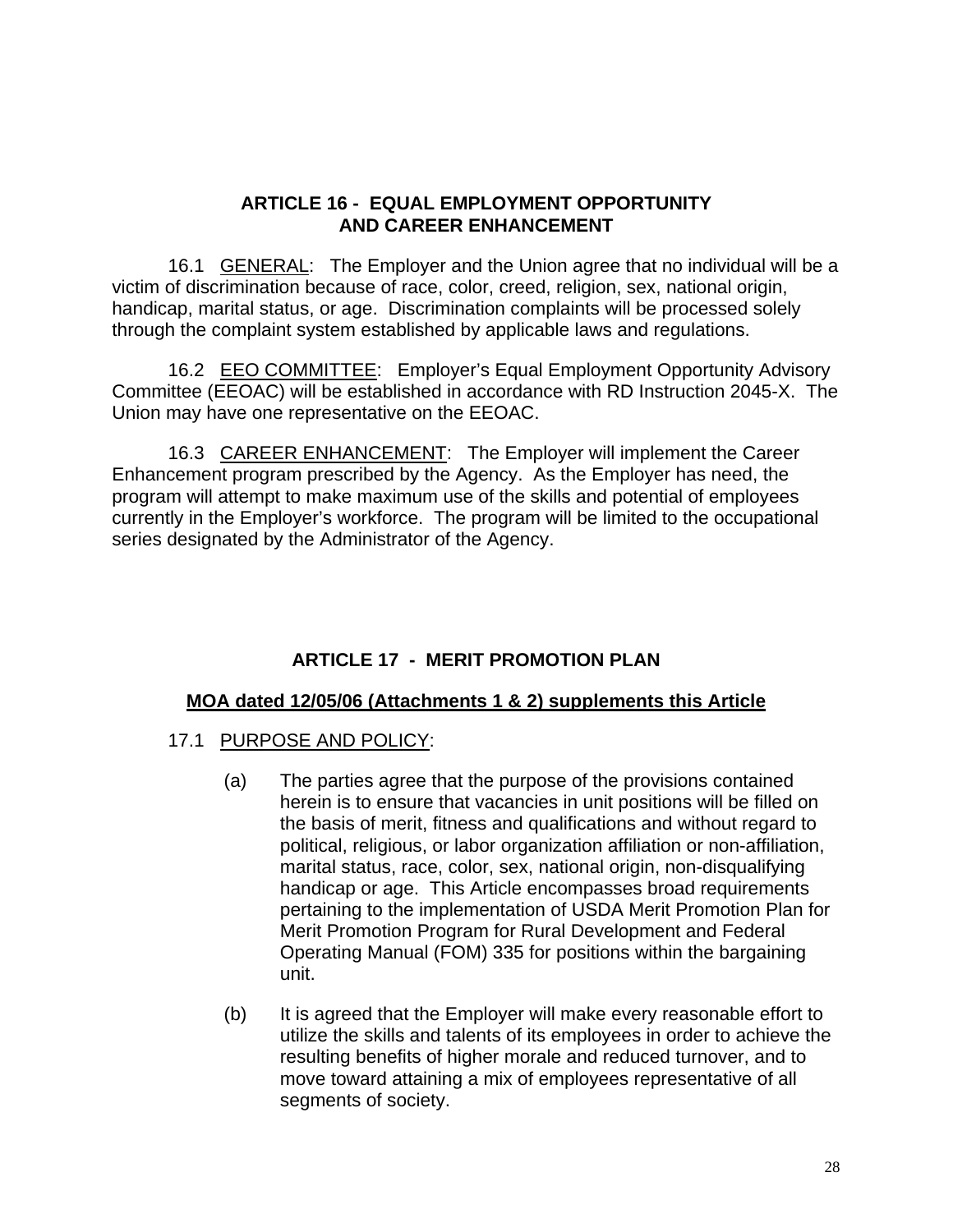#### 17.2 FILLING VACANCIES:

- (a) Competitively: All vacancies in the unit which are to be filled competitively and training requiring competitive procedures will be announced. Vacancy announcements will be immediately posted upon receipt on the official bulletin board in the State Office, each area office and each local office. Vacancy announcements will be open for a period of twenty (20) calendar days. The announcement will contain brief description of the position and of the basic eligibility requirements. Supervisors will be responsible for proper notification of eligible employees who will be absent from their duty station beyond the closing date of the announcement. If an insufficient number of best qualified applicants are certified to the selecting official the Employer retains the right to reannounce the vacancy. The Employer has the right to choose from among best qualified employees, including Unit and outside employees.
- (b) The Employer also has the right to fill a position noncompetitively in accordance with applicable laws, rules and regulation.
- (c) If the vacancy announcement is cancelled, a notice of cancellation will be posted in the same areas as the original announcement appeared.
- (d) Management recognizes the benefit of promoting from within Arkansas Rural Development whenever appropriate. Accordingly, Management will give fair consideration to Arkansas Rural Development applicants.

17.3 INFORMING UNION: A copy of each vacancy announcement of bargaining unit positions will be forwarded to the President of the Union concurrently with distribution of the announcement. The Employer will notify the President of the Union of who was selected for promotion or competitive placement.

#### 17.4 MERIT PROMOTION PANEL:

(a) For announcements which have three (3) or more basically qualified applicants, a panel will be convened to rate all merit promotion applicants utilizing a rating schedule developed by subject matter expert(s) for the position being filled. All panel participants will be advised of the confidentiality of the panel ratings and discussions. A facilitator will be designated to ensure compliance with the requirements of the merit promotion procedures and expedite the process. A personnel representative may serve on panel at Management option, either as a facilitator or a panel member, but one may not be a panel member and facilitator simultaneously.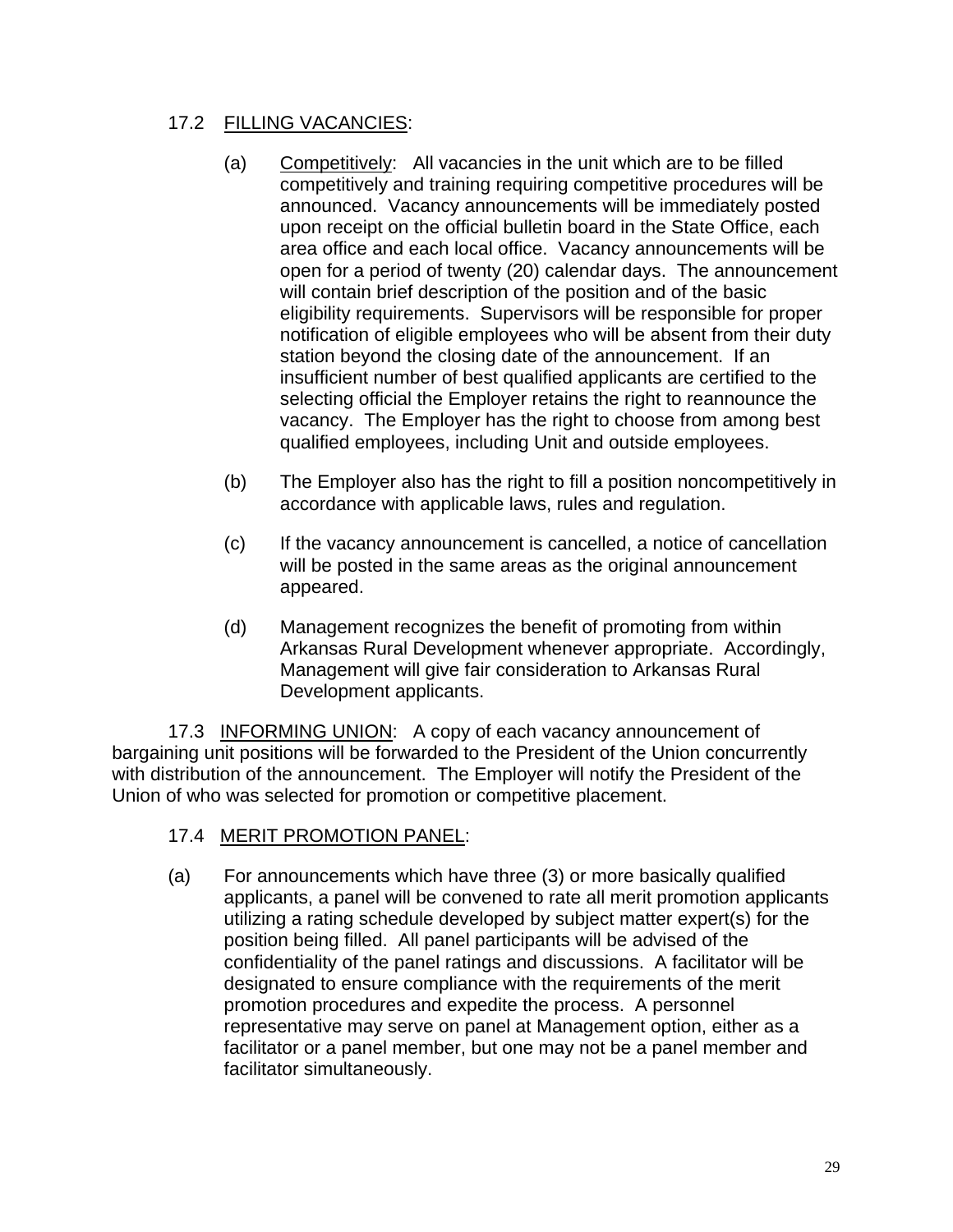- (b) Panel members will be at or above the grade level of the position being filled.
- (c) Management agrees that to the extent possible, all Merit Promotion Panels will have ethnic and racial balance and include members of both sexes.

#### 17.5 REFERRAL AND SELECTION:

- (a) All certified promotional applicants will be sent to the selecting official in alphabetical order. Certificates will be valid for 30 days unless an extension is granted.
- (b) If one candidate is interviewed, all candidates must be interviewed unless the selecting official is the first or second line supervisor having first hand knowledge of the candidates' experience, knowledge, skills, and abilities relative to the position being filled.
- (c) The selecting official may select from among any of the candidates on a promotion certificate. The selecting official may also elect not to fill the position from the promotion certificate.
- (d) An employee's use of approved annual or sick leave should not be considered by the selecting official as a basis for selection/nonselection.

17.6 EXPANDING AREAS OF CONSIDERATION: The employer may expand the area of consideration in a Merit Promotion Plan action involving a position within the Bargaining Unit after the Employer has conducted a search in the minimum area of consideration and:

- (a) less than three (3) qualified candidates are certified to the Employer by the evaluation committee; or
- (b) the Employer documents valid job-related reasons for not making a selection from the certificate.

17.7 MULTI-LEVEL ANNOUNCEMENTS: When advertising a position at multigrades, qualification requirements for each grade level will be outlined in the vacancy announcement. The announcement will also require candidates to specify the lowest grade they will accept. Candidates will be grouped separately by grade level for each certificate.

- 17.8 RIGHT TO REVIEW RECORDS:
	- (a) By an Employee: An employee will be furnished upon request, with or without representation by the Union, the following information in writing from the employer: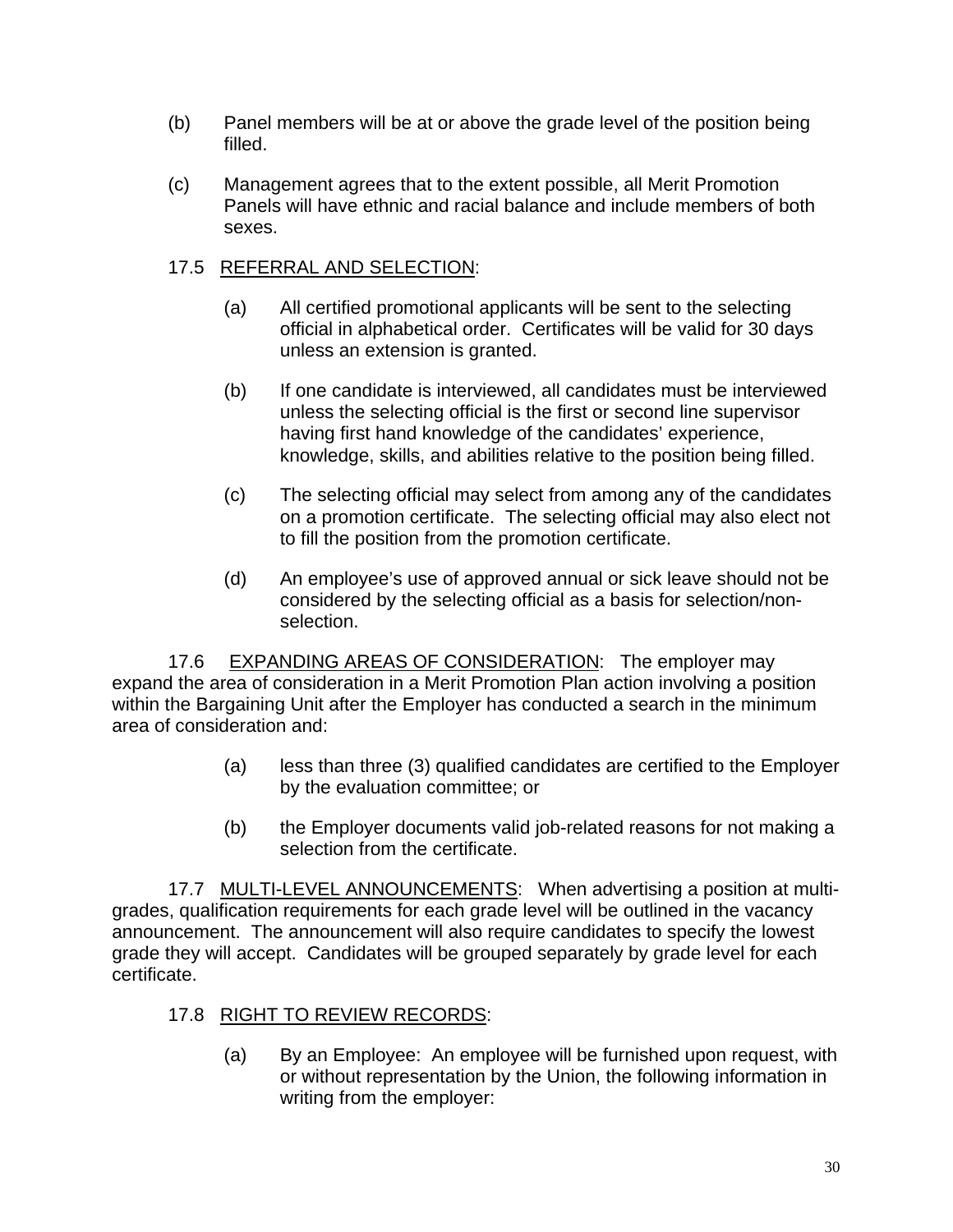- (1) About the plan:
	- (i) Explanation about any part of the plan;
	- (ii) Details of supporting regulations;
	- (iii) Qualifications required for a position; and
	- (iv) Details of the evaluation process.
- (2) About specific vacancy for which the employee applied:
	- (i) Whether the employee was considered for promotion and if so, whether the employee was found eligible on the basis of minimum qualifications requirements for the position;
	- (ii) Whether the employee was grouped among the best qualified;
	- (iii) Who was selected;

(3) In what areas, if any, the employee should improve to increase chances for future promotion;

(4) All merit promotion data relating to the applicant including what points were awarded to the applicant in each category and the best qualified cutoff score.

(b) Notwithstanding "a" above, the Union or any employee may request any additional information desired, providing that such additional information will be in accordance with applicable laws, rules and regulations.

#### 17.9 MISCELLANEOUS:

- (a) Promotion Records: A file to allow a reconstruction of the action will be kept for two (2) years on each competitive action. Information in the files will be made available as required by laws, regulations or stipulated in the Federal Operating Manual.
- (b) Effective Date and Release to Position: An employee who has been selected for a competitive promotion will have his/her promotion effective no later than one complete pay period following selection unless circumstances require otherwise (e.g. within-grade increase; relocation; urgent needs of the Employer).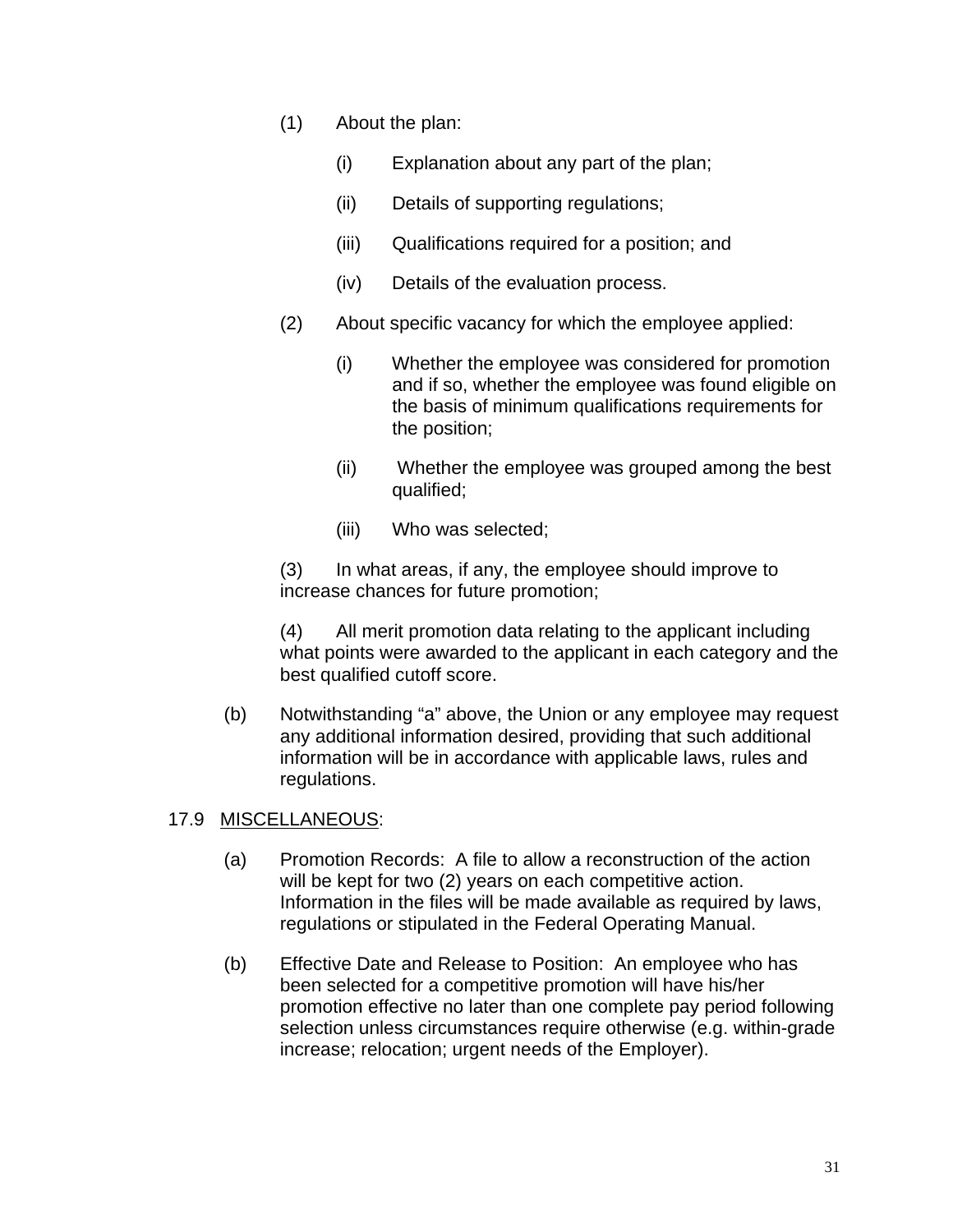(c) Consideration: Selection, and all procedures leading to selection, must be made without consideration for any non-merit reasons such as race, color, religion, sex, national origin, political affiliation, marital status, non-disqualifying physical handicap, age, or membership/non-membership in a labor organization. Consideration for any of these reasons is a serious disciplinary offense. Each manager and supervisor has the obligation to ensure all candidates receive full consideration and should take no action which would either discourage or give the appearance of discouraging potential candidates from applying for a position. Supervisors and selecting officials will avoid practices that give employees the impression that a person was preselected for a job or that a selection was based on favoritism.

# **ARTICLE 18 - POSITION DESCRIPTION AND CLASSIFICATION**

18.1 POSITION DESCRIPTION: The Employer will provide each employee a copy of the employee's position description, including revisions which may occur.

18.2 CLASSIFICATION APPEALS: When an employee alleges, in writing, that the employee's position is not properly classified, the employee will be furnished information on available appeal rights. The employee may be represented by the Union in discussing the matter with management or in presenting an appeal.

#### **ARTICLE 19 - TRAINING**

19.1 TRAINING AND DEVELOPMENT: It is the policy of the Rural Development that all employees will be the given the opportunity to receive appropriate training to better enable them to effectively perform their assigned duties in an effective manner in accordance with RD Instruction 2057-A. Training opportunities will be made known to all employees.

19.2 RECORDS: The Employer will record official training received in the Official Personnel Folder of the employee. This does not relieve the employee of individual responsibility to maintain the personnel folder current and complete to fully reflect total employment experience, training, and education.

19.3 EXPENSES: For employees who are to take training courses for official purposes, Rural Development may pay costs of salary, tuition, travel, per diem, books,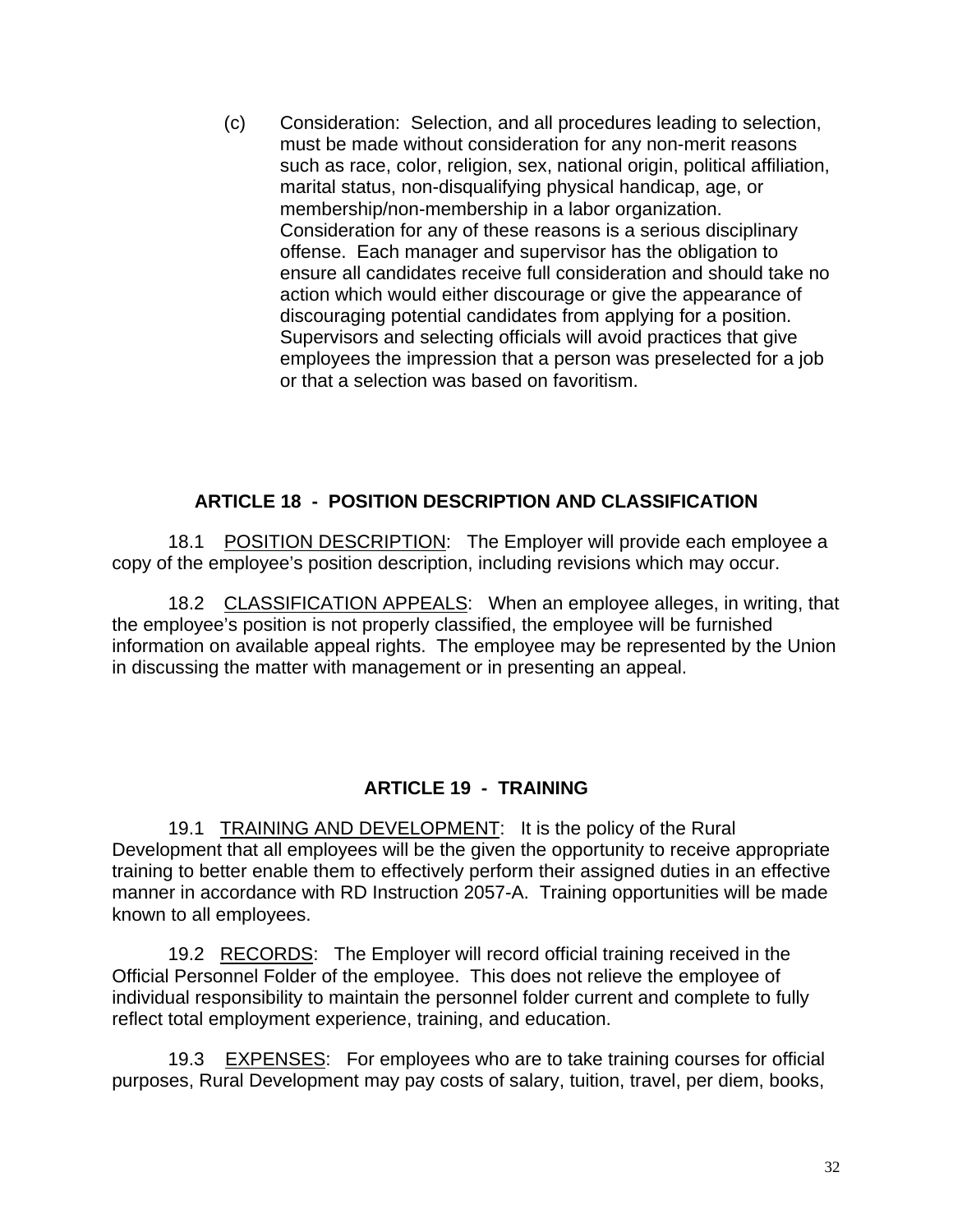registration fees, and laboratory fees during the period of training to the extent funds are available.

#### **ARTICLE 20 - EMPLOYEE RECOGNITION/AWARDS PROGRAM**

#### **MOU dated 09/12/06 (Attachment 4) supplements this Article**

20.1 GENERAL: The Employer and the Union agree that award programs, such as suggestion, incentive and performance awards, are beneficial to the Employer and Employees. These discretionary awards programs shall be conducted in accordance with applicable laws, rules and regulations with every employee having an equal opportunity to benefit from these programs. These programs will be made known to all employees.

It is an appropriate matter for the Labor-Management Relations Committee or Partnership Council to periodically evaluate and review the Rural Development Arkansas Employee Recognition/Awards Program and make recommendations to ensure effectiveness and understanding of the Awards Program.

Employee Recognition Program will be administered in accordance with Rural Development Instruction 2063-B dated 07/26/06 and MOU dated 09/12/06.

# **ARTICLE 21 - LABOR-MANAGEMENT RELATIONS COMMITTEE**

21.1 GENERAL: The Employee and Union agree to establish a joint Labor-Management Committee consisting of three (3) members each. The purpose of this Committee shall be to discuss and resolve questions concerning areas, such as the administration of this Collective Bargaining Agreement, dispute resolution and programs such as R-I-F, Employee Recognition/Awards Program, EEO, Contracting out and Training. This Committee shall meet quarterly or more often when the Employer and the Union agree a meeting of this committee is necessary. Prior to these meetings the parties shall jointly exchange an agenda of major topics to be addressed; however, other subjects may be discussed. The parties understand that this committee or the Partnership Council does not change or replace the traditional roles in Labor-Management relations, i.e. notification, negotiations and appeal processes.

The Arkansas Partnership Council was established in accordance with Executive Order 1287 dated October 1, 1993, and the Arkansas Partnership Council Agreement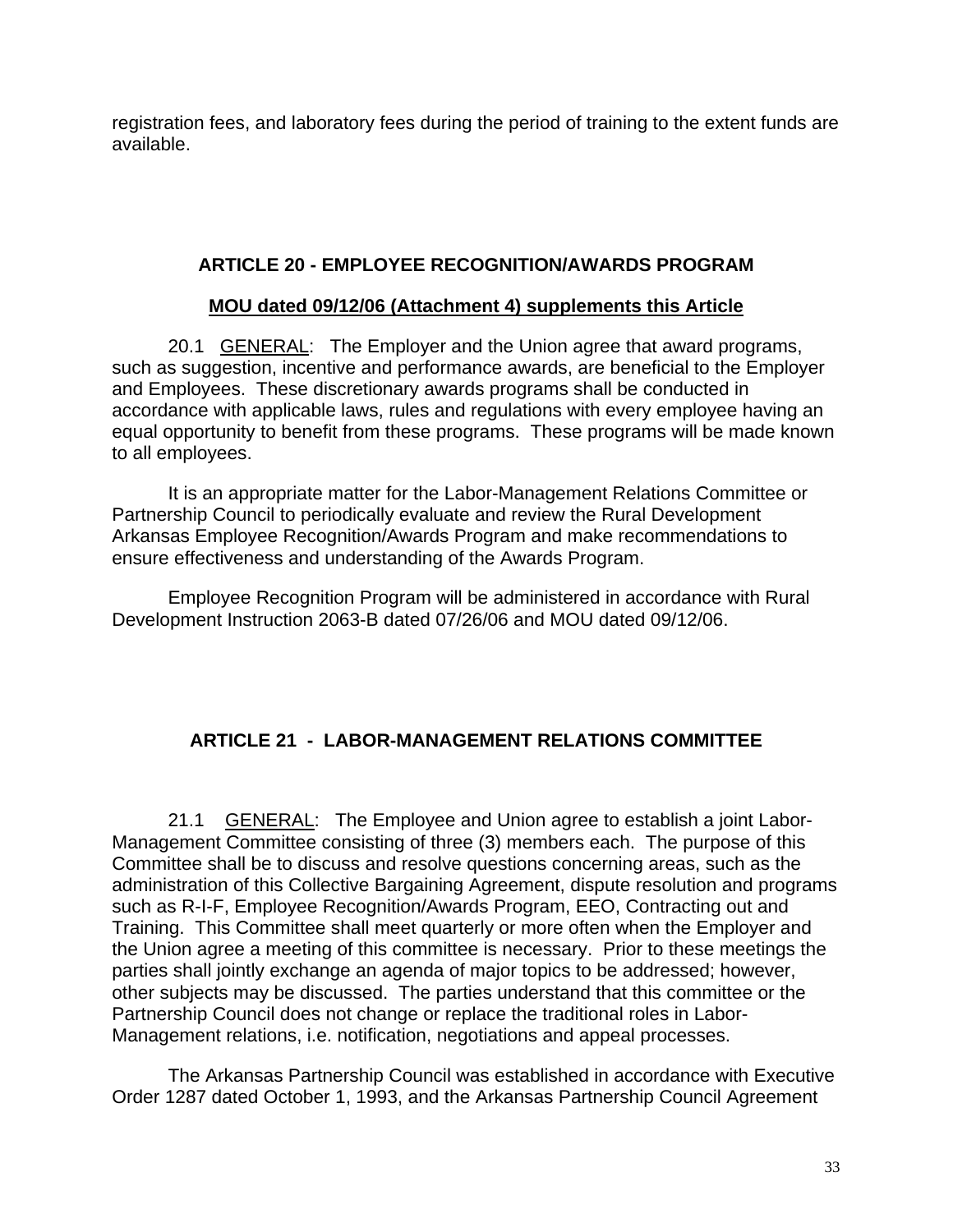dated November 17, 1994. The Arkansas Partnership Council functions in accordance with the terms and intent of the Executive Order and Arkansas Partnership Council Agreement.

# **ARTICLE 22 - PERFORMANCE APPRAISAL SYSTEM**

# **MOU dated 08/25/05 (Attachment 3) supplements this Article**

22.1 PURPOSE: The parties to this Agreement each recognize that continual and consistent job performance of the Agency's employees is essential to the efficient operation of the Agency and is necessary for the achievement of the goals and programs for which it is responsible. The purpose of this article is to set forth procedure to be utilized by supervisors in informing employees of their performance and in aiding employees to reach an optimum level of performance. The Agency employee performance appraisal system will be in accordance with appropriate regulations and, as supplemented by this Agreement, shall be utilized in evaluating employee performance.

# 22.2 DEVELOPMENT OF ELEMENTS & STANDARDS: Responsibilities

- (a) Performance standards shall be consistent with the duties and responsibilities actually assigned to employees and will be consistent with his/her position description. After performance appraisals have been given, if an employee believes any standard does not meet the above criteria, he/she may grieve the application of that standard to him/her through the negotiated grievance procedure.
- (b) Performance Plans for bargaining unit employees must contain at least three but no more than seven elements in their Performance Plan, one of which must be critical.

# 22.3 PERFORMANCE APPRAISAL

- (a) The appraisal given employees shall be objective and shall be prepared in accordance with the following:
	- (1) The supervisor will discuss the employee's job performance with the employee at least once midway through the appraisal period.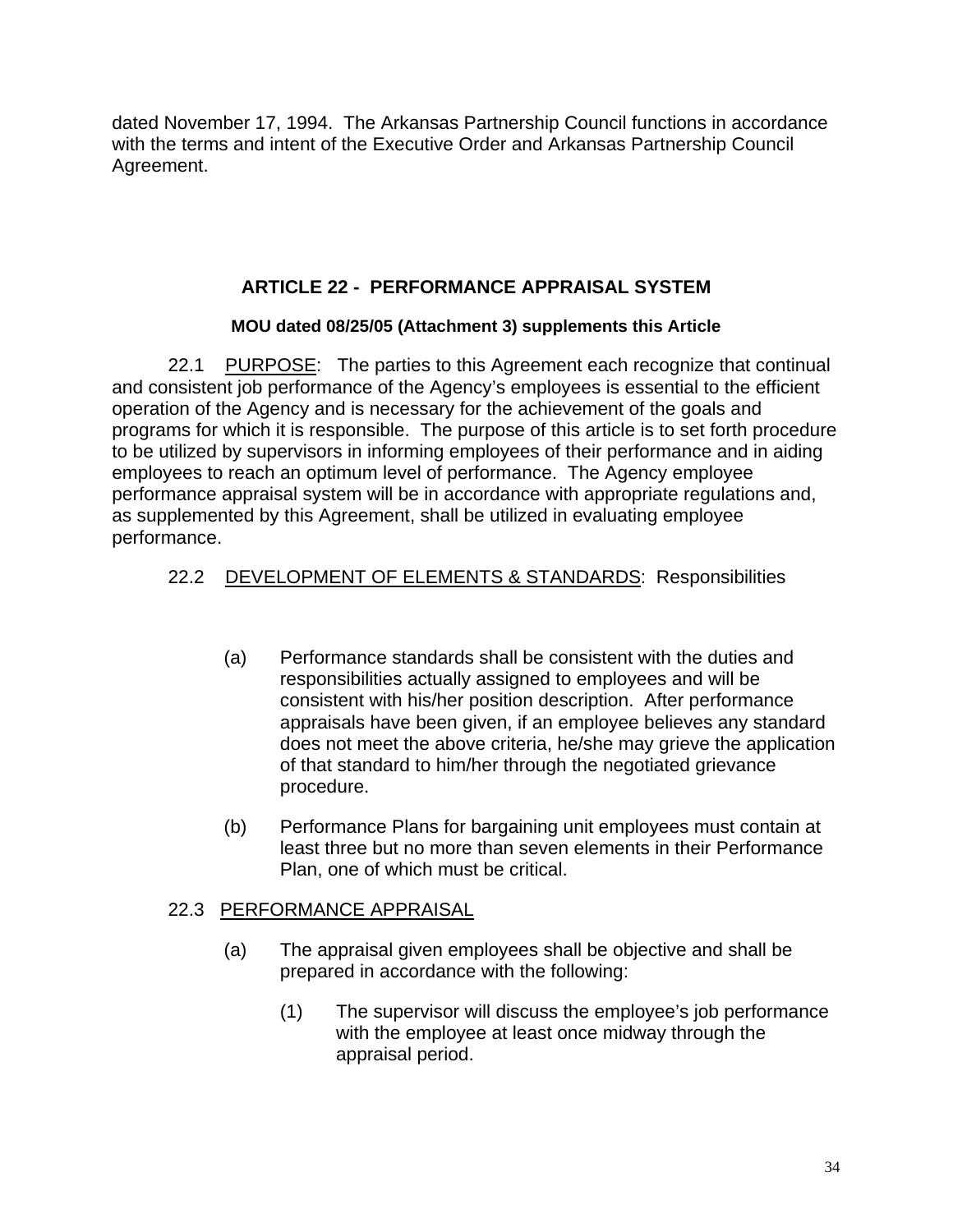- (2) If deficiencies have been identified in the employee's performance, the employee shall be notified when the problem is perceived. The supervisor will recommend specific ways including training, if needed, for the employee to improve.
- (3) Work performed as "other duties as assigned" shall not be used for performance appraisals.
- (c) Career Ladder
	- (1) If the employee is not to receive a career ladder promotion, based on performance, the supervisor will notify the employee in writing, 45 days before the employee is eligible for the promotion.
		- (i) An explanation of those aspects of performance in which the employee's performance falls below an acceptable level, with specific examples;
		- (ii) Specific advice as to what the employee must do to bring his/her performance up to an acceptable level;
- (d) Within Grade Increase
	- (1) Prior to the date an employee is eligible for a within grade increase, the supervisor will review the work of the employee. When and if a supervisor deems that the employee's work is not deemed to be at an acceptable level the supervisor will provide to the employee, in writing, at least sixty (60) calendar days before the employee is eligible for the within grade increase, the following:
		- (i) An explanation of those aspects of performance in which the Employee's service falls below an acceptable level, with specific examples of deficiencies in each area of performance;
		- (ii) Specific written recommendations as to what the employee must do to bring his or her performance up to the acceptable level;
		- (iii) A statement that his/her performance may be determined as being at an unacceptable level unless improvement to an acceptable level is shown;
		- (iv) A statement that he/she has a period of forty-five (45) calendar days in which to bring his/her performance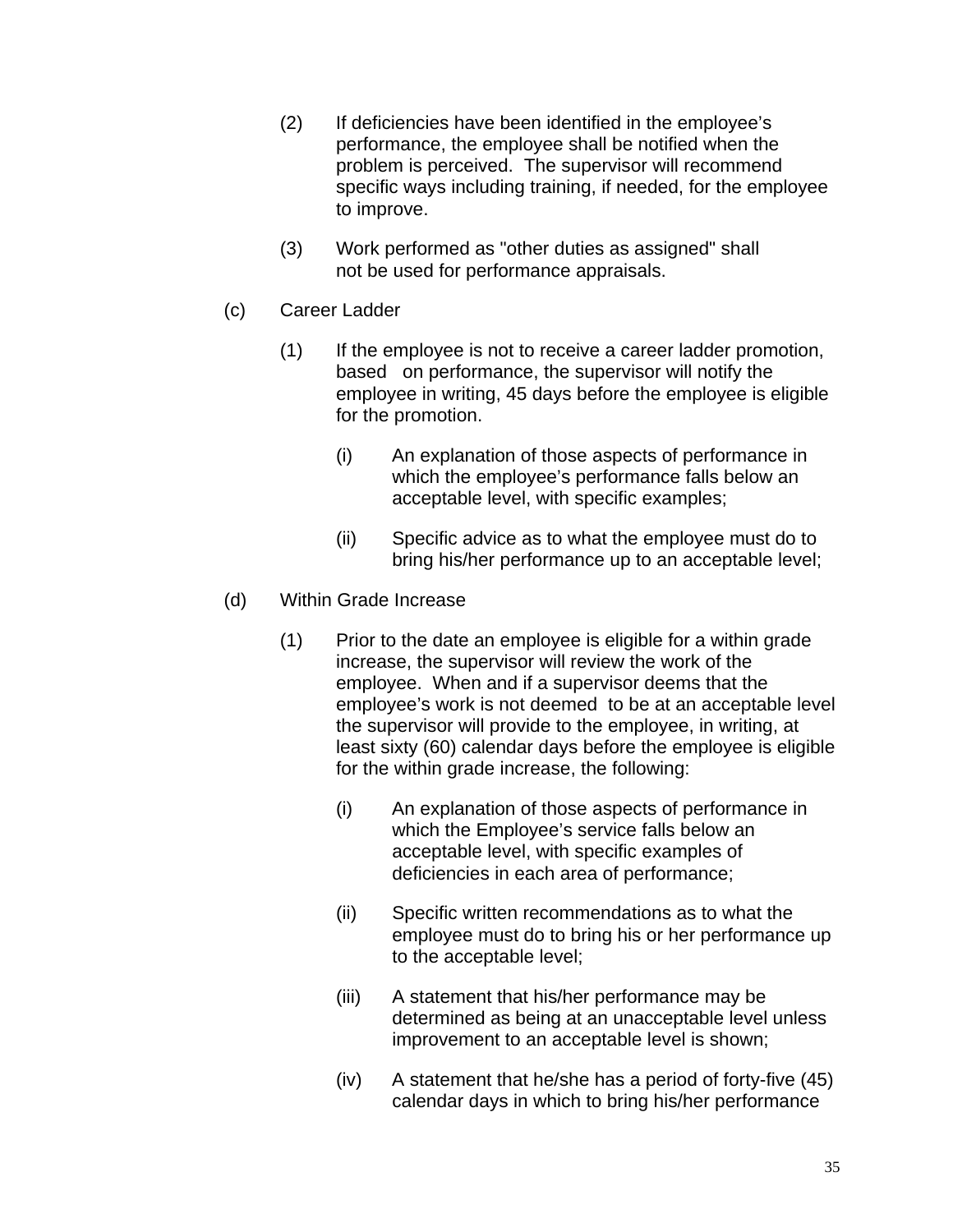up to an acceptable level or that he/she will be denied his or her within grade increase.

- (2) At least 15 days before the original WGI due date, if the supervisor determines that the employee is performing at an acceptable level, the within grade increase will be processed, when due. The notice given as provided above will be removed from all files. If the employee's performance has not improved the supervisor will notify the employee in writing that the within grade increase will be withheld. The notice will include reasons for the action and will also inform the employee of his/her right to request reconsideration. The supervisor will then periodically (at least every 60 days) review the employee's performance to determine if the WGI is in order at that time.
- (e) Unacceptable Performance If the supervisor determines that the employee's performance is unacceptable, the supervisor will discuss the matter as soon as possible with the employee. The supervisor shall identify the specific problem areas and suggest methods of improvement. The supervisor will provide whatever assistance is necessary to the employee and will continually keep the employee apprised of the progress which is being made. Prior to initiating a removal proposal, the employer will give reasonable consideration to identifying vacancies for reassignment and/or change to lower grade for which the employee could be expected to perform at the fully successful level with a minimum of training.
	- (1) In the event the supervisor determines that the employee's performance continues to be unacceptable the supervisor will provide written notice to the employee informing the employee:
		- (i) of the specific instances of unacceptable performance by the employee;
		- (ii) of the critical elements of the employee's position involved in each instance of unacceptable performance;
		- (iii) that the employee has not less than a 60-day period to bring performance to a satisfactory level;
		- (iv) how the supervisor will assist the employee in that effort;
		- (v) what the employee must do to bring performance to a satisfactory level during the period and what the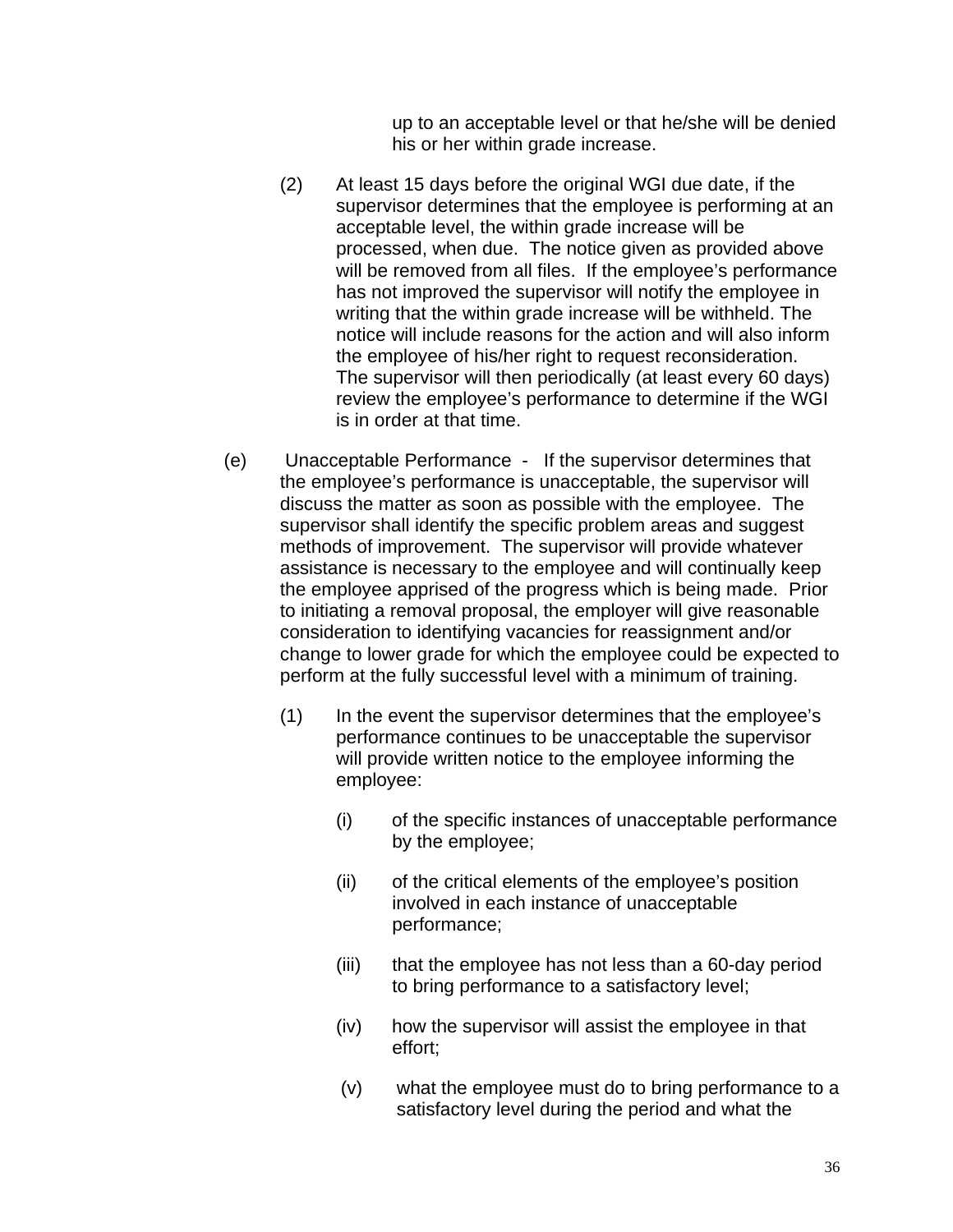required level of performance will be, and how the level of performance will be measured and evaluated, in detail, including an explanation of all sampling methods and/or statistical measurements that will be employed, if appropriate;

- (vi) that the employee's performance will be reevaluated at the end of the period.
- (2) After the performance improvement period, if it is determined that the employee should be removed or reduced in grade, the employee is entitled a 30 days advance written letter which:
	- (i) Specifies the instances of unacceptable performance by the employee on which the reduction in grade or removal is based;
	- (ii) Specifies the critical elements of the employee's position involved in each instance of unacceptable performance;
	- (iii) The right to be represented by an attorney or other representative of his/her choice; and
	- (iv) A reasonable time (at least 15 calendar days) to answer orally and/or in writing.
- (3) Should the proposal to remove or reduce in grade be sustained, the employee will receive a written decision.

#### **ARTICLE 23 - REDUCTION IN FORCE**

- 23.1 **GENERAL:** This article governs:
	- (a) a transfer of function (TOF), and
	- (b) the release of a competing Employee by furlough for more than thirty (30) days; by separation; by demotion; or by reassignment requiring displacement, because of lack of work; shortage of funds; insufficient personnel ceiling; reorganization, the exercise of reemployment rights or restoration rights; or reclassification of an Employee's position due to erosion of duties when such action will take effect after an agency has formally announced a reduction in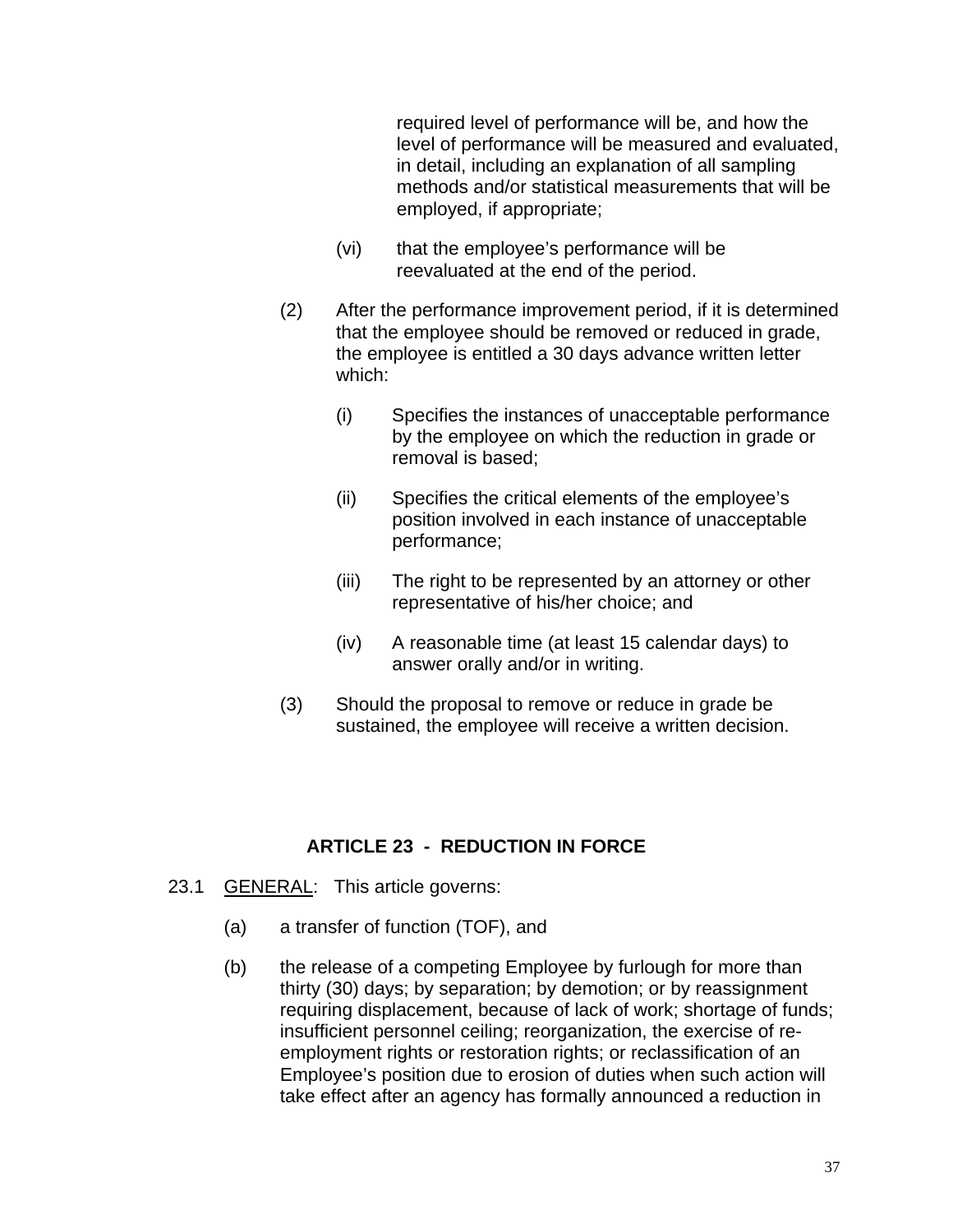force (RIF) in the Employee's competitive area and when the RIF will take effect within one hundred eighty (180) days. The RIF/TOF will be in accordance with statutory requirements, Governmentwide rules and regulations and this Agreement. Management will also utilize its authorities to the extent feasible to take action to minimize the need to RIF in accordance with law, regulation and this Agreement. The Employer will make every reasonable effort to minimize hardship or bargaining unit Employees who are adversely affected.

#### 23.2 NOTIFICATION:

- (a) Preliminary Notification to the Union: When it is anticipated that a TOF or RIF affecting bargaining unit Employee will be necessary, the Employer will notify the Union in writing at least 30 calendar days, where possible, and in any case will notify the Union prior to any notification to bargaining unit employees. This notification will include the following information;
	- (1) Type of action to be taken.
	- (2) The reasons for the RIF or TOF.
	- (3) The competitive areas.
	- (4) The competitive levels of affected positions.
	- (5) The approximate numbers, types, and grades of positions in the bargaining unit to be affected.
	- (6) The expected or approximate date of such action/step.
	- (7) A copy of any economic impact study or any other study made in conjunction with the action.
	- (8) Positions that have been identified as essential and must be retained.
	- (9) Specific function to be transferred and identification of employees assigned to this function.
	- (10) The manner in which Employer anticipates exercising its description under 5 CFR 351, if known.
	- (11) The employer will provide the union, upon request, with information in accordance with 5 USC 7114(b)4.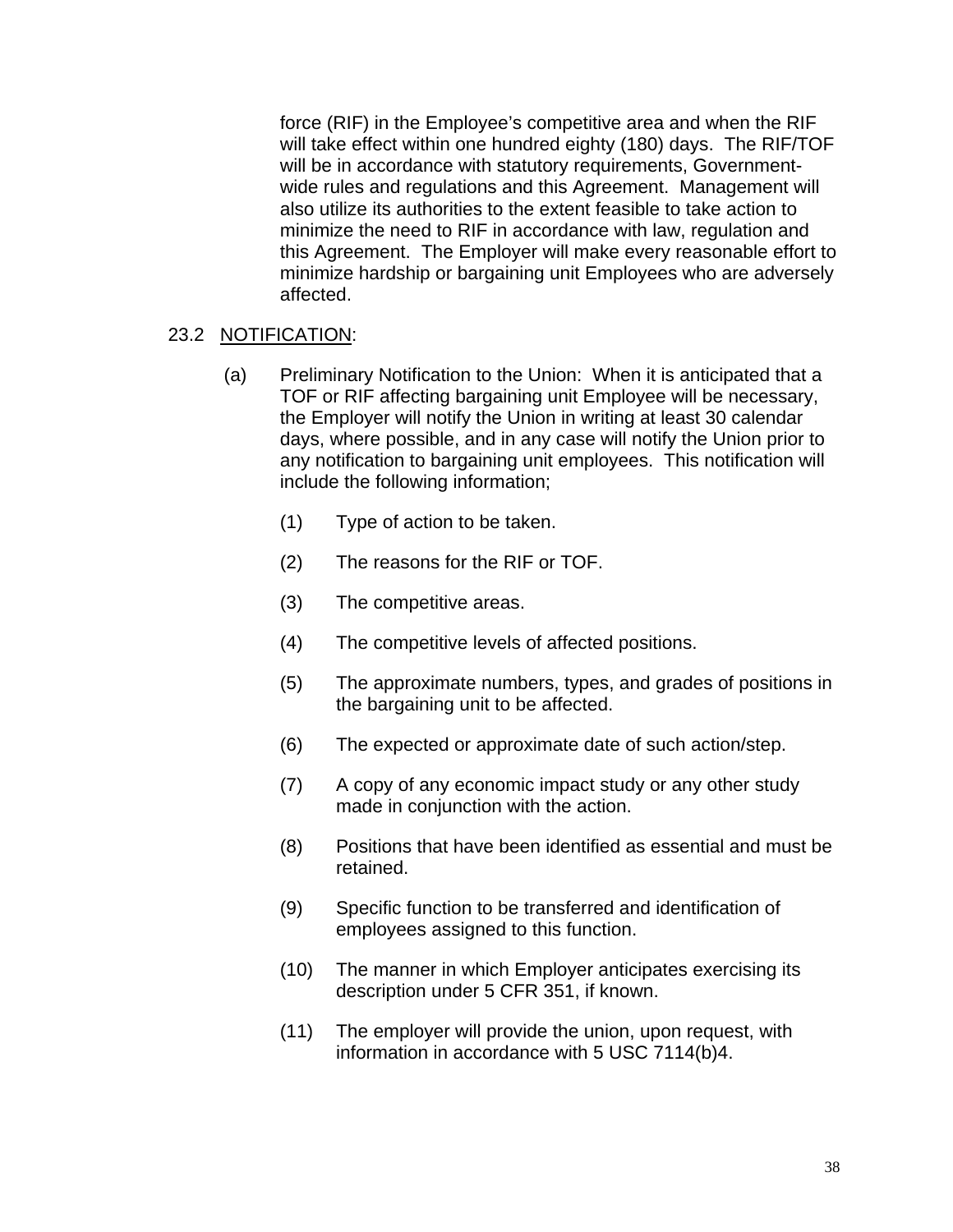- (12) Information obtained about possible resignations, retirement, and other separation actions, and determinations made as to the extent to which the work force is likely to be reduced through normal attrition without personal identifiers.
- (b) When RIF is caused by circumstances not reasonably foreseeable, the Agency may request approval from OPM for a shortened notice period of less than 60 days. This shortened period must cover at least 30 full days before the effective date of release. The Union will be provided a copy of the request to OPM, which specifies:
	- (1) The specific RIF.
	- (2) The number of days by which the period will be shortened.
	- (3) The reasons for the request.
	- (4) Any other material requested by OPM.

A copy of OPM's response will be provided to the Union upon receipt by Management.

- (c) Notice to Employees: The employer will notify an employee sixty (60) calendar days prior to the effective date of a RIF and provide the Union a copy. The specific notices will include the following information:
	- (1) A general statement of reasons the RIF is being conducted.
	- (2) A statement of the specific action to be taken, demotion, furlough or reassignment.
	- (3) The effective date of the action.
	- (4) The employee's competitive area, competitive level, subgroup, service date, and three most recent annual performance ratings of record received during the last four (4) year period prior to the date of issuance of RIF notice.
	- (5) The place where the employee may inspect the regulations and records pertinent to his/her case.
	- (6) If applicable, the reasons for retaining a lower standing employee.
	- (7) If applicable, a statement that employees are being separated under liquidation procedures without regard to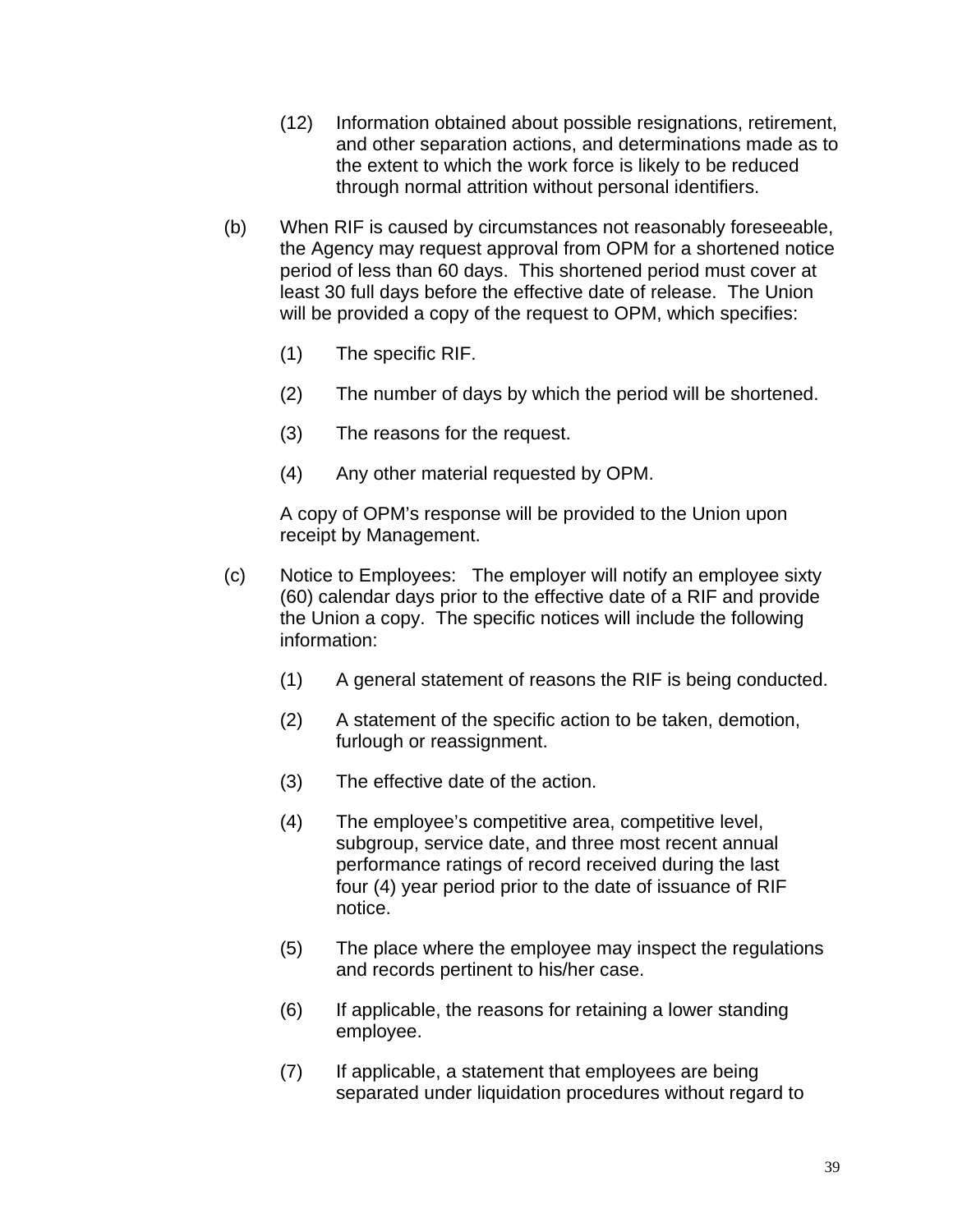standing within the subgroup, and the date the liquidation will be complete.

- (8) The employee's appeal or grievance rights, time limits and appropriate procedures.
- (9) If applicable, the employee's rights, entitlements, and responsibilities with respect to the out-placement programs.
- (10) Notice to the employee of the right to re-employment placement and all programs and benefits available from OPM.
- (11) Information on applying for un-employment compensation.
- (12) Information on the employee's eligibility to continue health and life insurance benefits after RIF separation.
- (13) Notice to the employee of the entitlement to a copy of

OPM's retention regulations in 5 CFR Part 351.

(14) Employee's entitlement to grade, and/or pay retention.

23.3 NEGOTIATIONS: Upon receipt, of preliminary written notification of an anticipated RIF or TOF affecting the bargaining unit employees, the Union may, request and complete negotiations concerning the impact and implementation to be used in the RIF.

23.4 EARLY RETIREMENT: The Employer agrees to request implementation of the early retirement provisions of Title 5 U.S. Code in order to minimize the impact of the RIF.

23.5 PERSONNEL FILES: The Union and the Employer will jointly encourage each employee to see that the employee's electronic official personnel file (e-OPF) and OF-612 are up-to-date as soon as the RIF or transfer of function is announced. The Employer will add to the e-OPF appropriate changes or amendments requested by the employee. The Agency may waive non-mandatory qualifications requirements in accordance with appropriate regulations for otherwise eligible employees. Employees will be allowed official time to review and update e-OPF.

23.6 DOCUMENTS: Retention registers and other transfer of function documents will be made available to affected employee(s) and/or employee representative. Upon request, the affected employee(s) and/or employee representative will be given the opportunity to review retention registers listing other employees that may be entitled to displace the employee and those the employee may be entitled to displace, and review registers for positions for which the employee is qualified and related records to the extent that these apply to the employee's situation.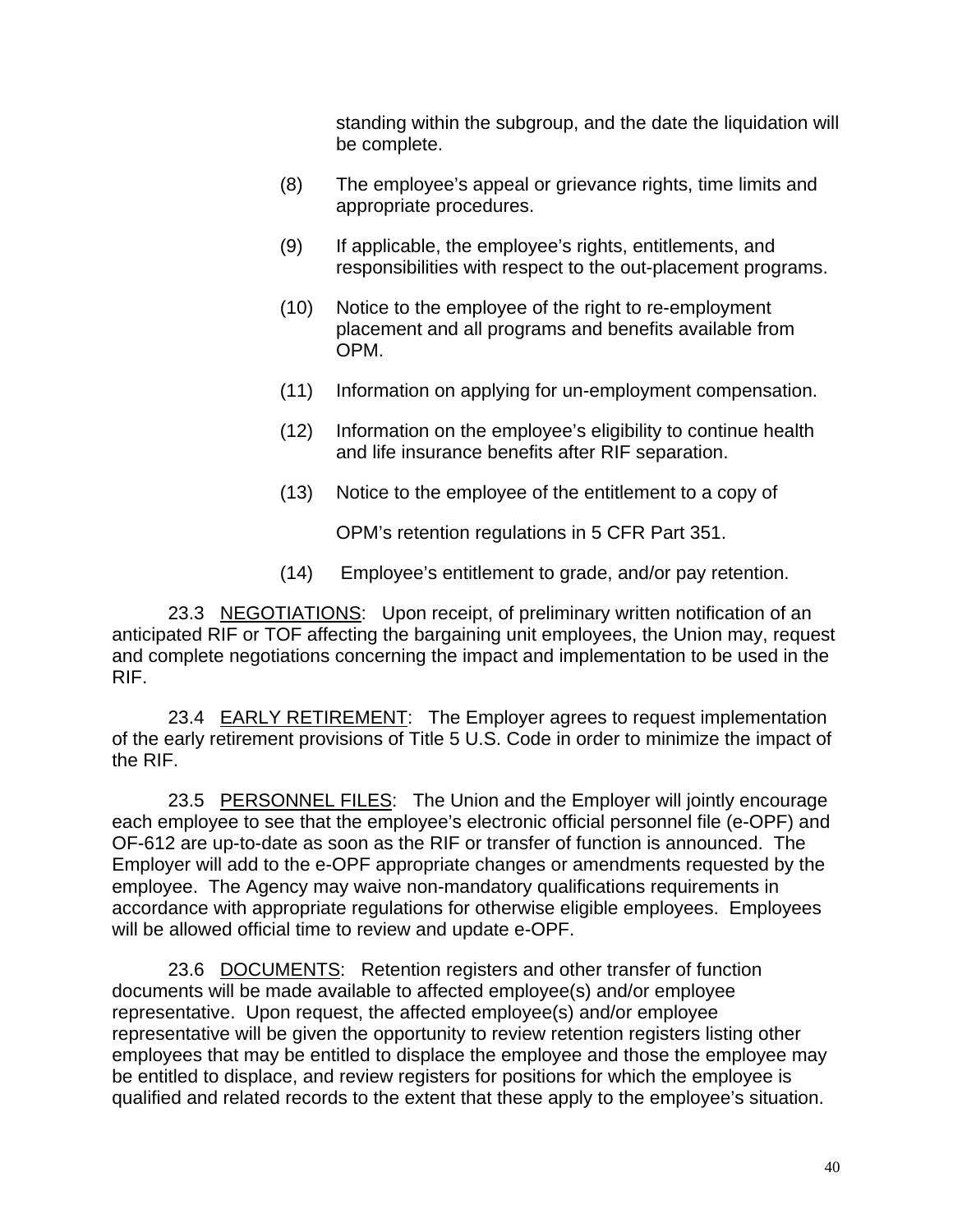23.7 MULTIPLE SKILLS: Employees possessing skills in more than one area will be considered for positions in such areas which are similar enough in duties, qualification requirements, pay schedules, and working conditions to prevent undue interruption. (i.e. employee would need only to be able to perform at fully successful within 90 days to satisfy the undue interruption requirement.)

23.8 PRIORITY CONSIDERATION: All employees demoted or separated without personal cause, misconduct or inefficiency, will receive priority consideration for repromotion/rehire in their competitive area before seeking other applicants.

23.9 EXISTING VACANCIES: The Employer will utilize existing vacancies to place qualified displaced bargaining unit employees to maximum extent possible before seeking other applicants.

23.10 REEMPLOYMENT PROGRAMS: The Employer will maintain a Displaced Employee Program consistent with OPM Regulations. The Employer will also provide a program of outplacement assistance. The primary aim of the program will be to assist in finding continuing Federal employment for affected employees. The Employer will establish and maintain a Reemployment Priority List for eligible employees. The Employer's program will go beyond entering affected employee names on various reemployment and priority placement lists. This effort will include employee counseling and contacts with other Federal agencies, State employment sources, as well as employers in the private sector. Employees being separated because of RIF will be given 30 hours time off without charge to leave to participate in job interviews with other Federal or private sector employers.

Reasonable amounts of time off without charge to leave also will be made available to employees seeking career counseling or Employee Assistance Program Services. Reasonable being defined to take into consideration all related factors such as the commuting distance, set appointment on first come first seen basis, etc., this is not an all inclusive listing. Employees will be allowed to use Government equipment and official time to prepare resumes and job applications.

23.11 REPROMOTION: When the position previously held by an employee demoted through RIF becomes vacant and is being filled, the demoted employee will be considered for repromotion noncompetitively to the position provided the employee has continued to work at an acceptable level. If more than one employee meets the above criteria, the employee with the highest retention standing when the RIF is affected will be considered first.

23.12 TRAINING: It shall be the responsibility of the Employer to develop and execute a plan for the maximum feasible retraining of adversely affected bargaining unit Employees in the positions to which they will be assigned.

23.13 UNION REPRESENTATION UNDER TOF AND RIF: Union representatives who are Employees of the Employer will be entitled to reasonable official time to assist Employees adversely affected by RIF actions in accordance with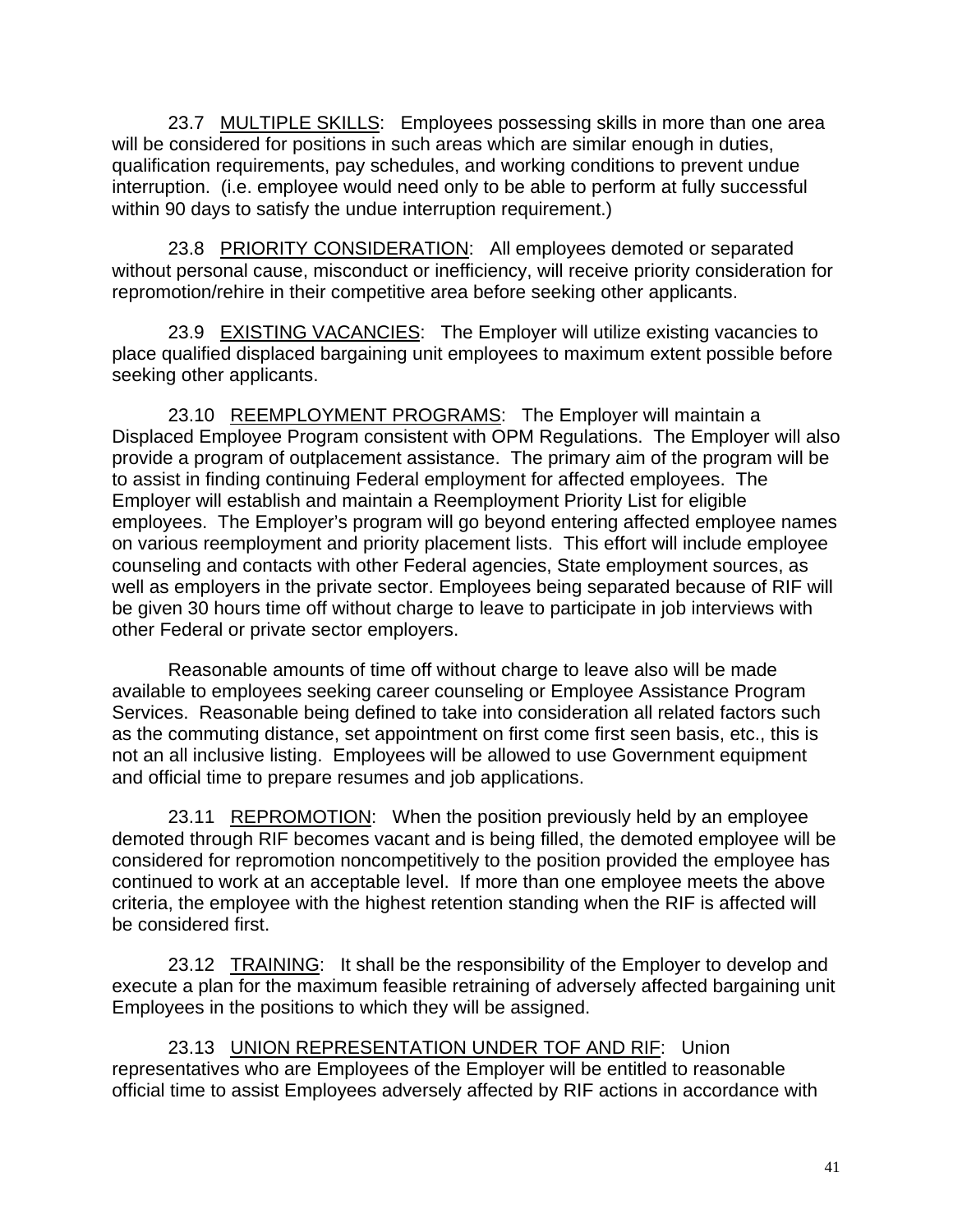article 5, section 5.2 of this agreement and as mutually agreed by the parties. Such time will include but is not limited to:

- (1) Preparation time for and necessary official time for Union representative attend each meeting or briefing conducted by the Employer in connection with RIF/TOF.
- (2) Official time to review retention records and other RIF/TOF records.

23.14 RELOCATION: Employees who are relocated by the Employer to a different geographic area after having been notified of their involuntary separation incident to RIF/TOF actions covered by this article will be authorized relocation expenses and a reasonable amount of relocation leave for pre-moving and post-moving arrangements (including a house hunting trip when appropriate) in accordance with laws and applicable regulations.

23.15 USE OF PERFORMANCE APPRAISALS IN RIF/TOF: Annual performance appraisals will be frozen as of the date the specific RIF notices are issued in accordance with Government-wide rules and regulations.

> (1) An employee's entitlement to additional service credit for performance shall be based on the employee's three most recent performance ratings of record received during the four year period prior to the date of the issuance of the reduction-in-force.

Employees who receive an improved rating following an opportunity to demonstrate acceptable performance as provide for in 5CFR 432 shall have the improved rating considered as the current annual performance rating of record if the improved rating is received prior to the issuance of the RIF notice.

- (2) An Employee's assignment rights will be determined in accordance with Government-wide rules and regulations.
- (3) An employee who has received at least one but fewer than three previous ratings of record during the four year period shall receive credit for performance on the basis of the value of the actual rating(s) of record divided by the number of actual ratings received.
- (4) Should a performance appraisal rating be pending in grievance/arbitration proceedings at the time an Employee's retention standing is determined for RIF purposes, such rating is ultimately changed by the Employer or as a result of a determination by a third party, the Employer will reconstruct the credit for performance due to the Employee as a result of the modified rating to determine what impact, if any, the change would have had on the Employee's retention standing. If the Employer discovers an error in such determination, it will correct the error and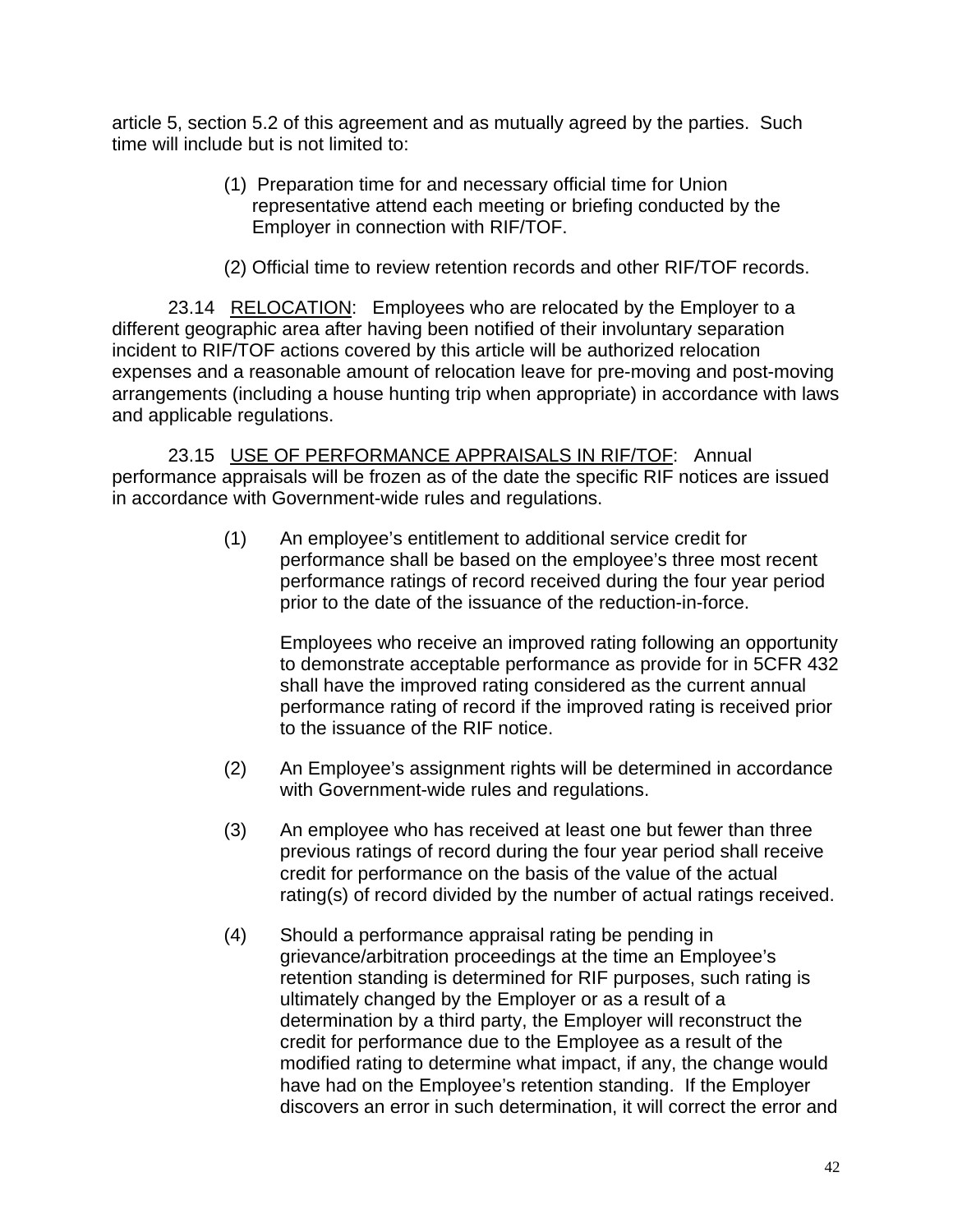adjust any erroneous RIF action retroactive to the effective date as provided in CFR 351.506(c).

#### **ARTICLE 24 - CONTRACTING OUT**

24.1 GENERAL: The parties acknowledge that the right to contract out is a management right under 5 USC 7106. The Employer acknowledges its obligation to adhere to all applicable laws and regulations, and Agency policy in contracting out for work or services.

24.2 NEGOTIATIONS: The Union shall have the right to negotiate on the impact of a decision to contract out bargaining unit work, in accordance with ARTICLE 3 Negotiations of the agreement.

24.3 NOTIFICATION: When the Agency anticipates contracting out work being performed by bargaining unit employees and an adverse impact will result, the Union will be notified prior to the request for proposals or the invitation for bids. The notice will include:

- (a) Information concerning the employees who may be adversely affected;
- (b) Copy of bid specifications; and
- (c) Copy of contract specifications.

24.4 PLACEMENT: The Employer will make a reasonable effort to place employees adversely affected by a decision to contract bargaining unit work, in accordance with the Reduction-In-Force article of this agreement.

# **ARTICLE 25 - DISTRIBUTION**

25.1 COPIES: After review and approval of this agreement, in its entirety, by the Office of Human Capital Management, U.S. Department of Agriculture, the Employer will provide all employees in the unit with a copy of the negotiated agreement and any supplements and amendments thereto and the Union fifty (50) copies of the negotiated agreement and any supplements and amendments thereto.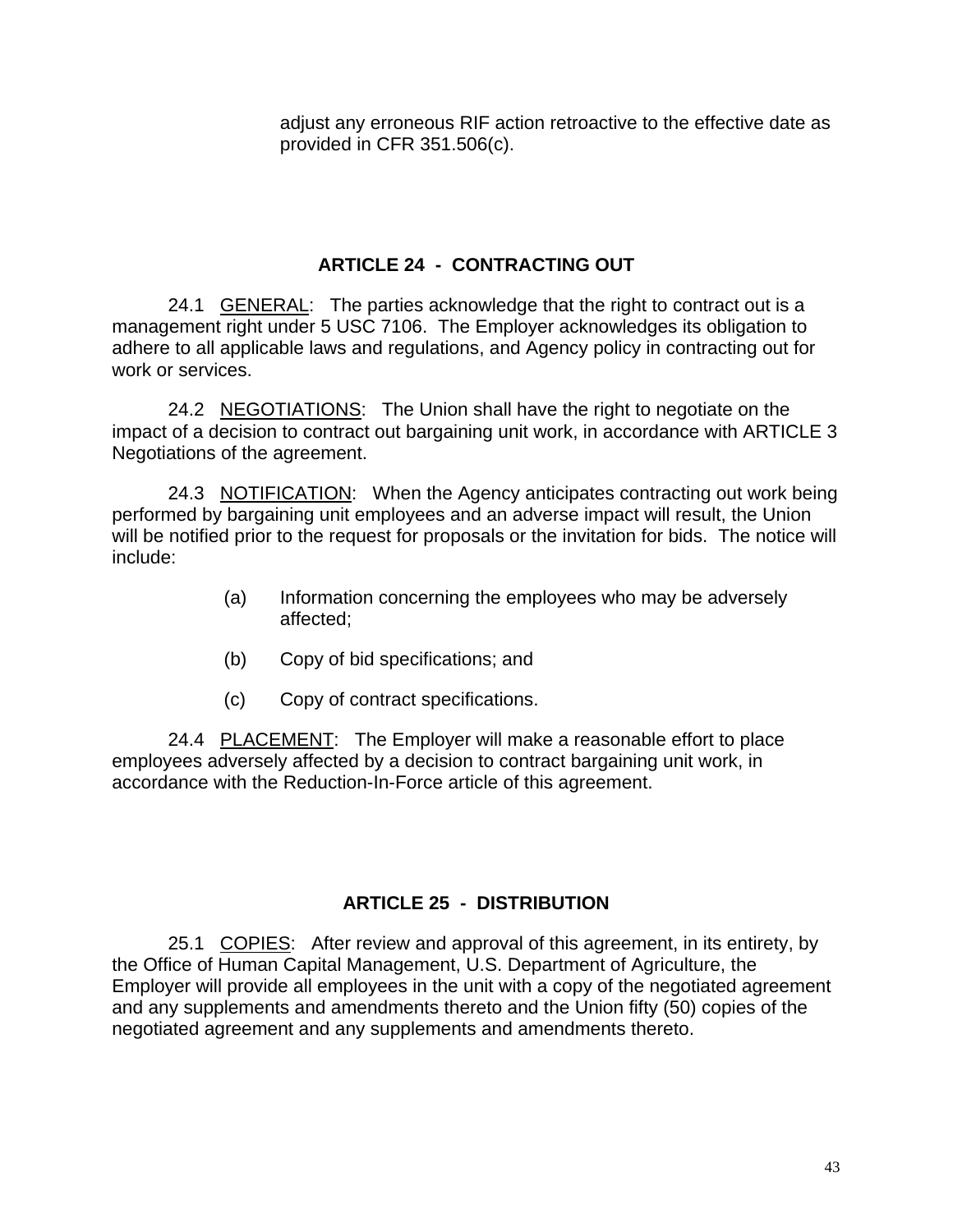#### **ARTICLE 26 - DUES DEDUCTIONS**

26.1 ALLOTMENT: Voluntary allotment by employees, for the payment of dues to the Union, shall be authorized and processed in accordance with applicable regulations in accordance with the June 22, 1979, Memorandum of Understanding between the U.S. Department of Agriculture and American Federation of Government Employees covering dues deductions. A copy of this Memorandum of Understanding is attached hereto as Exhibit A.

26.2 REVOCATION OF DUES: A member may voluntarily revoke his or her allotment for payment of dues by completing a Standard Form 1188, "Revocations of Voluntary Authorization for Allotment of Compensation for Payment of Employee Organization Dues," and submitting it to the Employer.

The Employer will process a Standard Form 1188 in accordance with the Memorandum of Understanding between the U.S. Department of Agriculture and the American Federation of Government Employees.

#### **ARTICLE 27 - PUBLICITY**

27.1 ORIENTATION: New employees, as part of the orientation process, will be advised of their right to join, or not to join, the Union and will be furnished a copy of the existing agreement.

# **ARTICLE 28 - DURATION OF THE AGREEMENT**

28.1 EFFECTIVE DATE AND TERM: The effective date of this agreement and all supplements and amendments shall be the date of approval by the Director of Personnel, Office of the Secretary of Agriculture, or on the 31st day after the agreement is executed, whichever occurs first. It shall remain in effect for three (3) years. The Agreement will be automatically extended upon the expiration of the initial period for one year, and from year to year thereafter, unless either party gives written notice to the other of its desire to effect changes in the agreement at least sixty (60) calendar days and to more than 105 calendar days prior to anniversary date. The notice must be acknowledged within ten (10) days of receipt, and negotiations for an amended agreement shall begin at least twenty (20) days prior to the anniversary date. This Agreement shall remain in effect until a new Agreement becomes effective.

28.2 AMENDMENTS: The Parties may effect amendments or may add provisions to this agreement at times other than provided for above if such action is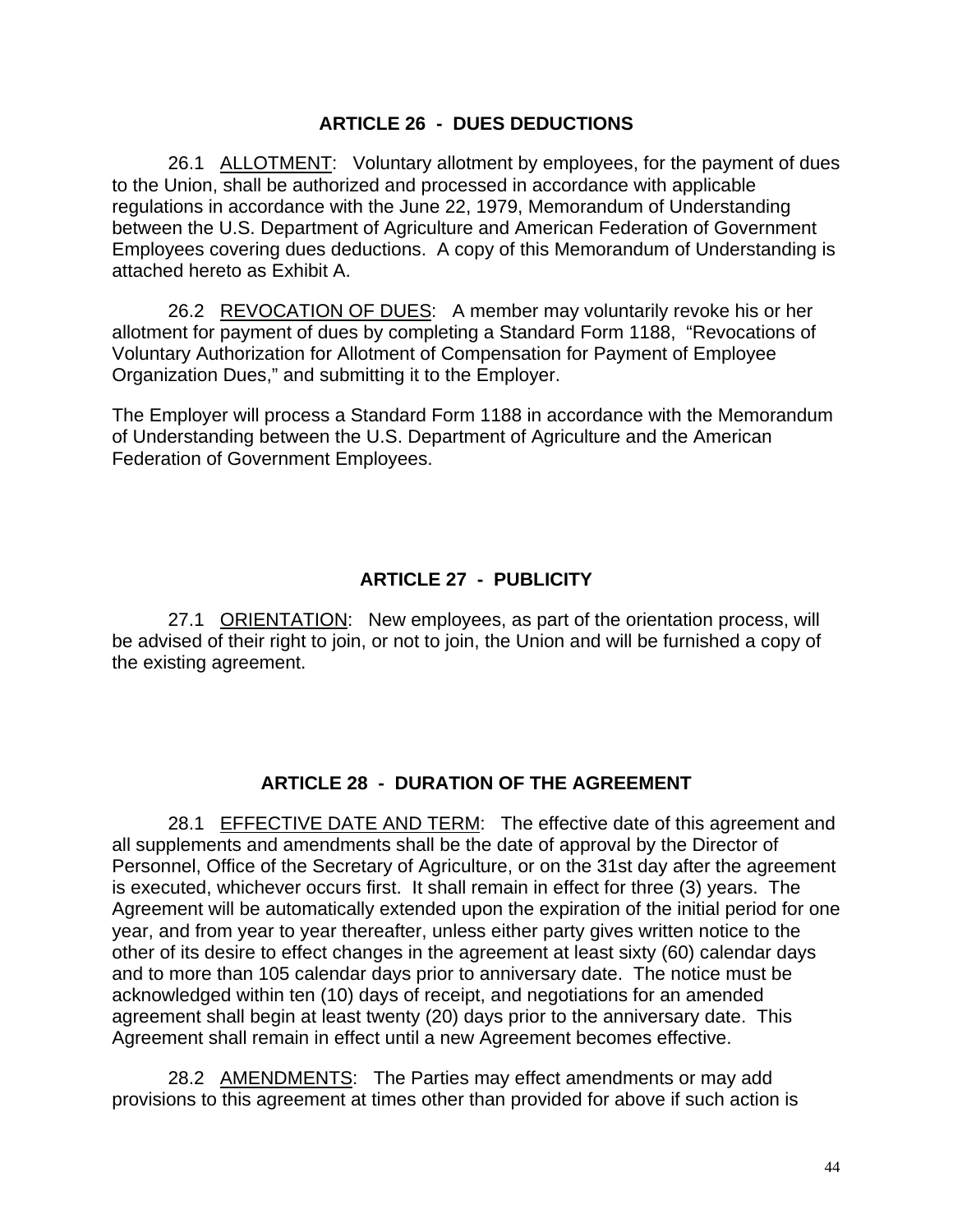necessary to reflect legal or government wide rules or regulations for which a compelling need exists.

28.3 SUPPLEMENTAL AGREEMENTS: Supplemental agreements or memorandum of understanding pertaining to personnel practices, policies, and working conditions may be entered into when the employer initiates changes. A copy of such agreements or memorandum will be distributed by the Employer to all unit employees within 30 days after approval.

In witness thereof the parties hereto have caused this basic Labor-Management Relations Agreement to be executed on this  $Z^{th}$  day of *January*, 1998.

For USDA Rural Development For AFGE Local 108

 Little Rock, Arkansas USDA Rural Development in Arkansas

 */s/ John C. Edwards*\_\_\_\_\_\_\_ \_\_\_*/s/ Bette A Vaughn*\_\_\_\_\_\_

State Director **President, Local 108** 

#### Amended

The parties hereto have amended this basic Labor-Management Relations Agreement on this  $1^{st}$  day of May, 2007.

For USDA Rural Development Little Rock, Arkansas

For AFGE Local 108 USDA Rural Development in Arkansas

Roy G. Smith 5/25/07 State Director

Barbara A. Owens President, Local 108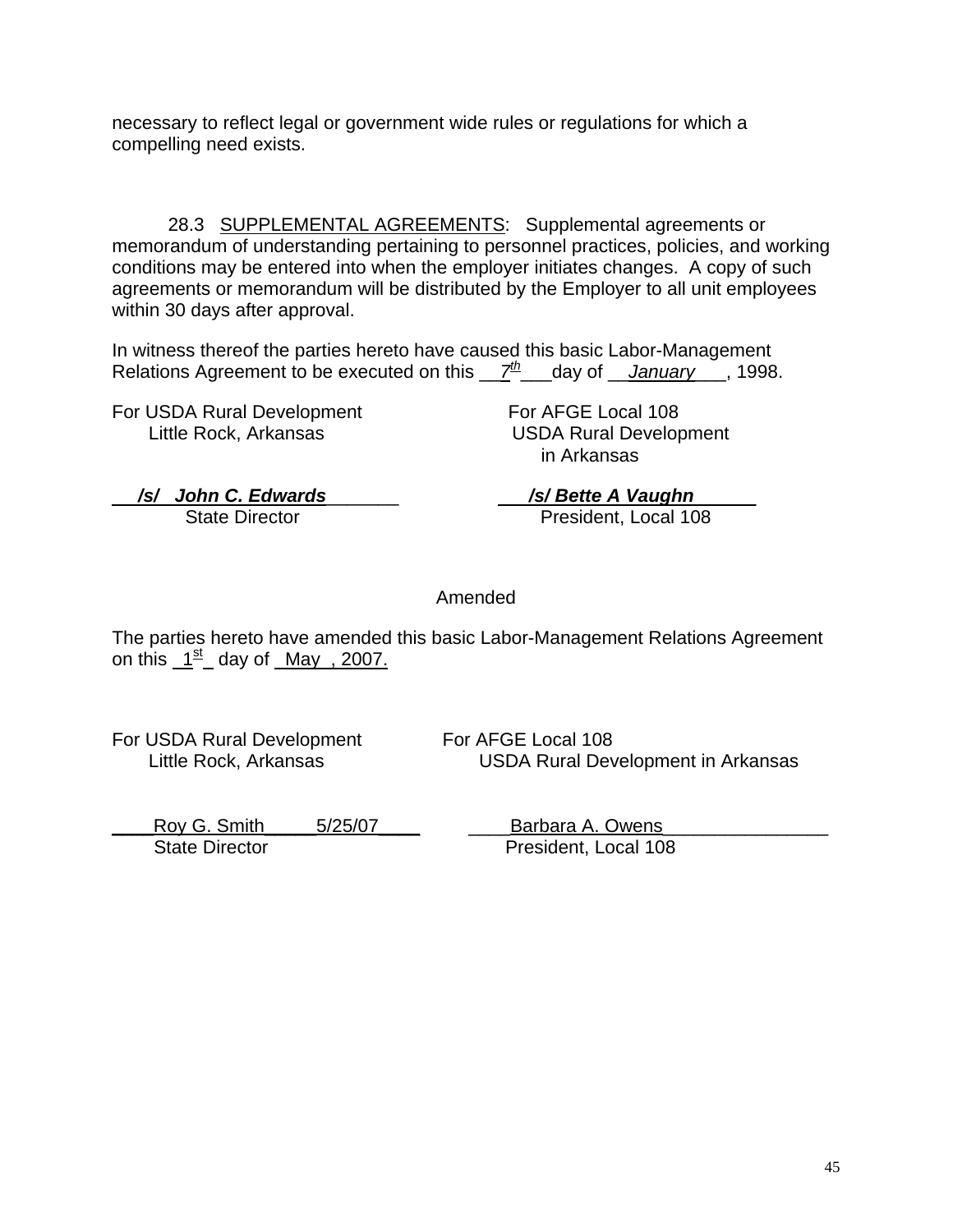Exhibit A

# **MEMORANDUM OF UNDERSTANDING BETWEEN DEPARTMENT OF AGRICULTURE AND THE AMERICAN FEDERATION OF GOVERNMENT EMPLOYEES**

*(There is not an e-version of this Exhibit)*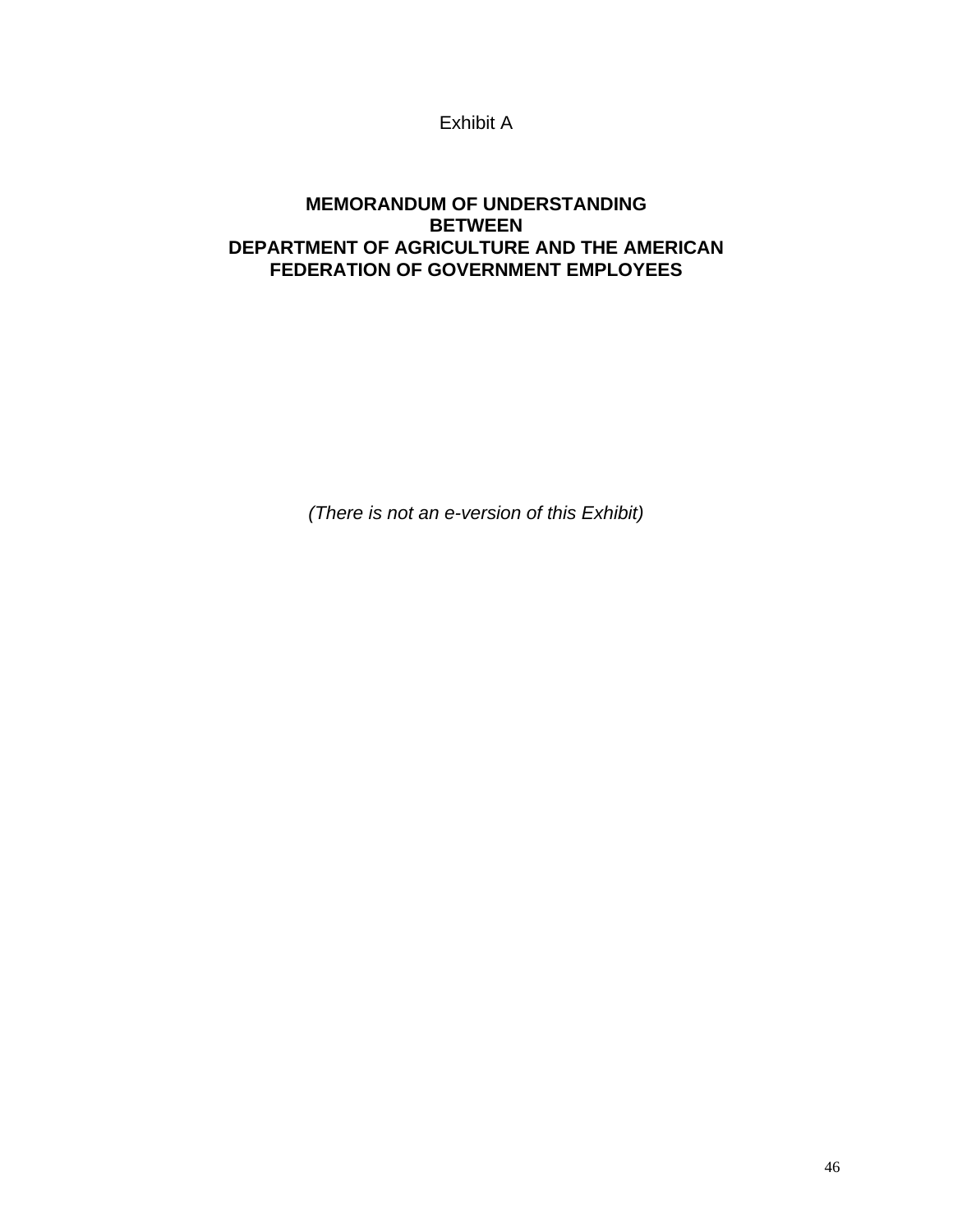Exhibit B

# **The Federal Service Labor-Management Relations Statute**

*(There is not an e-version of this Exhibit, but it may be found at<http://www.flra.gov/statutes/fslmrs/fslmrs.html>*)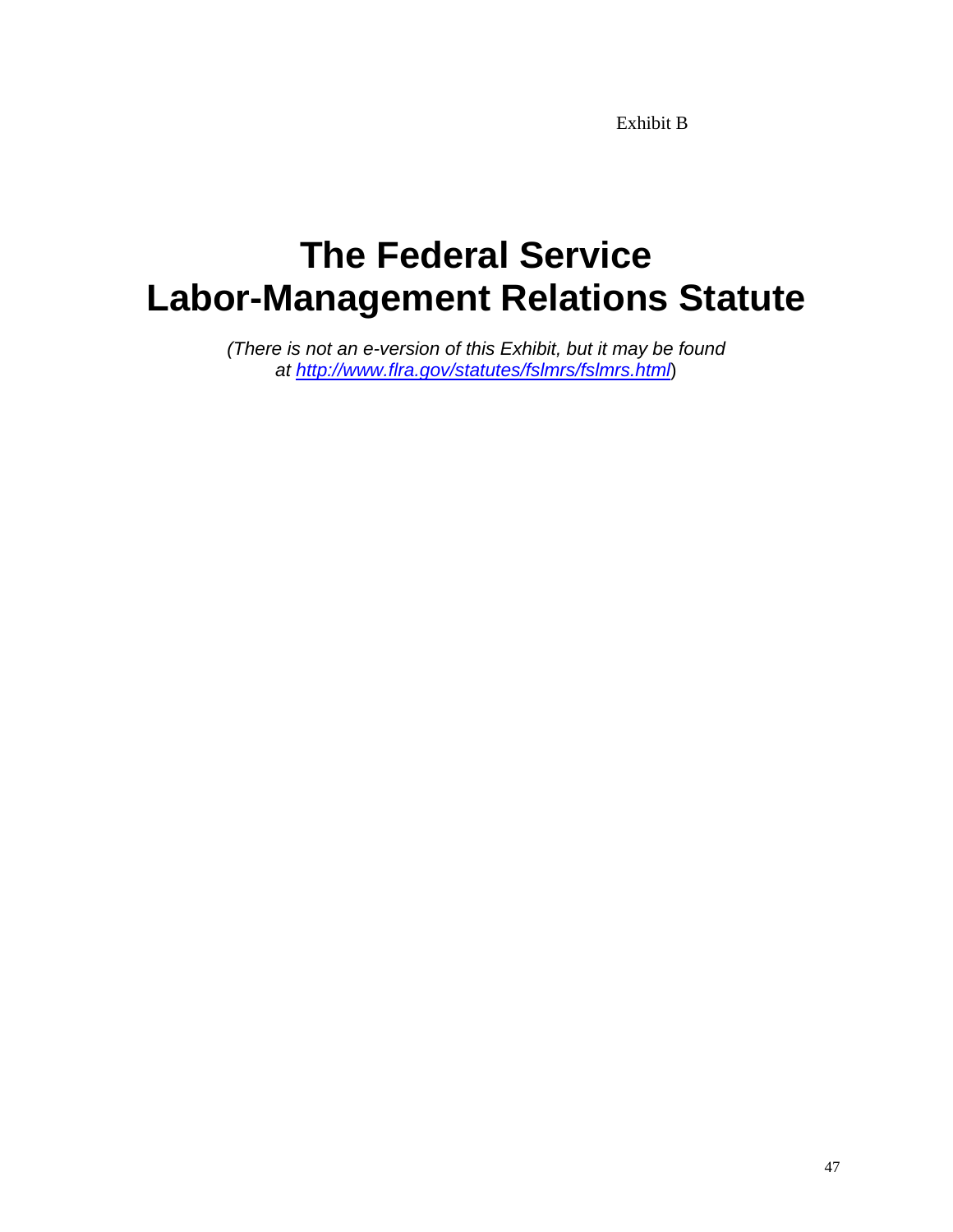# **MEMORANDUM OF UNDERSTANDING BETWEEN DEPARTMENT OF AGRICULTURE ARKANSAS – RURAL DEVELOPMENT AND THE AMERICAN FEDERATION OF GOVERNMENT EMPLOYEES**

| Merit Promotion (Common Policy) – February 22, 2001  Attachment 1                |  |
|----------------------------------------------------------------------------------|--|
| Merit Promotion Supplement - June 22, 2005  Attachment 2                         |  |
| Performance Management – RD Instruction 2060-A – August 25, 2005. Attachment 3   |  |
| Employee Recognition – RD Instruction 2063-B – September 12, 2006 . Attachment 4 |  |
| Hours of Duty – RD Instruction 2051-F - December 6, 2006  Attachment 5           |  |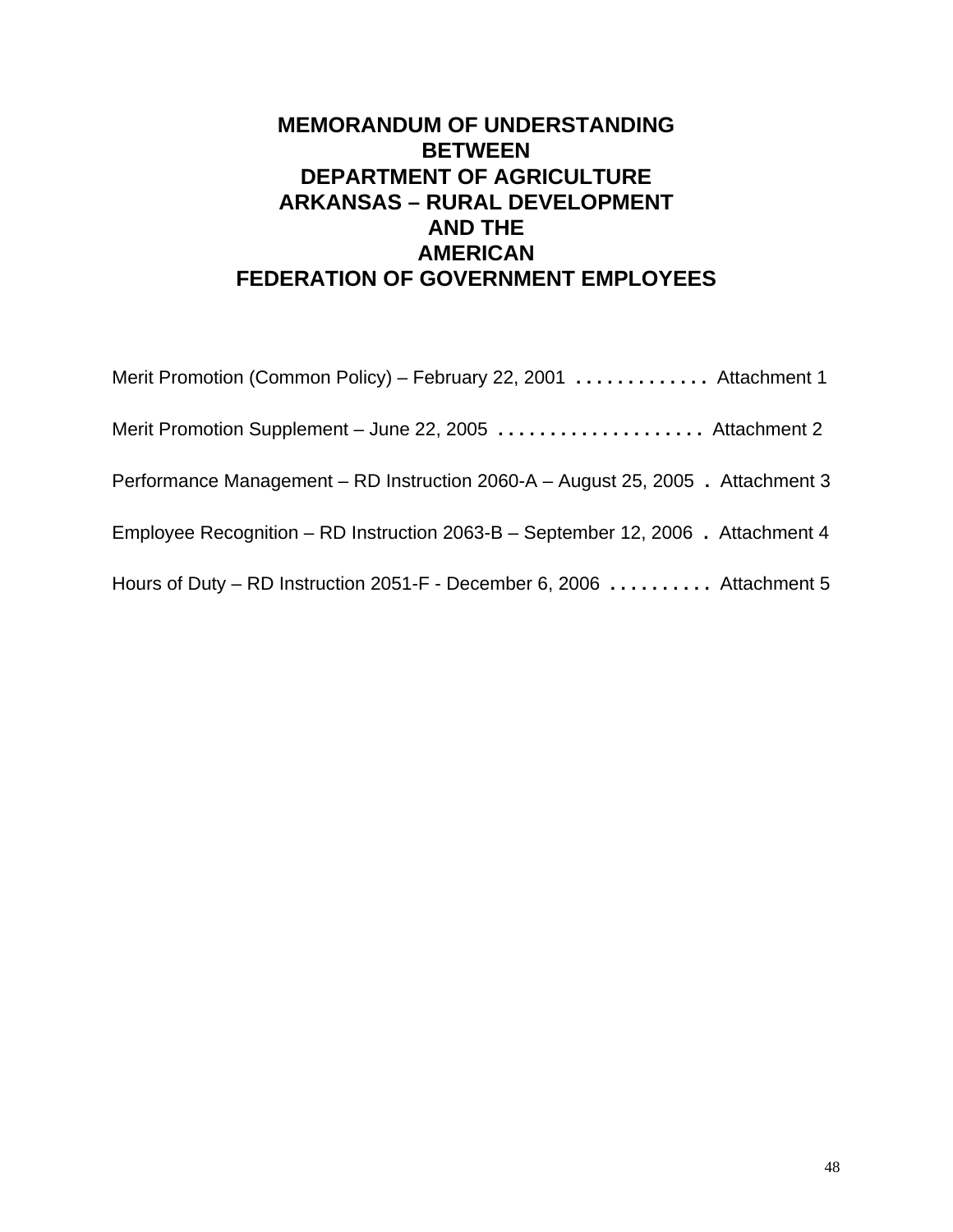February 22, 2001

#### **TRANSMITTAL**

The attached Memorandum of Agreement (MOA) is the result of joint negotiations between AFGE Local 108 and management representatives of the Farm Service Agency and Rural Development in Arkansas.

It is agreed that the MOA will apply to all Arkansas Federal employees of these two agencies and will be implemented as part of the USA Merit Promotion Plan.

The MOA is to be filed in your Common Policy Manual, along with the current policies and MOA's on Performance Management and Employee Recognition.

Signed by:

 **/s/John C. Edwards**  JOHN C. EDWARDS State Director USDA, Rural Development  **/s/ Michael L. Dunaway** 

MICHAEL L. DUNAWAY State Executive Director USDA, Farm Service Agency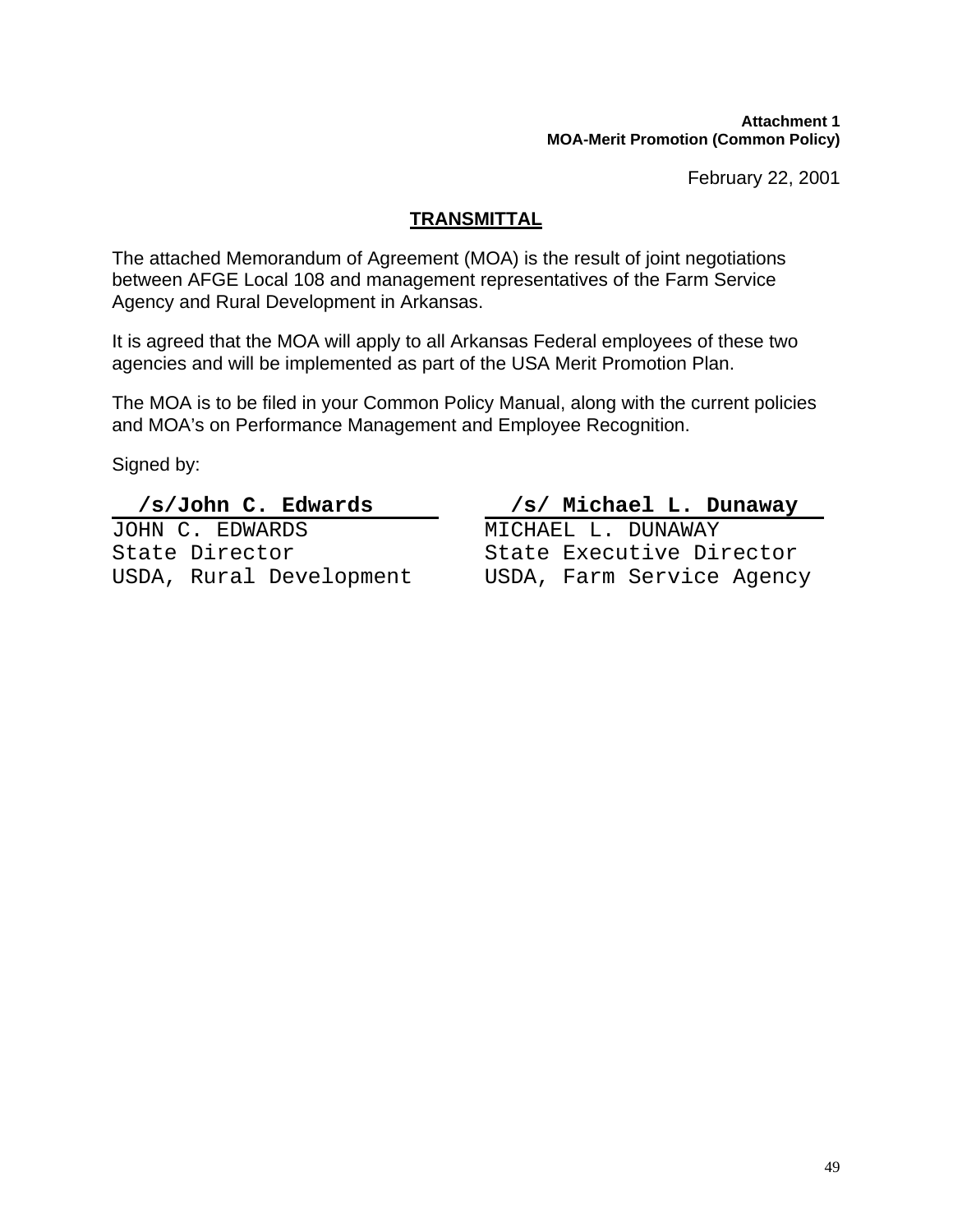#### **MEMORANDUM OF AGREEMENT**

This Memorandum of Agreement (MOA) is between the AFGE Local 108 and USDA Rural Development and USDA Farm Service Agency, Arkansas.

This agreement applies to the implementation of the USDA Merit Promotion Plan.

It is agreed that the terms of the current Arkansas Labor-Management Relations Agreements will supercede any conflicting terms in the **USDA Merit Promotion Plan**  except FSA LMRA Article 17.4(a) will be amended to read, *For announcements which have five (5) or more basically qualified applicants, a panel will be convened...*

It is further agreed that AFGE Local 108 and USDA Rural Development and Farm Service Agency, Arkansas, will implement the USDA Merit Promotion Plan as written except for the following provisions.

**Paragraph 9.B. 2** Minimum Area of Consideration will read "*Any single Agency, Service or Bureau, State/Field Office- Statewide."* 

**Paragraph 9. C. 1.** Will be changed to read; *"Vacancy announcements will be open for a minimum of 20 calendar days. Announcements with the area of consideration limited to CTAP/ICTAP candidates may be open for 5 calendar days." Employees will receive vacancy announcements by the opening date of the announcement.* 

**Paragraph 9. C. 2.** Will be changed to read "*Nationwide/Government wide will be posted for a minimum of 30 calendar days."* 

**Paragraph 9. C. 3.** Will be changed to read "*Close of business in Field Offices will be determined by the appropriate official in each office with clock time included on the vacancy announcement."* 

**Paragraph 10. A. 2**. Will be changed to read "*Non-competitive referral candidates are not required to submit KSA supplemental statements although they are strongly encouraged to do so in order to assist the selecting official to evaluate all appropriate candidates."*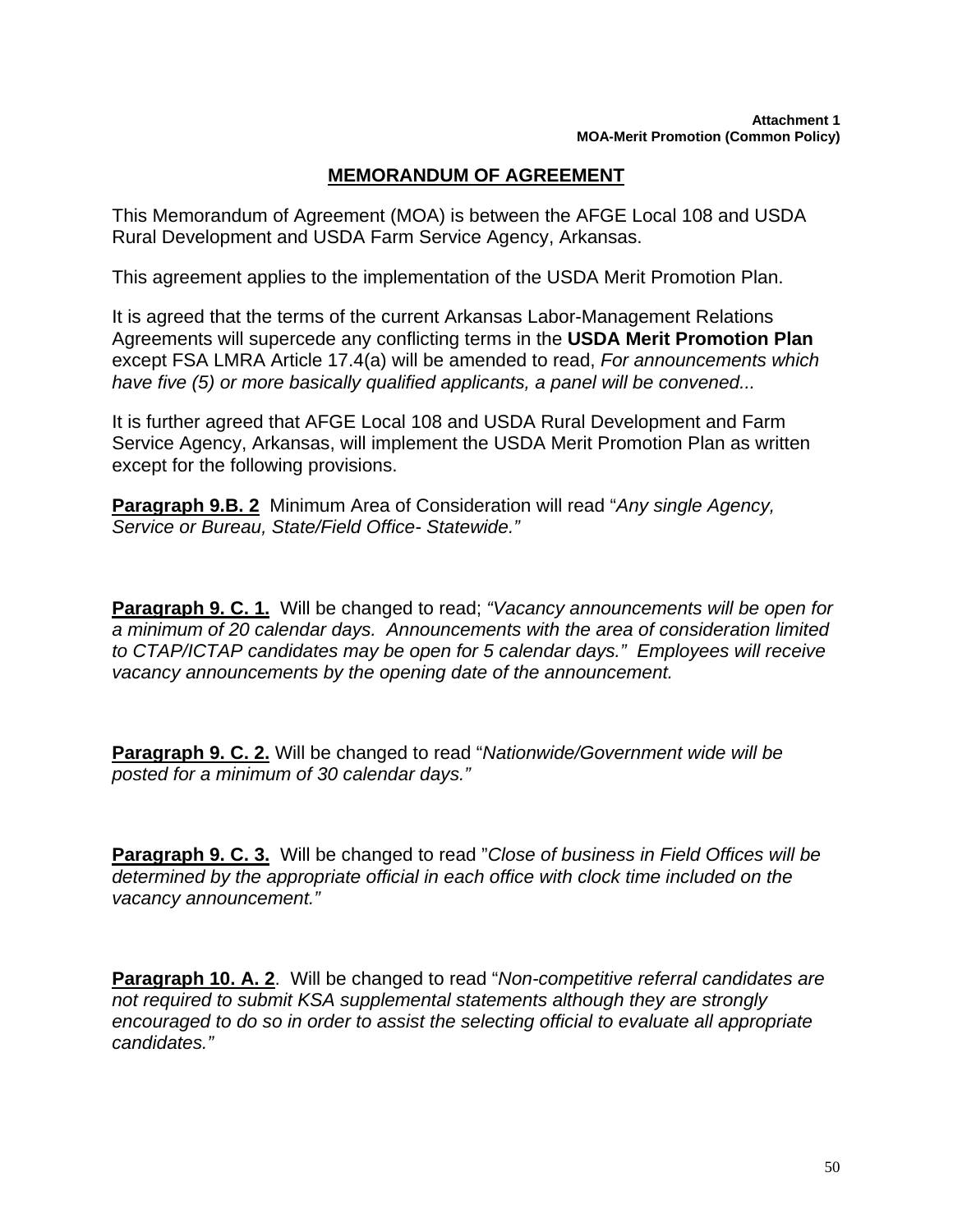**Paragraph 10. E.** Will be changed to read "*Voluntary applications outside and or within the Agency will not be accepted unless so stated on the vacancy announcement. The vacancy announcement will outline the method of considering candidates when applications are accepted.* 

**Paragraph 12.** The first four paragraphs will be replaced to read "*A Merit Promotion Panel will be used to rate and rank candidates when there are 5 or more qualified applicants for FSA positions and 3 or more qualified applicants for Rural Development positions.* 

Paragraph 12. B. Delete. See Paragraph 13 Alternative Evaluation Method.

**Paragraph 13.1.** Will be changed to read, "*This is an alternate approach for determining well qualified candidates when less than 5 applications for FSA positions or less than 3 applications for Rural Development positions, are received from basically qualified candidates who must compete.* 

**Paragraph 15 C. 2.** Will be changed to read "*The Merit Promotion Plan procedures or Labor Relations Management Agreement (LRMA) were not followed"* 

**Attachment 1, Supervisor Responsibility, 3.** Add at the end of the paragraph "*or negotiated grievance procedures*."

#### Signed by members.

| 11/ Bette Vaughn          | 11/ Russ P. Harvell   |
|---------------------------|-----------------------|
| <b>BETTE VAUGHN</b>       | <b>RUSS HARVELL</b>   |
| 11/ Sherry Stevens        | 11 Sherry Boerner     |
| <b>SHERRY STEVENS</b>     | <b>SHERRY BOERNER</b> |
| <b>A/ Teresa Bonaduce</b> | /1/ Dianna Shook      |
| <b>TERESA BONADUCE</b>    | <b>DIANNA SHOOK</b>   |
| 11 Shirley Moore          | /1/ Cherry Smith      |
| <b>SHIRLEY MOORE</b>      | <b>CHERRY SMITH</b>   |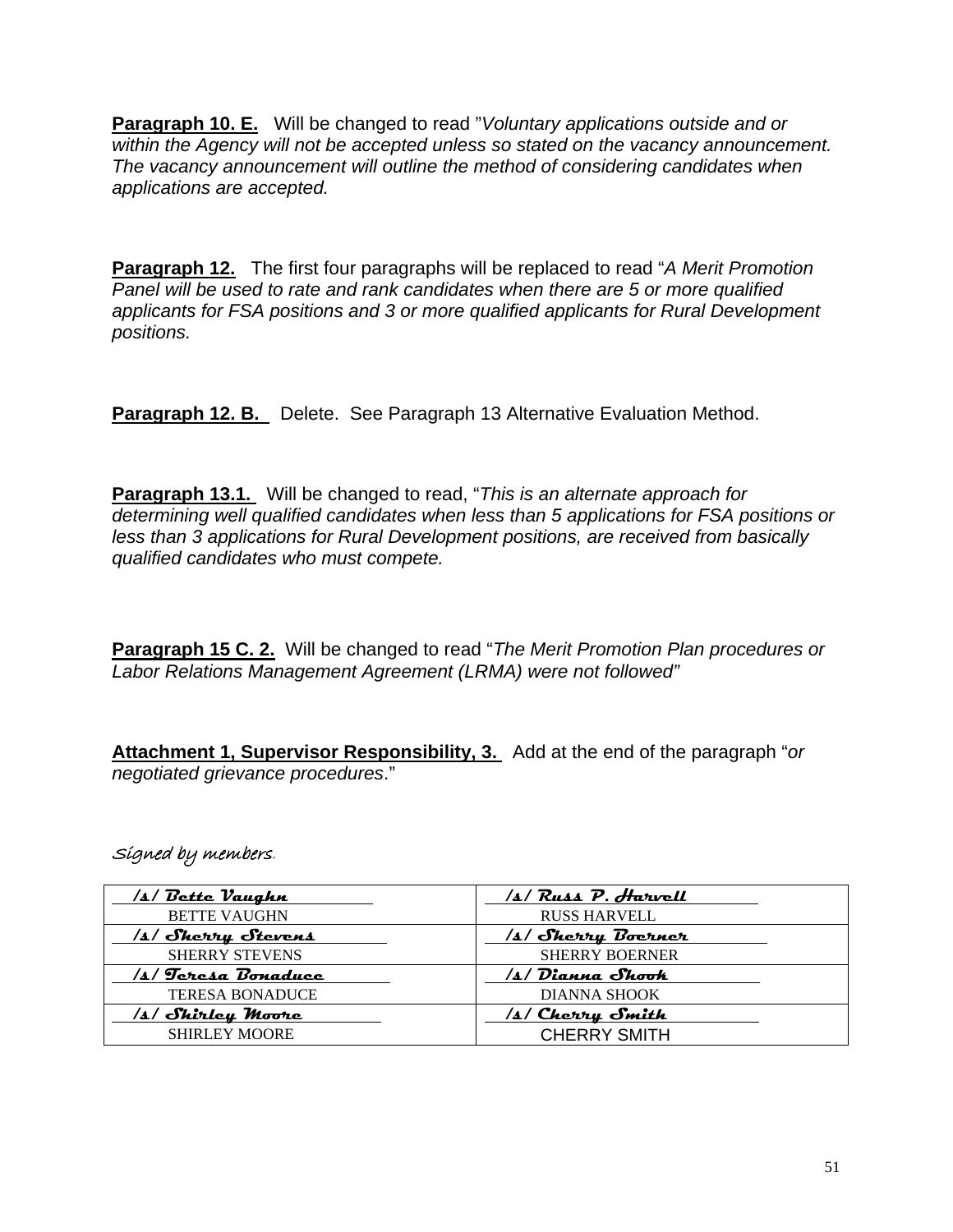#### **Attachment 2 MOA-Merit Promotion Supplement**

#### **SUPPLEMENTAL MEMORANDUM OF AGREEMENT**

#### **June 22, 2005**

This Supplemental Memorandum of Agreement (MOA) is between the AFGE Local 108 and USDA Rural Development, Arkansas. This agreement applies to the USDA Merit Promotion Plan.

**Paragraph 9.C. 5.** Will be changed to read: Each vacancy announcement will state the facsimile number where the application may be faxed.

**Paragraph 10. A.** Add additional bulleted item: Application pages which can be faxed are:

- OF-612 or resume'
- KSA (limited to 2 pages per KSA)
- **Supervisory Supplemental Statement (not mandatory)**
- Performance appraisal (only page with signatures, electronic signatures acceptable)
- Any other information as specified in vacancy announcement

**Paragraph 10. C.** Will be changed to read: Applications submitted by facsimile or other electronic means as specified in the announcement will be accepted. It is the employee's responsibility to assure only high quality, legible documents are faxed. Management will ensure that fax machine is located in a secure area that is only accessible by HR employees. Management will immediately notify employees upon receipt of non-legible documents.

RD Instructions and Memos govern the personal use of Government office equipment. This use cannot result in the loss of employee productivity or interfere with official duties.

**Article 11** of Labor-Management Relations Agreement dated January 7, 1998 is changed to include:

**ARTICLE 11.2 (a)(7**): OFFICIAL FACSIMILE FOR SUBMITTING APPLICATIONS: Fax machine can be used for transmitting application for employment as stated in moa dated July 14, 1999 and Supplemental MOA dated July 22, 2005.

*Signed by all members:* 

 **/s/ Russ P. Harvell**  RUSS HARVELL  **/s/ Steve Mosher**  STEVE MOSHER  **/s/ Bette Vaughn**  BETTE VAUGHN  **/s/ Benjamin Reynolds**  BENJAMIN REYNOLDS  **/s/ Cherry Smith**  CHERRY SMITH

 **/s/ Barbara Owens**  BARBARA OWENS  **/s/ Sherry Stevens**  SHERRY STEVENS  **/s/ Lawrence McCullough**  LAWRENCE McCULLOUGH  **/s/ Cathy Harris**  CATHY HARRIS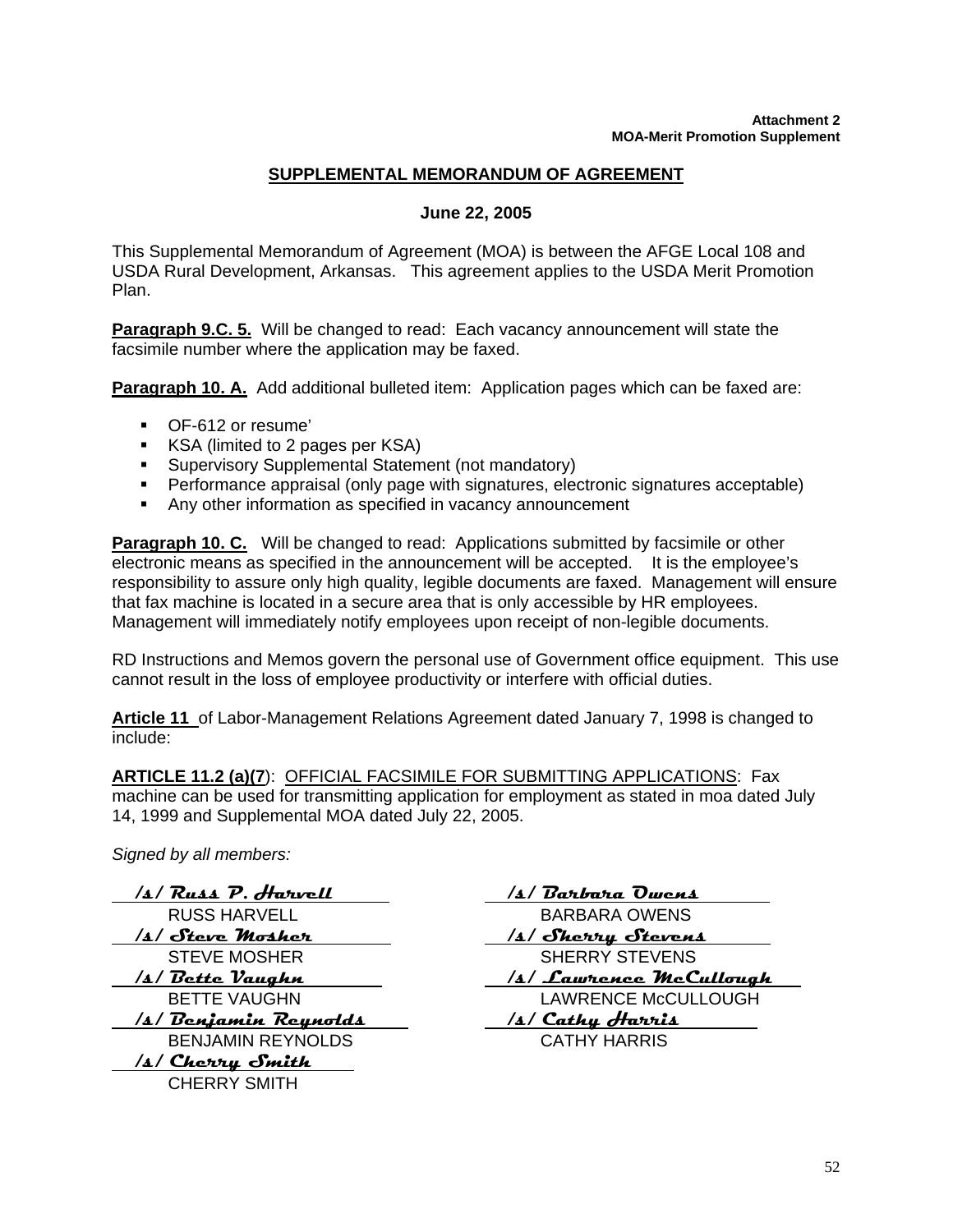#### **MEMORANDUM OF AGREEMENT Rural Development Instruction 2060-A**

#### **Performance Management August 24, 2005**

The parties to this memorandum, the American Federation of Government employees Local 108, Arkansas, hereinafter referred to as AFGE, and the U.S. Department of Agriculture Rural Development, hereinafter referred to as USDA-RD, enter into this agreement for the purpose of establishing a mutually beneficial agreement concerning the **5-Tier Performance Appraisal**, published in **Rural Development Instruction 2060-A** dated July 27, 2005, and Performance Appraisal Handbook, A Guide for Managers/Supervisors and Employees, October 1, 2005.

It is further agreed that AFGE Local 108 and USDA Rural Development Arkansas, will implement this Instruction as written except for the following provisions:

1. Performance Plans for bargaining unit employees must contain at least three but no more than seven elements in their Performance Plan, one of which must be critical.

In the joint development of performance plans, bargaining unit employees may use elements listed in the Performance Appraisal Handbook:

- **Personal Contacts-EO/CR**
- **Marketing for Non-Supervisory Employees**
- **Customer Service**
- **Execution of Duties**
- **Public Information Activities**

**Personal Contacts-EO/CR** is a mandatory/critical element. One additional element may be developed by the supervisor and employee for unique situations or jobs. *See Attachment A for suggested elements based on job titles.* 

- 2. Performance Plans, reviews and ratings will be conducted in accordance with Article 22 of the Labor Management Relations Agreement dated January 7, 1998.
- 3. Any adverse actions as a result of the performance management process must be handled in accordance with Article 15 of the Labor Management Relations Agreement dated January 7, 1998, for USDA-RD.
- 4. AFGE Local 108, reserves the right to negotiate Performance Management Programs, RD Instruction 2060-A, 2060.11, Linkage of Rating of Record to Other Personnel Actions, Item (d) Reduction in Force (RIF).
- 5. This agreement will be filed with RD Instruction 2060-A and the Performance Appraisal Handbook, *A Guide for Managers/Supervisors and Employees,* October 1, 2005.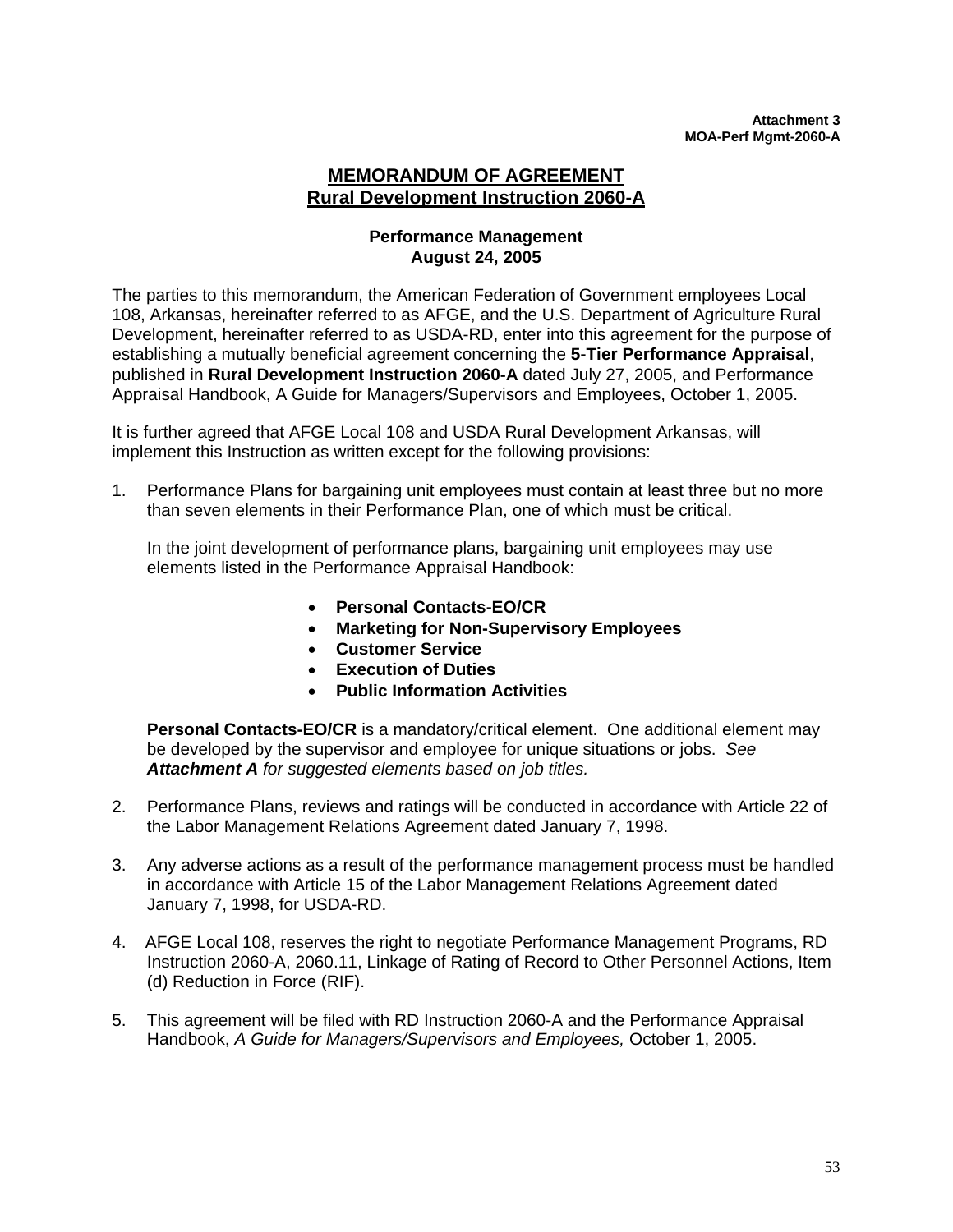6. The following elements in the Performance Appraisal Handbook should be changed as shown below:

#### **Page 29 - Public Information Activities.**

Promotes and demonstrates a cooperative and courteous attitude in working with representatives of the business community, other Government agencies, other agricultural and private sector lenders, applicants, borrowers, and co-workers. Attends public meetings when appropriate to explain or discuss Agency local programs and policies. Utilizes news media, **"as directed"**, to inform the public and potential applicants of available programs. Responds to adverse publicity in a manner, which improves public understanding of Agency programs and policies.

#### **Page 30 - Marketing for Non-supervisory Employees.**

Assists in the development and implementation of Rural Development's marketing program for the service area, **"as assigned"**. Develops and maintains relationships with community officials, organizations, and individuals to assist in marketing Rural Development programs and services.

7. To maximize efficient use of Funds, Performance Ratings can be processed prior to September 1.

#### *Signed by all members:*

| 11/ Russ P. Harvell      |
|--------------------------|
| <b>RUSS P. HARVELL</b>   |
| 11/ Sherry Stevens       |
| <b>SHERRY STEVENS</b>    |
| /1/ Bette Vaughn         |
| <b>BETTE VAUGHN</b>      |
| /1/ Ben Reynolds         |
| <b>BENJAMIN REYNOLDS</b> |
| 11/ Steve Mosher         |
| <b>STEVE MOSHER</b>      |

 **/s/ Barbara Owens**  BARBARA OWENS  **/s/ Cherry Smith**  CHERRY SMITH  **/s/ Lawrence McCullough**  LAWRENCE McCULLOUGH  **/s/ Cathy Harris**  CATHY HARRIS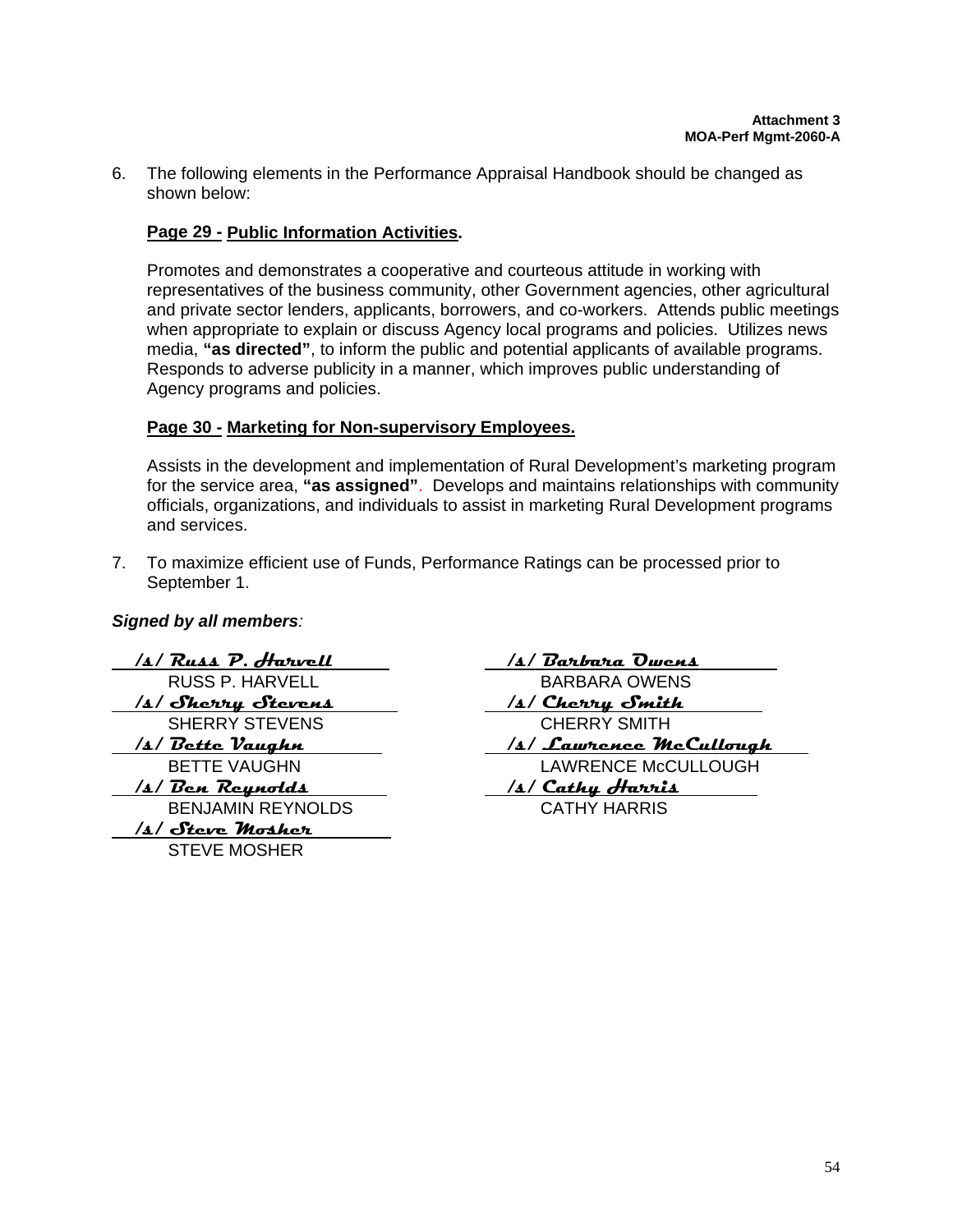#### **SUGGESTED PERFORMANCE ELEMENTS BY JOB TITLES**

#### **PROGRAM SPECIALIST**

\*Public Information Activities \*Personal Contacts – EO/CR Customer Service Execution of Duties Marketing for Non-Supervisory Employees

#### **AREA SPECIALIST**

\*Public Information Activities \*Personal Contacts – EO/CR Customer Service Execution of Duties Marketing for Non-Supervisory Employees

#### **RURAL DEV SPECLST**

\*Public Information Activities \*Personal Contacts – EO/CR Customer Service Execution of Duties Marketing for Non-Supervisory Employees

#### **PROGRAM TECHNICIAN**

\*Personal Contacts – EO/CR Customer Service Execution of Duties **Communications** 

#### **AREA TECHNICIAN/ASSISTANT**

\*Public Information Activities \*Personal Contacts – EO/CR Customer Service Execution of Duties Marketing for Non-Supervisory Employees

#### **RURAL DEV TECHNCN/ASST**

\*Public Information Activities \*Personal Contacts – EO/CR Customer Service Execution of Duties Marketing for Non-Supervisory Employees

**\*MANDATORY/CRITICAL**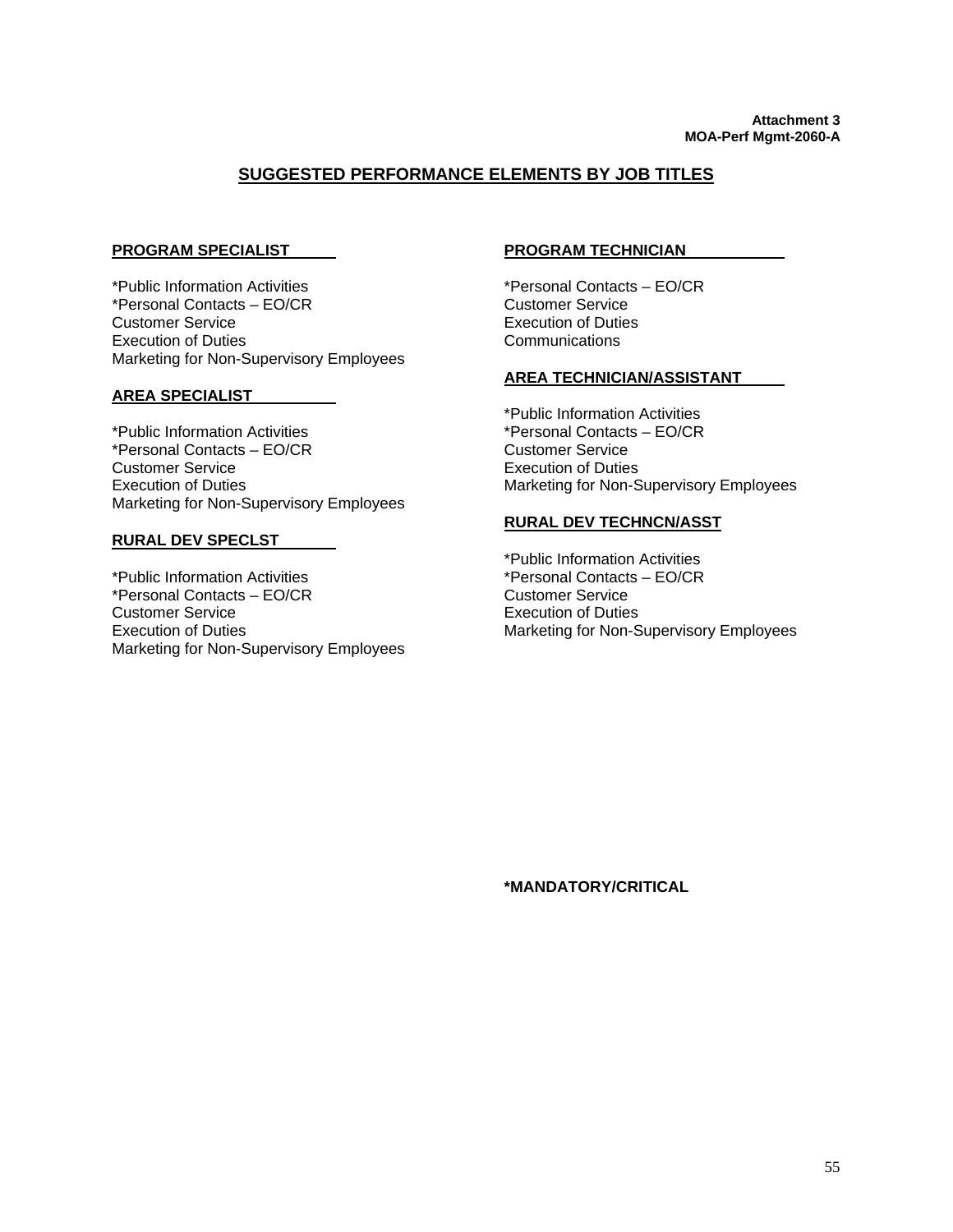#### **Mandatory for all non-rating officials**

**Personal Contacts – EO/CR.** Routinely displays courteous and tactful behavior towards internal and external customers, supervisors, co-workers, and/or team members. Projects a positive and professional image of USDA. Performs all duties in a manner which consistently demonstrates fairness, cooperation, and respect toward co-workers, office visitors, and all others in the performance of official business. Demonstrates an awareness of EO/CR policies and responsibilities of Agency and Departmental goals of valuing a diverse, yet unified workforce.

**Mandatory for all Rural Development Managers, Rural Development Specialists, and Area Directors, and with some modification, all other positions that have public contact as a major portion of their work** 

**Mandatory for all State, Area, and Local employees in localities where the State Director determines the performance standard and performance element are appropriate.** 

**Management of Inventory Property.** Properties in inventory are managed to protect the interest of the Government and disposed of in an expeditious manner.

**Mandatory for all Rural Development Loan Specialist, and professionals, such as Engineers and Architects, where the State Director determines the performance standard and performance element are appropriate if the position has Marketing duties as a major portion of their work.** 

**Marketing for Non-supervisory Employees.** Assists in the development and implementation of Rural Development's marketing program for the service area. Develops and maintains relationships with community officials, organizations, and individuals to assist in marketing Rural Development programs and services.

**Mandatory for all Rural Development Loan Specialist, and professionals, such as Engineers and Architects, where the State Director determines the performance standard and performance element are appropriate if the position has Community Development duties as a major portion of their work.** 

**Community Development for Non-rating Officials**. Implements community development principles of the Rural Development mission area. Actively participates in efforts to coordinate Rural Development programs at the local level and to ensure there is a cohesive system of service delivery to rural America.

#### **NON-MANDATORY CRITICAL OR NON-CRITICAL GENERIC PERFORMANCE ELEMENTS.**

**Execution of Duties.** Completed work assignments are routinely performed in a timely manner, assuring a quality of work that meets the needs of the organization. Solutions developed demonstrate improvements in work methods. Work products do not require substantive revisions. Assignments are completed in accordance with applicable agency guidelines, including timeframes.

**Communication.** As a rule, oral and written communications are clear, correct, timely, and presented in an understandable manner. Supervisor and co-workers are informed of issues and problems when necessary. Information and guidance provided are timely and accurate.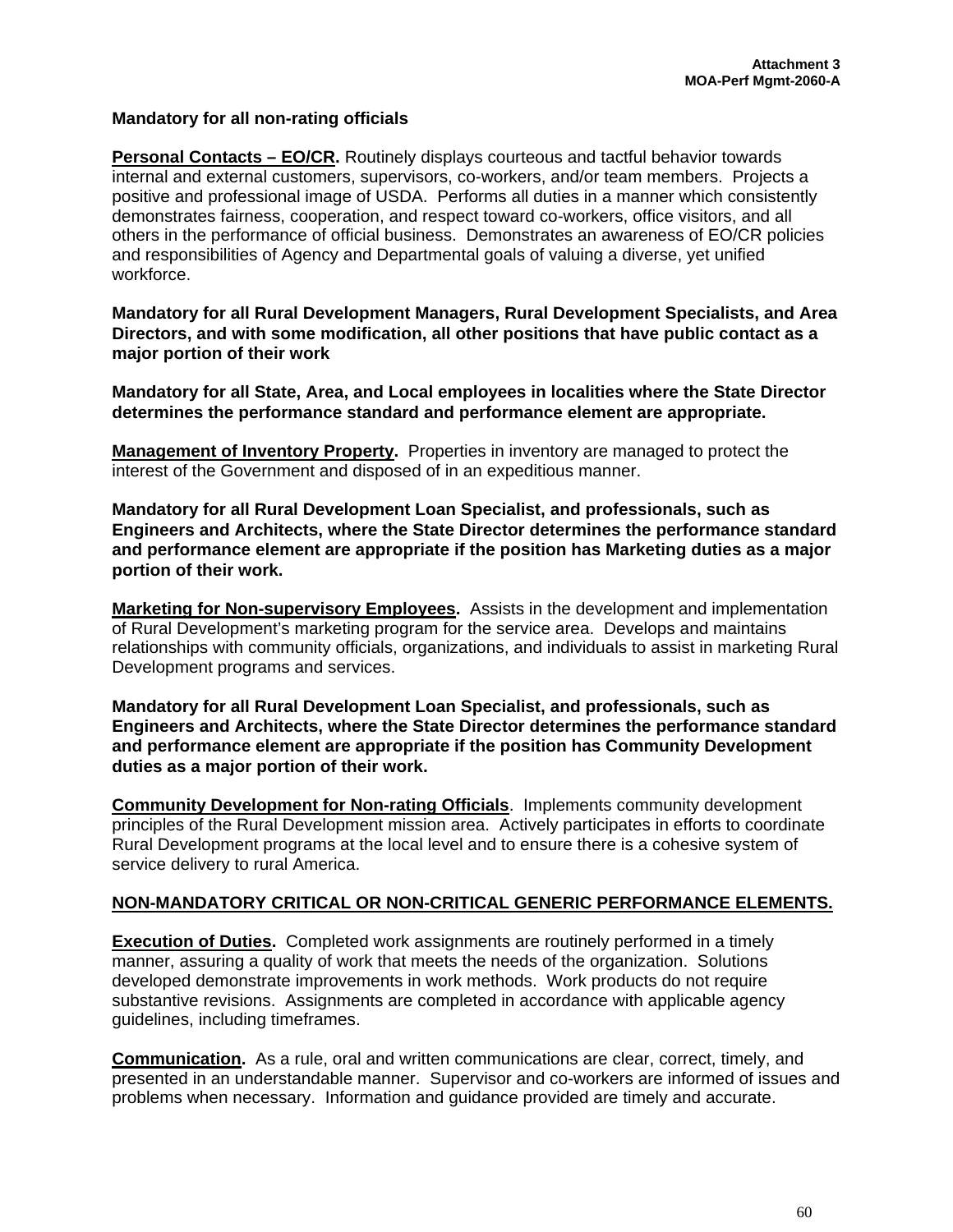**Team Leadership.** Routinely leads individuals and team members toward specific goals and accomplishments. Provides encouragement, guidance and direction as needed. Adjusts style to fit situation. Delegates appropriate authority in an effective manner. Coordinates functions of the team members. Demonstrates a sincere interest in employees' activities, abilities, etc.

**Program Management.** Manages program(s) resolving issues and problems within the employee's control. Monitors all aspects of program(s) for quality, effectiveness, and consistency. Program plans and guidance are responsive to objectives and requirements of the Agency. Policy instructions are appropriately issued and are accurate. Evaluates effectiveness of work and adjusts plans accordingly.

**Special Projects.** Special projects are regularly completed on time in a competent, accurate, and thorough manner. Completed projects comply with regulations and procedures. Special projects are completed independently, or reflect research and collaboration with others as required.

**Research and Analysis.** Thoroughly and accurately researches issues in a timely manner, using available reference sources (e.g. USDA manuals, or applicable law or regulations). Makes reasonable recommendations or decisions based on available guidance.

**Customer Service.** Provides advice that is timely, responsive, and accurate. Maintains appropriate rapport with internal and external customers. Develops and establishes working relationships with external organizations as required. Keeps supervisor and/or team leader informed of difficult and/or controversial issues and unique problems. Takes action to effectively solve problems before they have an adverse impact on the organization or other employees.

**Individual Contributions to the Team.** Ordinarily displays dependability and reliability. Promotes open communication. Contributes creative ideas and actively participates in team meetings resulting in added value to the team's products and services. When a problem arises, explores causes and assists in resolving them. Works with team members to appropriately implement decisions. Is usually open-minded to new ideas and resolving them. Willingly accepts and acts on constructive criticism.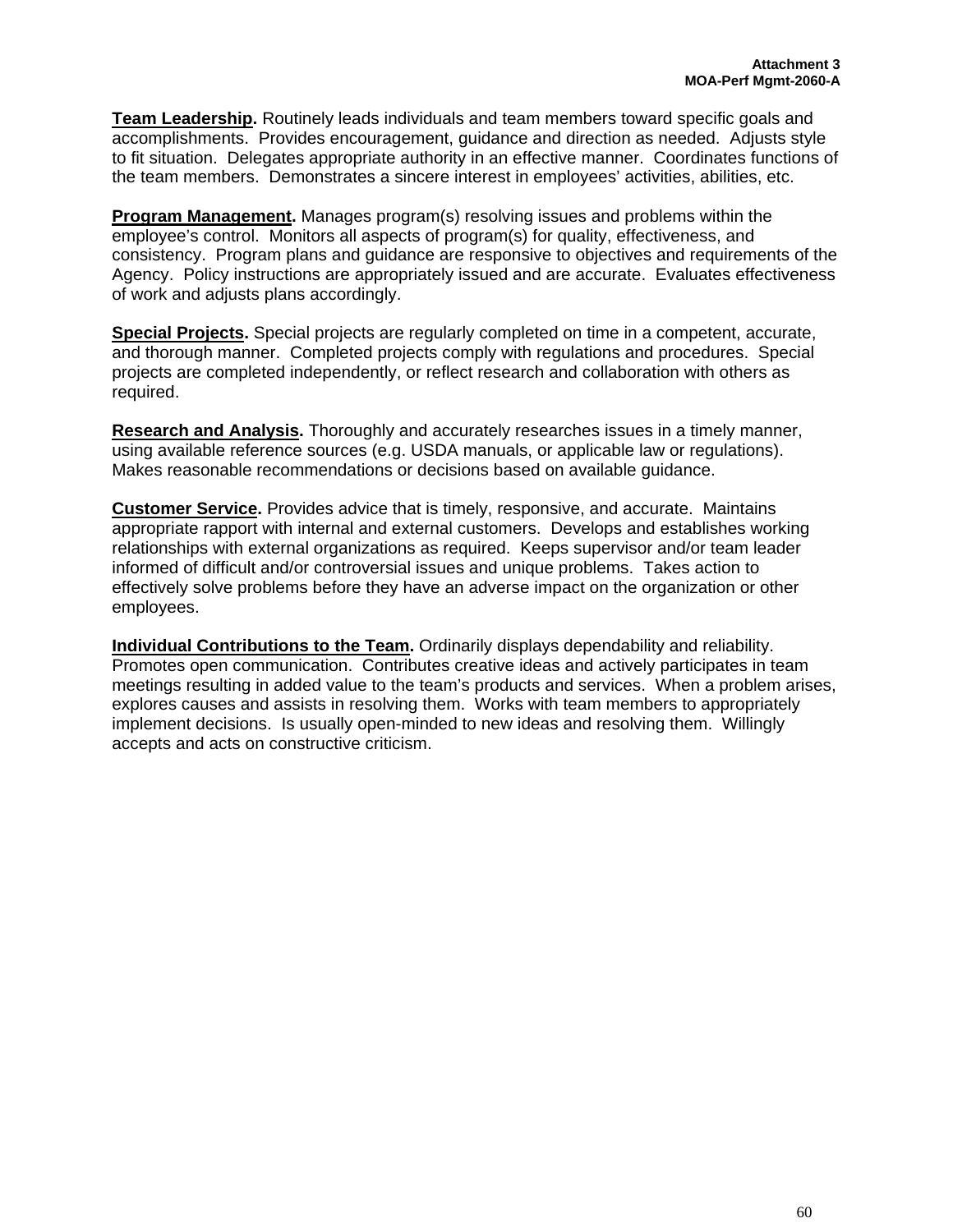# **MEMORANDUM OF AGREEMENT EMPLOYEE RECOGNITION PROGRAM - RD Instruction 2063-B**

**September 12, 2006** 

#### **TYPE OF AWARDS:**

#### **Extra Effort**:

Employee performed a one-time job, service, or special project in a manner substantially beyond expectations while maintaining own workload. Includes:

- **Spot** Written justification is necessary.
- **Time Off** Written justification is necessary.
- **Keepsake** No written justification necessary.

# **Performance Bonus (PBA)** –

- **Employee received a Fully Successful rating or better.**
- Covered a period of at least 6 months.
- **Employee has not received a PBA within the past 52 weeks.**
- **Submit a copy of Performance Appraisal**
- Submit a written Justification following criteria in Exhibit D.

**Quality Step Increase (QSI)** – (*Nominating Official – Recipient's Supervisor Approving Official – Recipient's 2nd Level Supervisor or State Leader)* 

- **Employee received an Outstanding Performance Rating**
- Covered a period of at least 6 months.
- Is likely that performance will continue in the future.
- **Employee has not received a QSI within the past 52 weeks.**
- **Submit a copy of Performance Appraisal**
- Submit a written Justification following criteria in Exhibit D.

| <i>A. March</i> J. Petrus | /1/ Barbara Dwens           | 11/ Lawrence McCullough    |
|---------------------------|-----------------------------|----------------------------|
| <b>KAREN J. PETRUS</b>    | <b>BARBARA OWENS</b>        | <b>LAWRENCE McCULLOUGH</b> |
| /1/ Cherry Smith          | <sup>1</sup> A/Bette Vaughn | 11 Steve Mosher            |
| <b>CHERRY SMITH</b>       | <b>BETTE VAUGHN</b>         | <b>STEVE MOSHER</b>        |
| 11/ Gary Diborne          | /s/Benjamin Reynolds        | 11/ Cathy Harris           |
| <b>GARY OSBORNE</b>       | <b>BENJAMIN REYNOLDS</b>    | <b>CATHY HARRIS</b>        |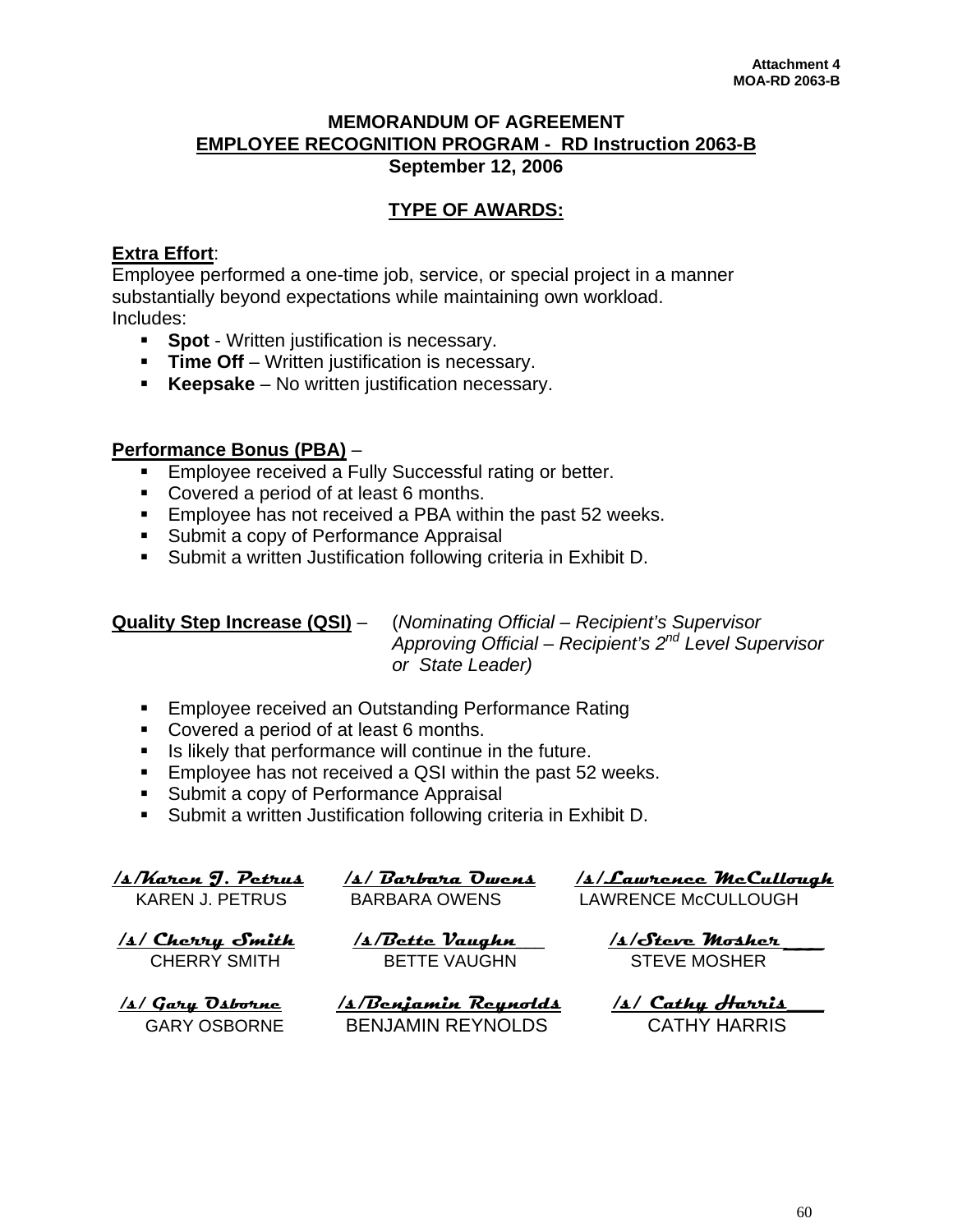#### **EMPLOYEE RECOGNITION**

RD Instruction 2063-B

# **September 12, 2006**

| <b>VALUE OF</b><br><b>BENEFIT</b>            | <b>LIMITED</b><br><b>MODERATE</b> | <b>BROAD/</b><br><b>SUBSTANTIAL</b> | <b>GENERAL/</b><br><b>HIGH</b>         | <b>TIME OFF</b> | <b>RECOMMENDING/</b><br><b>APPROVING OFFICIAL</b>                                                                    |
|----------------------------------------------|-----------------------------------|-------------------------------------|----------------------------------------|-----------------|----------------------------------------------------------------------------------------------------------------------|
| <b>SMALL/</b><br><b>MODERATE</b>             | $$100 - $250$<br>OR.<br>Keepsake  |                                     |                                        |                 | RECOMMENDING - Nominating Official<br>APPROVING-<br>Nominating Official                                              |
|                                              |                                   | \$251-\$500                         |                                        |                 | RECOMMENDING - Nominating Official<br>APPROVING - -<br>Recipient's Supervisor                                        |
|                                              |                                   |                                     | $$501 - $1,000$                        | $10 - 20$ hours | RECOMMENDING - Recipient's Supervisor<br><b>APPROVING</b><br>- Recipient's Supervisor                                |
| <b>MODERATE/</b><br><b>SUBSTANTIAL</b>       | $$251 - $500$<br>Keepsake         | $$501 - $1,000$ \$1,001 -\$1,500    |                                        | $21 - 10$ hours | RECOMMENDING - Recipient's Supervisor<br>APPROVING-Recipient's 2 <sup>nd</sup> Level Supervisor                      |
| <b>SUBSTANTIAL/</b><br><b>EXTENDED</b>       | \$501 - \$1,000<br>Keepsake       | $$1,001 - $1,500$                   | 10% of Employee's<br>Salary up \$3,500 | $41 - 80$ hours | RECOMMENDING - Recipient's Supervisor<br>APPROVING - Recipient's 2 <sup>nd</sup> Level Supervisor<br>or State Leader |
| <b>QUALITY STEP</b><br><b>INCREASE (QSI)</b> |                                   |                                     |                                        |                 | RECOMMENDING - Recipient's Supervisor<br>APPROVING-Recipient's 2 <sup>nd</sup> Level Supervisor                      |